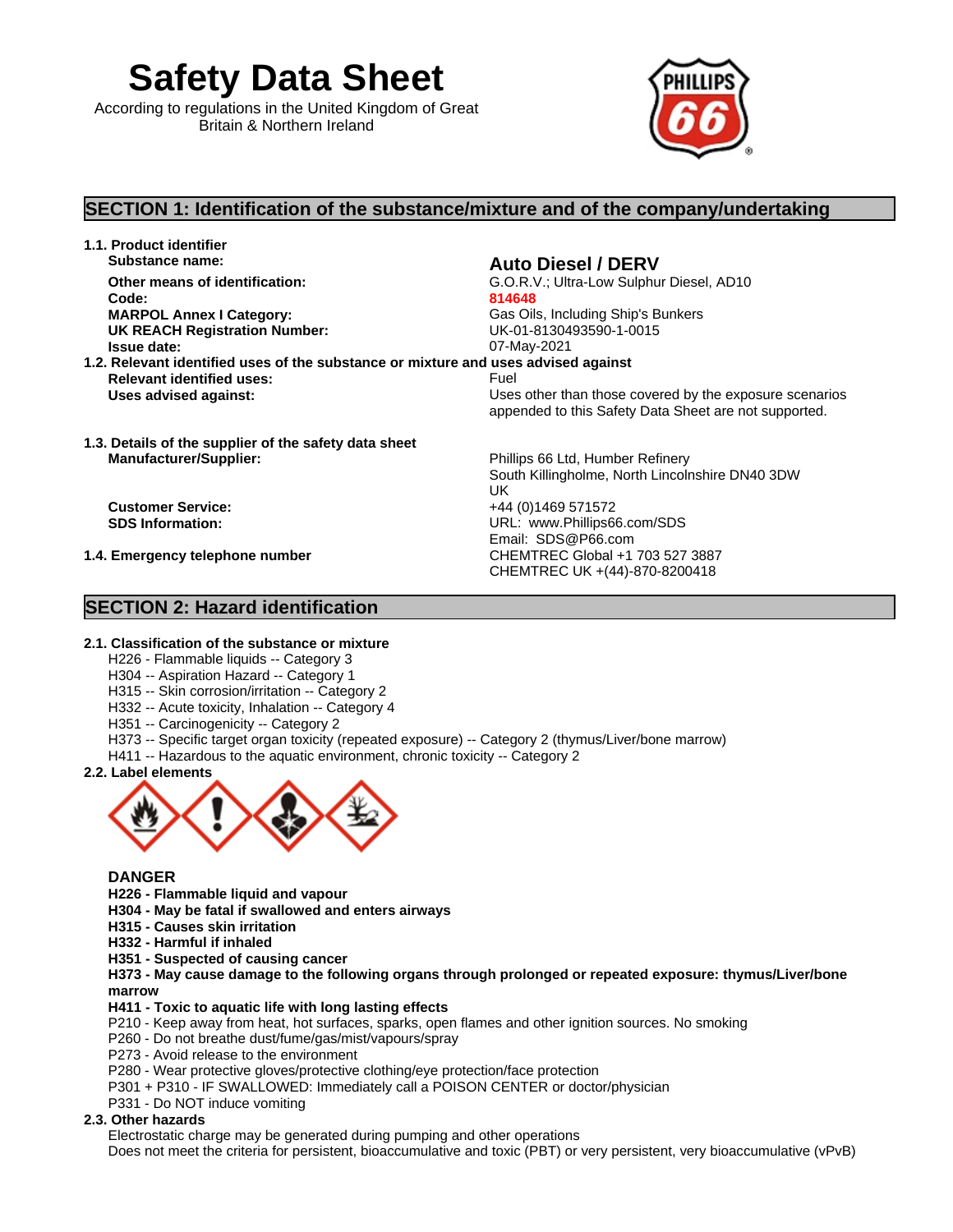substances.

# **SECTION 3: Composition/information on ingredients**

#### **3.2. Mixtures**

| <b>Chemical Name</b>                                                         | <b>CASRN</b>  | <b>EINECS</b> | <b>REACH Reg. No</b> | Concentration <sup>1</sup> | <b>Classification<sup>2</sup></b>                                                                                                                          |
|------------------------------------------------------------------------------|---------------|---------------|----------------------|----------------------------|------------------------------------------------------------------------------------------------------------------------------------------------------------|
| Fuels, diesel                                                                | 68334-30-5    | 269-822-7     | UK-01-8130493590-1   | 90-100                     | Flam. Liq. 3, H226<br>Asp. Tox. 1, H304<br>Skin Irrit. 2, H315<br>Acute Tox. 4, H332<br>Carc. 2, H351<br><b>STOT RE 2, H373</b><br>Aquatic Chronic 2, H411 |
| Fatty acids,<br>C14-18 and<br>C16-18-unsaturatel<br>d, methyl esters         | 67762-26-9    | 267-007-0     | UK-01-7743870511-1   | $0 - 10$                   |                                                                                                                                                            |
| Fatty acids,<br>C16-18 and<br>C <sub>18</sub> -unsaturated,<br>methyl esters | 67762-38-3    | 267-015-4     | UK-01-6078057799-9   | $0 - 10$                   |                                                                                                                                                            |
| Naphthalene                                                                  | $91 - 20 - 3$ | 202-049-5     | Not applicable       | $<$ 1                      | Acute Tox. 4, H302<br>Carc. 2, H351<br>Aquatic Acute 1, H400<br>Aquatic Chronic 1, H410                                                                    |

\_ \_ \_ \_ \_ \_ \_ \_ \_ \_ \_ \_ \_ \_ \_ \_ \_ \_ \_ \_ \_ \_ \_ \_ \_ \_ \_ \_ \_ \_ \_ \_ \_ \_ \_ \_ \_ \_ \_ \_ \_ \_ \_ \_ \_ \_ \_ \_ \_ \_ \_ \_ \_ \_ \_ \_ \_ \_ \_ \_ \_ \_ \_ \_ \_ \_ \_ \_ \_

<sup>1</sup> All concentrations are percent by weight unless ingredient is a gas. Gas concentrations are in percent by volume. See Section 11 for more information.

### **SECTION 4: First aid measures**

#### **4.1. Description of first aid measures**

**Eye Contact:** If irritation or redness develops from exposure, flush eyes with clean water. If symptoms persist, seek medical attention.

**Skin Contact:** Remove contaminated shoes and clothing, and flush affected area(s) with large amounts of water. If skin surface is damaged, apply a clean dressing and seek medical attention. If skin surface is not damaged, cleanse affected area(s) thoroughly by washing with mild soap and water or a waterless hand cleaner. If irritation or redness develops, seek medical attention. Wash contaminated clothing before reuse. If product is injected into or under the skin, or into any part of the body, regardless of the appearance of the wound or its size, the individual should be evaluated immediately by a physician. (see Note to Physician)

**Inhalation:** If respiratory symptoms or other symptoms of exposure develop, move victim away from source of exposure and into fresh air in a position comfortable for breathing. If symptoms persist, seek immediate medical attention. If victim is not breathing, clear airway and immediately begin artificial respiration. If breathing difficulties develop, oxygen should be administered by qualified personnel. Seek immediate medical attention.

**Ingestion:** Aspiration hazard: Do not induce vomiting or give anything by mouth because this material can enter the lungs and cause severe lung damage. If victim is drowsy or unconscious and vomiting, place on the left side with the head down. If possible, do not leave victim unattended and observe closely for adequacy of breathing. Seek medical attention.

#### **4.2. Most important symptoms and effects, both acute and delayed**

While significant vapour concentrations are not likely, high concentrations can cause minor respiratory irritation, headache, drowsiness, dizziness, loss of coordination, disorientation and fatigue. Ingestion can cause irritation of the digestive tract, nausea, diarrhea, and vomiting. Prolonged or repeated contact may dry skin and cause irritation

#### **4.3. Indication of any immediate medical attention and special treatment needed**

**Notes to Physician:** When using high-pressure equipment, injection of product under the skin can occur. In this case, the casualty should be sent immediately to the hospital. Do not wait for symptoms to develop. High-pressure hydrocarbon injection injuries may produce substantial necrosis of underlying tissue despite an innocuous appearing external wound. These injuries often require extensive emergency surgical debridement and all injuries should be evaluated by a specialist in order to assess the extent of injury. Early surgical treatment within the first few hours may significantly reduce the ultimate extent of injury.

# **SECTION 5: Firefighting measures**

#### **5.1. Extinguishing media**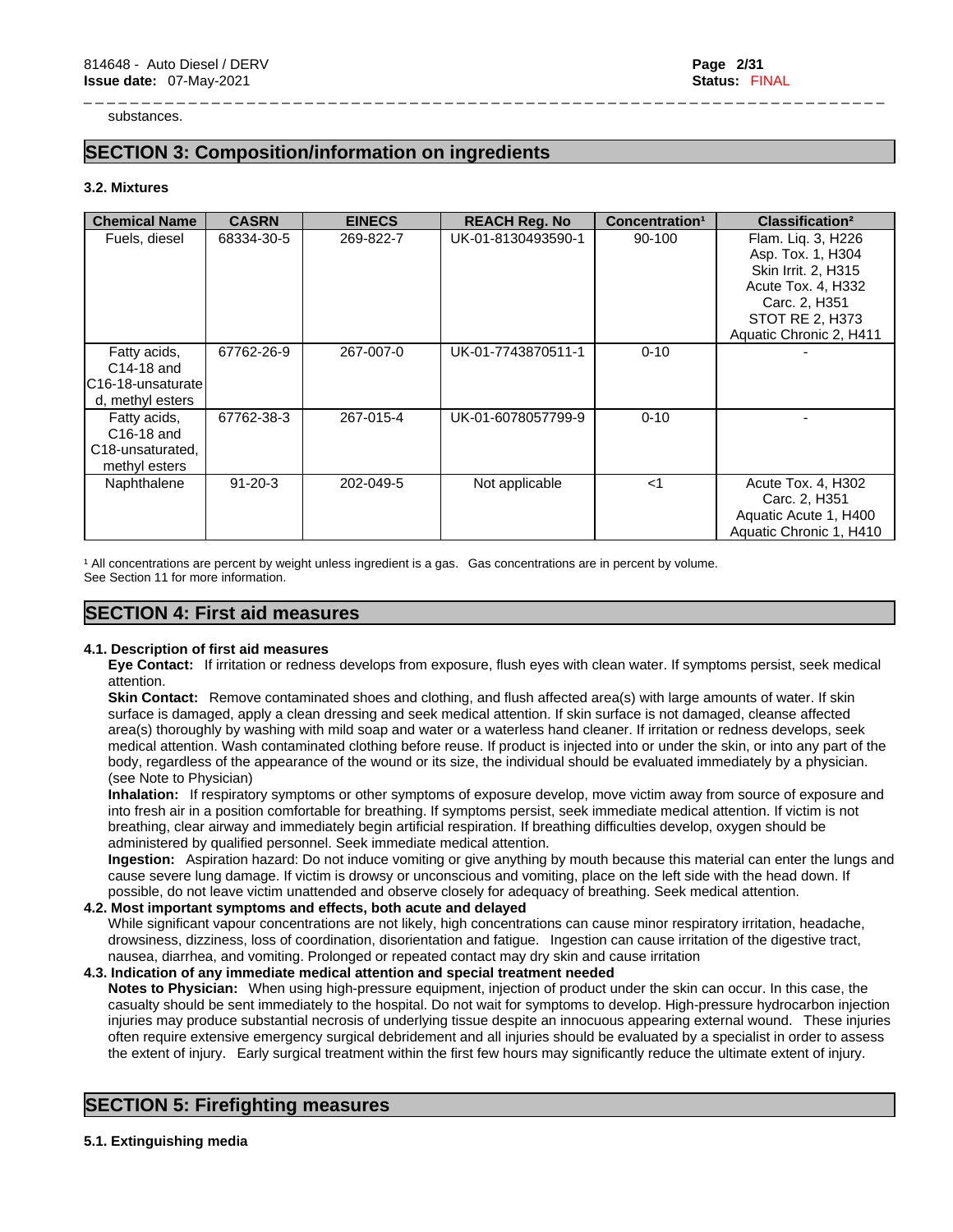\_ \_ \_ \_ \_ \_ \_ \_ \_ \_ \_ \_ \_ \_ \_ \_ \_ \_ \_ \_ \_ \_ \_ \_ \_ \_ \_ \_ \_ \_ \_ \_ \_ \_ \_ \_ \_ \_ \_ \_ \_ \_ \_ \_ \_ \_ \_ \_ \_ \_ \_ \_ \_ \_ \_ \_ \_ \_ \_ \_ \_ \_ \_ \_ \_ \_ \_ \_ \_ Dry chemical, carbon dioxide, or foam is recommended. Water spray is recommended to cool or protect exposed materials or structures. Carbon dioxide can displace oxygen. Use caution when applying carbon dioxide in confined spaces. Simultaneous use of foam and water on the same surface isto be avoided as water destroys the foam. Water may be ineffective for extinguishment, unless used under favorable conditions by experienced fire fighters.

#### **5.2. Special hazards arising from the substance or mixture**

**Unusual Fire & Explosion Hazards:** Flammable. This material can be ignited by heat, sparks, flames, or other sources of ignition (e.g., static electricity, pilot lights, mechanical/electrical equipment, and electronic devices such as cell phones, computers, calculators, and pagers which have not been certified as intrinsically safe). Vapours may travel considerable distances to a source of ignition where they can ignite, flash back, or explode. May create vapour/air explosion hazard indoors, in confined spaces, outdoors, or in sewers. This product willfloat and can be reignited on surface water. Vapours are heavier than air and can accumulate in low areas. If container is not properly cooled, it can rupture in the heat of a fire. **Hazardous Combustion Products:** Combustion may yield smoke, carbon monoxide, and other products of incomplete combustion. Oxides of nitrogen and sulphur may also be formed.

#### **5.3. Special protective actions for fire-fighters**

For fires beyond the initial stage, emergency responders in the immediate hazard area should wear protective clothing. When the potential chemical hazard is unknown, in enclosed or confined spaces, a self contained breathing apparatus should be worn. In addition, wear other appropriate protective equipment as conditions warrant (see Section 8). Isolate the hazard area and deny entry to unnecessary and unprotected personnel. Stop spill/release if it can be done safely. Move undamaged containers from immediate hazard area if it can be done safely. Water spray may be useful in minimizing or dispersing vapours and to protect personnel. Avoid spreading burning liquid with water used for cooling purposes. Cool equipment exposed to fire with water, if it can be done safely.

**See Section 9 for Flammable Properties including Flash Point and Flammable (Explosive) Limits**

### **SECTION 6: Accidental release measures**

#### **6.1. Personal precautions, protective equipment and emergency procedures**

Flammable. Spillages of liquid product will create a fire hazard and may form an explosive atmosphere. Keep all sources of ignition and hot metal surfaces away from spill/release if safe to do so. The use of explosion-proof electrical equipment is recommended. Stay upwind and away from spill/release. Avoid direct contact with material. For large spillages, notify persons down wind of the spill/release, isolate immediate hazard area and keep unauthorised personnel out. Wear appropriate protective equipment, including respiratory protection, as conditions warrant (see Section 8). See Sections 2 and 7 for additional information on hazards and precautionary measures.

#### **6.2. Environmental precautions**

Stop and contain spill/release if it can be done safely. Prevent spilled material from entering sewers, storm drains, other unauthorised drainage systems, and natural waterways. Use foam on spills to minimise vapours Use water sparingly to minimize environmental contamination and reduce disposal requirements. If spill occurs on water notify appropriate authorities and advise shipping of any hazard.

#### **6.3. Methods and material for containment and cleaning up**

Notify relevant authorities in accordance with all applicable regulations. Immediate cleanup of any spill is recommended. Dike far ahead of spill for later recovery or disposal. Absorb spill with inert material such as sand or vermiculite, and place in suitable container for disposal. If spilled on water remove with appropriate methods (e.g. skimming, booms or absorbents). In case of soil contamination, remove contaminated soil for remediation or disposal, in accordance with local regulations.

Recommended measures are based on the most likely spillage scenarios for this material; however local conditions and regulations may influence or limit the choice of appropriate actions to be taken.

# **SECTION 7: Handling and storage**

#### **7.1. Precautions for safe handling**

Obtain special instructions before use. Do not handle until all safety precautions have been read and understood. Keep away from heat, hot surfaces, sparks, open flames and other ignition sources. No smoking. Take precautionary measures against static discharge. Use non-sparking tools. Do not breathe vapour or mist. Use only outdoors or in a well-ventilated area. Wear protective gloves/protective clothing/eye protection/face protection. Wash thoroughly after handling. Use good personal hygiene practices and wear appropriate personal protective equipment (see section 8).

Flammable. Open container slowly to relieve any pressure. Electrostatic charge may accumulate and create a hazardous condition when handling or processing this material. To avoid fire or explosion, dissipate static electricity during transfer by grounding and bonding containers and equipment before transferring material. The use of explosion-proof electrical equipment is recommended and may be required (see appropriate fire codes for specific bonding/grounding requirements). Do not enter confined spaces such as tanks or pits without following proper entry procedures. Do not wear contaminated clothing or shoes. May vaporize easily at ambient temperatures. The vapour is heavier than air and may create an explosive mixture of vapor and air. Beware of accumulation in confined spaces and low lying areas. Keep contaminated clothing away from sources of ignition such as sparks or open flames.

For use as a motor fuel only. Do not use as a solvent due to its flammable and potentially toxic properties. Siphoning by mouth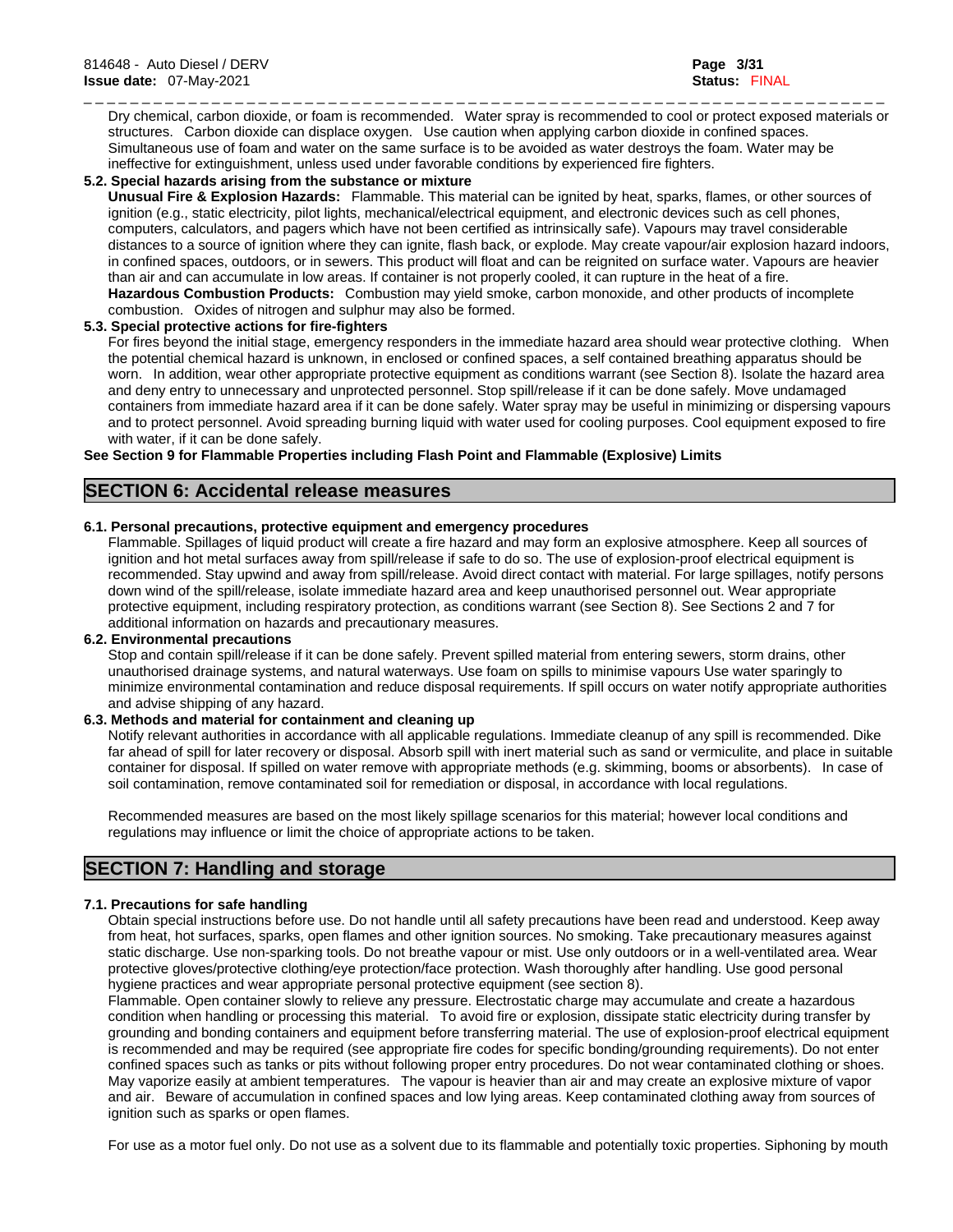\_ \_ \_ \_ \_ \_ \_ \_ \_ \_ \_ \_ \_ \_ \_ \_ \_ \_ \_ \_ \_ \_ \_ \_ \_ \_ \_ \_ \_ \_ \_ \_ \_ \_ \_ \_ \_ \_ \_ \_ \_ \_ \_ \_ \_ \_ \_ \_ \_ \_ \_ \_ \_ \_ \_ \_ \_ \_ \_ \_ \_ \_ \_ \_ \_ \_ \_ \_ \_ can result in lung aspiration which can be harmful or fatal. The use of hydrocarbon fuel in an area without adequate ventilation may result in hazardous levels of incomplete combustion products (e.g. carbon monoxide, oxides of sulphur and nitrogen, benzene and other hydrocarbons) and/or dangerously low oxygen levels. Diesel engine exhaust contains hazardous combustion products and has been identified as a cancer hazard. Exposure should be minimized to reduce potential risk. High pressure injection of hydrocarbon fuels, hydraulic oils or greases under the skin may have serious consequences even though no symptoms or injury may be apparent. This can happen accidentally when using high pressure equipment such as high pressure grease guns, fuel injection apparatus or from pinhole leaks in tubing of high pressure hydraulic oil equipment.

#### **7.2. Conditions for safe storage, including any incompatibilities**

Keep container(s) tightly closed and properly labeled. Use and store this material in cool, dry, well-ventilated areas away from heat, direct sunlight, hot metal surfaces, and all sources of ignition. Store only in approved containers. Post area "No Smoking or Open Flame." Keep away from any incompatible material(see Section 10). Protect container(s) against physical damage.

"Empty" containers retain residue and may be dangerous. Do not pressurize, cut, weld, braze, solder, drill, grind, or expose such containers to heat, flame, sparks, or other sources of ignition. They may explode and cause injury or death. "Empty" drums should be completely drained, properly bunged, and promptly shipped to the supplier or a drum reconditioner. All containers should be disposed of in an environmentally safe manner and in accordance with governmental regulations. Before working on or in tanks which contain or have contained this material, refer to appropriate guidance pertaining to cleaning, repairing, welding, or other contemplated operations. Outdoor or detached storage is preferred. Indoor storage should meet Country or Committee standards and appropriate fire codes.

#### **7.3. Specific end use(s)**

Refer to supplemental exposure scenarios if attached.

# **SECTION 8: Exposure controls/personal protection**

#### **8.1. Control parameters**

#### **Occupational Exposure Limits:**

| <b>Chemical Name</b> | <b>ACGIH</b>                                               | <b>Ireland</b>                                                                                 | <b>United Kingdom</b> | <b>Phillips 66</b>                       |
|----------------------|------------------------------------------------------------|------------------------------------------------------------------------------------------------|-----------------------|------------------------------------------|
| Fuels, diesel        | TWA-8hr: $100$ mg/m <sup>3</sup><br>inhalable fraction and | TWA-8hr: $100 \text{ mg/m}^3$<br>STEL: $300 \text{ mg/m}^3$                                    | $---$                 | TWA-8hr: $100$ mg/m <sup>3</sup><br>Skin |
|                      | vapor<br>Skin                                              |                                                                                                |                       |                                          |
| Naphthalene          | TWA-8hr: 10 ppm<br><b>Skin</b>                             | TWA-8hr: 10 ppm<br>TWA-8hr: 50 mg/m <sup>3</sup><br>STEL: 30 ppm<br>STEL: $150 \text{ mg/m}^3$ | $---$                 | TWA-8hr: 10 ppm<br><b>Skin</b>           |

STEL = Short Term Exposure Limit (15 minutes); TWA = Time Weighted Average (8 hours); --- = No Occupational Exposure Limit. Local regulations may be more stringent than regional or national requirements.

#### **Biological Limit Values:**

| <b>Chemical Name</b> | <b>ACGIH</b>                             | <b>United Kingdom</b> |
|----------------------|------------------------------------------|-----------------------|
| Naphthalene          | 1-Naphthol with hydrolysis plus          | $---$                 |
|                      | 2-Naphthol with hydrolysis in : , end of |                       |
|                      | shift (nonquantitative, nonspecific)     |                       |
|                      |                                          |                       |

Local regulations may be more stringent than regional or national requirements

#### **Relevant DNEL and PNEC:**

**Inhalation:** 68.3 mg/m<sup>3</sup> **Dermal:** 2.9 mg/kgbw/day **Dermal:** 1.3 mg/kgbw/day

**Inhalation:** 20 mg/m<sup>3</sup> **Ingestion:** Not applicable

**Environmental Predicted No-Effect Concentration (PNEC):** Not applicable

#### **8.2. Exposure controls**

**Engineering controls:** If current ventilation practices are not adequate to maintain airborne concentrations below the established exposure limits, additional engineering controls may be required.

**Eye/Face Protection:** The use of eye protection that meets or exceeds EN 166 isrecommended to protect against potential eye contact, irritation, or injury. Depending on conditions of use, close fitting eye protection and a face shield may be necessary.

**Skin/Hand Protection:** The use of gloves impervious to the specific material handled that comply with EN 374 is advised to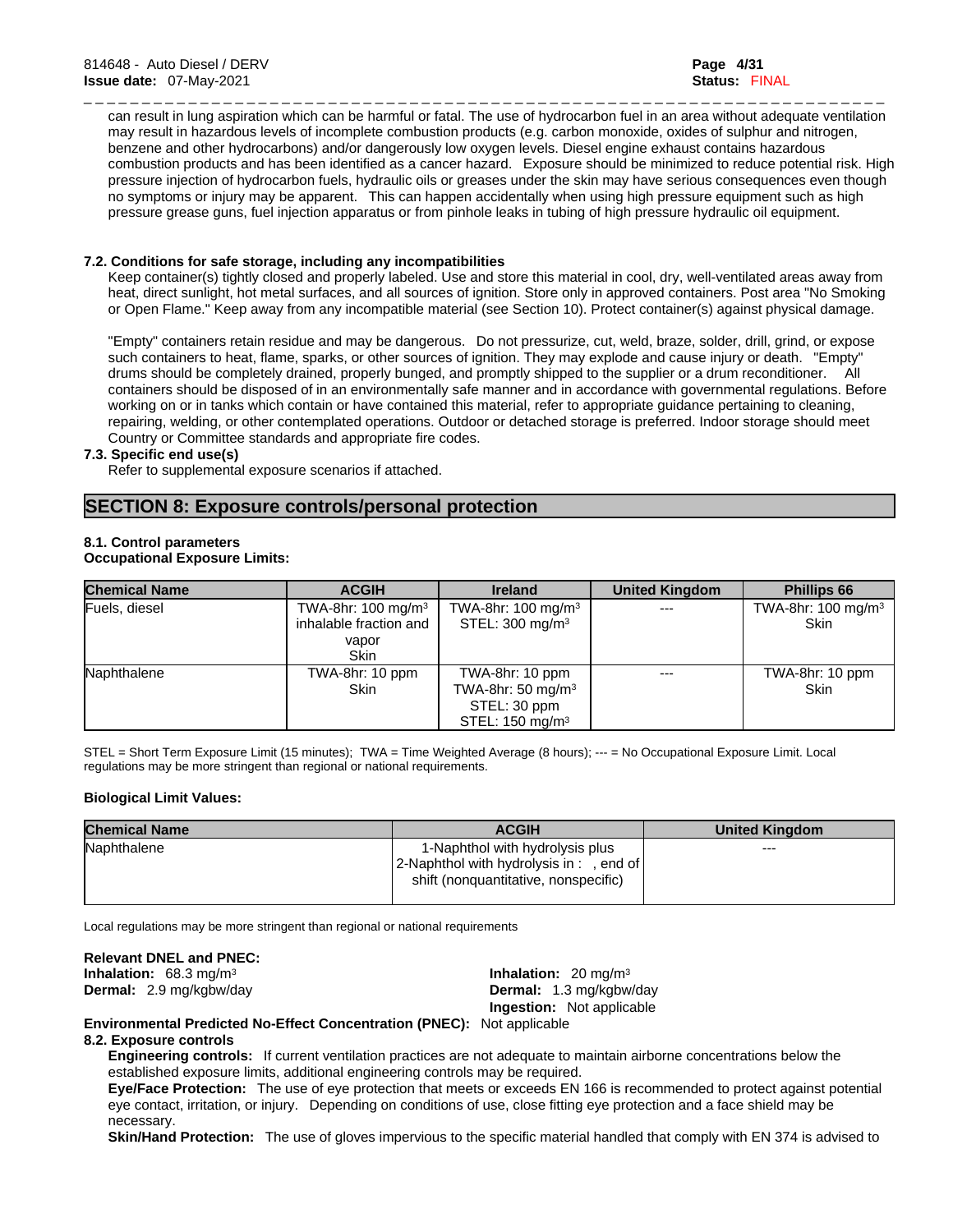\_ \_ \_ \_ \_ \_ \_ \_ \_ \_ \_ \_ \_ \_ \_ \_ \_ \_ \_ \_ \_ \_ \_ \_ \_ \_ \_ \_ \_ \_ \_ \_ \_ \_ \_ \_ \_ \_ \_ \_ \_ \_ \_ \_ \_ \_ \_ \_ \_ \_ \_ \_ \_ \_ \_ \_ \_ \_ \_ \_ \_ \_ \_ \_ \_ \_ \_ \_ \_ prevent skin contact. Users should check with manufacturers to confirm the breakthrough performance of their products. Depending on exposure and use conditions, additional protection may be necessary to prevent skin contact including use of items such as chemical resistant boots, aprons, arm covers, hoods, coveralls, or encapsulated suits. Suggested protective materials: Nitrile rubber

**Respiratory Protection:** Where there is potential for airborne exposure above the exposure limit an approved air purifying respirator equipped with Type A, organic gases and vapour filters (as specified by the manufacturer) may be used.

A respiratory protection programme that follows recommendations for the selection, use, care and maintenance of respiratory protective devices in EN 529:2005 should be followed whenever workplace conditions warrant a respirator's use. Air purifying respirators provide limited protection and cannot be used in atmospheres that exceed the maximum use concentration (as directed by regulation or the manufacturer's instructions), in oxygen deficient (less than 19.5 percent oxygen) situations, or under conditions that are immediately dangerous to life and health.

**Other Protective Equipment:** Eye wash and quick-drench shower facilities should be available in the work area. Thoroughly clean shoes and wash contaminated clothing before reuse.

**Environmental Exposure Controls:** Refer to Sections 6, 7, 12 and 13.

Suggestions provided in this section for exposure control and specific types of protective equipment are based on readily available information. Users should consult with the specific manufacturer to confirm the performance of their protective **equipment. Specific situations may require consultation with industrial hygiene, safety, or engineering professionals.**

# **SECTION 9: Physical and chemical properties**

#### **9.1. Information on basic physical and chemical properties**

| Data represent typical values and are not intended to be specifications. N/A = Not Applicable; N/D = Not Determined |                                                                |
|---------------------------------------------------------------------------------------------------------------------|----------------------------------------------------------------|
| Appearance:                                                                                                         | Clear straw coloured                                           |
| Physical form of product:                                                                                           | Liquid                                                         |
| Odour:                                                                                                              | Diesel fuel                                                    |
| <b>Odour threshold:</b>                                                                                             | N/D                                                            |
| pH:                                                                                                                 | N/A                                                            |
| Melting / freezing point:                                                                                           | N/D                                                            |
| Initial boiling point and boiling range:                                                                            | 329 - 707 °F / 165 - 375 °C                                    |
| Flash point:                                                                                                        | > 55 °C                                                        |
| Method:                                                                                                             | CC (closed cup)                                                |
| <b>Evaporation Rate (nBuAc=1):</b>                                                                                  | N/D                                                            |
| Flammability (solid, gas):                                                                                          | N/A                                                            |
| Upper Explosive Limits (vol % in air):                                                                              | 6.0                                                            |
| Lower Explosive Limits (vol % in air):                                                                              | 0.5                                                            |
| Vapour pressure:                                                                                                    | $< 0.3$ kPa @20°C                                              |
| Vapour density:                                                                                                     | $>1$ (air = 1)                                                 |
| <b>Relative density:</b>                                                                                            | $0.82 - 0.845$ @ 60°F (15.6°C) (water = 1)                     |
| Solubility(ies):                                                                                                    | Negligible                                                     |
| Partition coefficient n-octanol /water (log KOW):                                                                   | N/D                                                            |
| <b>Autoignition temperature:</b>                                                                                    | 250-270 °C                                                     |
| <b>Decomposition temperature:</b>                                                                                   | N/D                                                            |
| Viscosity:                                                                                                          | 4.8 mm <sup>2</sup> /s @ 20°C; 2-4.5 mm <sup>2</sup> /s @ 40°C |
| <b>Explosive properties:</b>                                                                                        | N/D                                                            |
| <b>Oxidising properties:</b>                                                                                        | N/D                                                            |
| 9.2. Other information                                                                                              |                                                                |
| Other information                                                                                                   |                                                                |
| Pour point:                                                                                                         | $-24$ °C                                                       |
| <b>Bulk Density:</b>                                                                                                | N/D                                                            |
|                                                                                                                     |                                                                |

# **SECTION 10: Stability and reactivity**

|  |  | 10.1. Reactivity |
|--|--|------------------|
|--|--|------------------|

- 
- **10.3. Possibility of hazardous reactions has a reactions Hazardous** reactions not anticipated.
- 
- 
- 

Not chemically reactive. **10.2. Chemical stability** Stable under normal ambient and anticipated conditions of use. **10.4. Conditions to avoid Avoid high temperatures and all sources of ignition. Prevent** vapour accumulation. **10.5. Incompatible materials Avoid contact with strong oxidizing agents and strong reducing** agents. **10.6. Hazardous decomposition products** Not anticipated under normal conditions of use.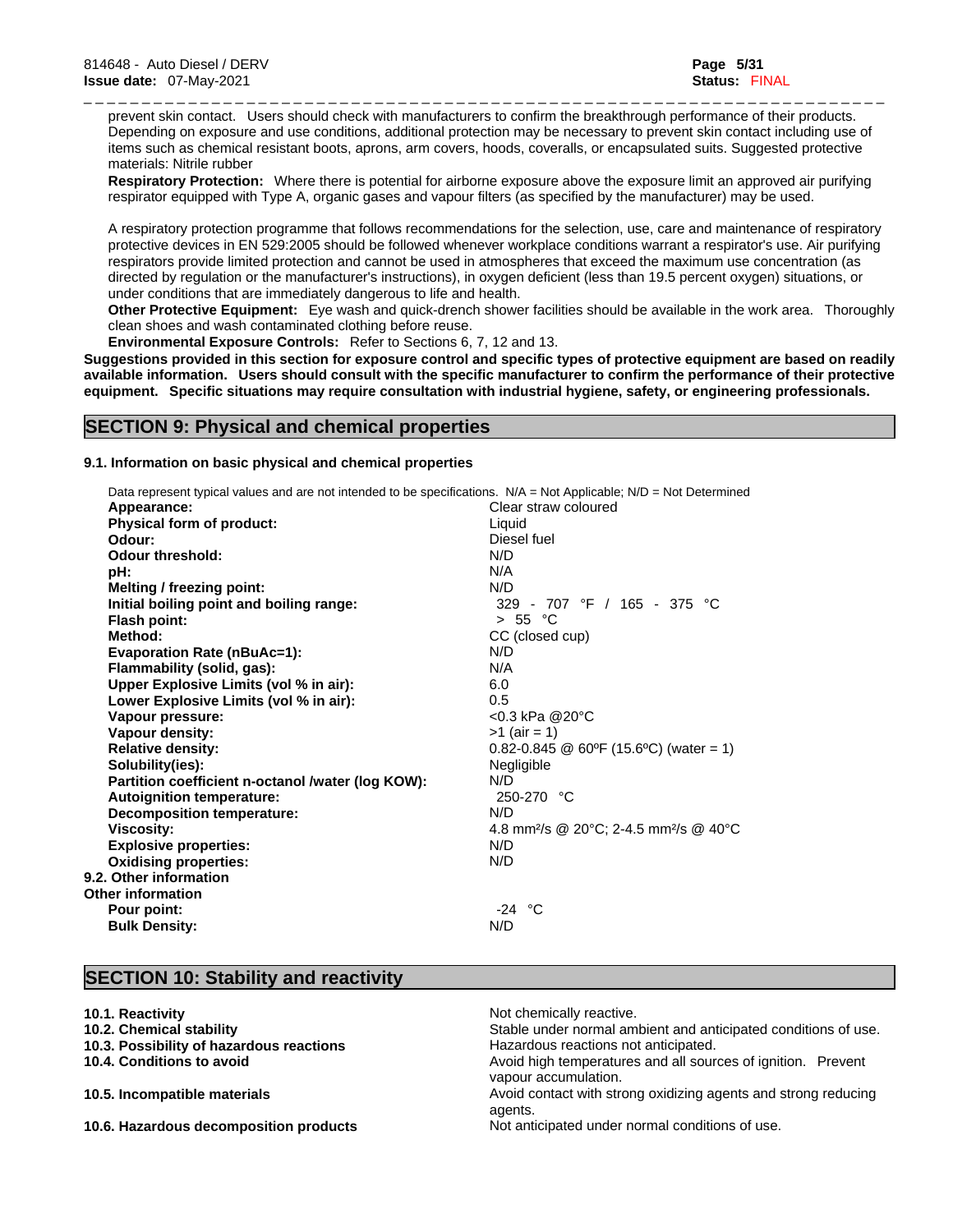# **SECTION 11: Toxicological information**

#### **11.1. Information on toxicologicaleffects**

| <b>Substance / Mixture</b> |                           |                                         |                             |
|----------------------------|---------------------------|-----------------------------------------|-----------------------------|
| <b>Acute</b>               | <b>Hazard</b>             | Additional Information   LC50/LD50 Data |                             |
| <b>Toxicity</b>            |                           |                                         |                             |
| <b>Inhalation</b>          | <b>Harmful if inhaled</b> |                                         | 4.4 mg/L (mist, estimated); |
|                            |                           |                                         | (rat)                       |
| Dermal                     | Unlikely to be harmful    |                                         | $ >2$ g/kg (rabbit)         |
| Oral                       | Unlikely to be harmful    |                                         | > 5 g/kg (rat)              |

\_ \_ \_ \_ \_ \_ \_ \_ \_ \_ \_ \_ \_ \_ \_ \_ \_ \_ \_ \_ \_ \_ \_ \_ \_ \_ \_ \_ \_ \_ \_ \_ \_ \_ \_ \_ \_ \_ \_ \_ \_ \_ \_ \_ \_ \_ \_ \_ \_ \_ \_ \_ \_ \_ \_ \_ \_ \_ \_ \_ \_ \_ \_ \_ \_ \_ \_ \_ \_

**Likely Routes of Exposure:** Inhalation, eye contact, skin contact

**Aspiration Hazard:** May be fatal if swallowed and enters airways.

**Skin Corrosion/Irritation:** Causes skin irritation. Repeated exposure may cause skin dryness or cracking.

**Serious Eye Damage/Irritation:** Causes mild eye irritation.

**Skin Sensitisation:** Not expected to be a skin sensitizer.

**Respiratory Sensitisation:** No information available on the mixture, however none of the components have been classified for respiratory sensitisation (or are below the concentration threshold for classification).

**Specific Target Organ Toxicity (Single Exposure):** Not expected to cause organ effects from single exposure.

**Specific Target Organ Toxicity (Repeated Exposure):** May cause damage to organs through prolonged or repeated exposure.

**Carcinogenicity:** Suspected of causing cancer. Repeated application of residual aromatic extracts to mouse skin resulted in an increased incidence of skin tumours. They have been identified as a carcinogen by IARC.

**Germ Cell Mutagenicity:** Not expected to cause heritable genetic effects.

**Reproductive Toxicity:** Not expected to cause reproductive toxicity.

**Other Comments:** Diesel engine exhaust has been classified by the International Agency for Research on Cancer (IARC) and National Toxicology Programme (NTP) as a carcinogen.

#### **11.2 Information on Hazardous Components**

#### **Fuels, diesel**

*Carcinogenicity:* Repeated application of residual aromatic extracts to mouse skin resulted in an increased incidence of skin tumours. They have been identified as a carcinogen by IARC.

*Target Organ(s):* Repeated dermal application of petroleum gas oils for 90 days resulted in decreased liver, thymus, and spleen weights, and altered bone marrow function. Microscopic alterations included liver hypertrophy and necrosis, decreased hematopoesis and lymphocyte depletion.

*Target organs, tissues and biological systems:* thymus, bone marrow, Liver

#### **Naphthalene**

*Carcinogenicity:* Naphthalene has been evaluated in two year inhalation studies in both rats and mice. The US National Toxicology Programme (NTP) concluded that there is clear evidence of carcinogenicity in male and female rats based on increased incidences of respiratory epithelial adenomas and olfactory epithelial neuroblastomas of the nose. NTP found some evidence of carcinogenicity in female mice (alveolar adenomas) and no evidence of carcinogenicity in male mice. Naphthalene has been identified as a carcinogen by IARC and NTP.

# **SECTION 12: Ecological information**

#### **12.1. Toxicity**

Experimental studies of gas oils show that acute aquatic toxicity values are typically in the range 2-20 mg/L. These values are consistent with the predicted aquatic toxicity of these substances based on their hydrocarbon compositions. They should be regarded as toxic to aquatic organisms, with the potential to cause long term adverse effects in the aquatic environment.

#### **12.2. Persistence and degradability**

Gas oils are complex combinations of individual hydrocarbon species. Based on the known or expected properties of individual constituents, category members are not predicted to be readily biodegradable. Some hydrocarbon constituents of gas oils are predicted to meet the criteria for persistence; on the other hand, some components can be easily degraded by microorganisms under aerobic conditions.

**Persistence per IOPC Fund definition:** Non-Persistent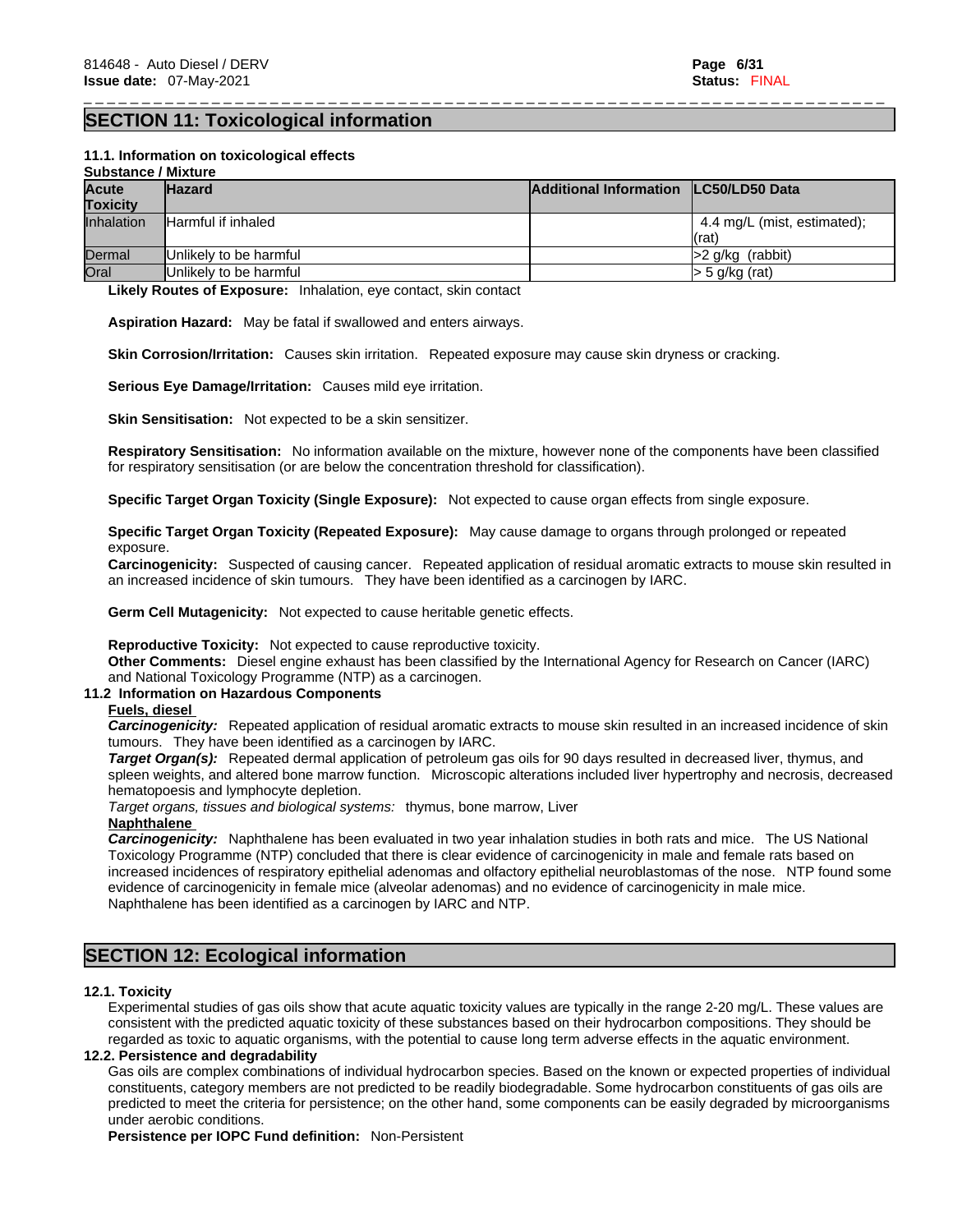### **12.3. Bioaccumulative potential**

Gas oil components have measured or calculated Log Kow values in the range of 3.9 to 6 which indicates a high potential to bioaccumulate. Lower molecular weight compounds are readily metabolized and the actual bioaccumulation potential of higher molecular weight compounds is limited by the low water solubility and large molecular size.

\_ \_ \_ \_ \_ \_ \_ \_ \_ \_ \_ \_ \_ \_ \_ \_ \_ \_ \_ \_ \_ \_ \_ \_ \_ \_ \_ \_ \_ \_ \_ \_ \_ \_ \_ \_ \_ \_ \_ \_ \_ \_ \_ \_ \_ \_ \_ \_ \_ \_ \_ \_ \_ \_ \_ \_ \_ \_ \_ \_ \_ \_ \_ \_ \_ \_ \_ \_ \_

#### **12.4. Mobility in soil**

Releases to water will result in a hydrocarbon film floating and spreading on the surface. For the lighter components, volatilisation is an important loss process and reduces the hazard to aquatic organisms. In air, the hydrocarbon vapours react readily with hydroxyl radicals with half-lives of less than one day. Photoxidation on the water surface is also a significant loss process particularly for polycyclic aromatic compounds. In water, the majority of components will be adsorbed on sediment. Adsorption is the most predominant physical process on release to soil. Adsorbed hydrocarbons will slowly degrade in both water and soil.

# **12.5. Results of PBT and vPvB assessment**

Not a PBT or vPvB substance.

**12.6. Other adverse effects**

None anticipated.

# **SECTION 13: Disposal considerations**

#### **13.1. Waste treatment methods**

**European Waste Code:** 13 07 01\* fuel oil and diesel

This material, if discarded as produced, would be considered as hazardous waste pursuant to Directive 2008/98/EC on hazardous waste, and subject to the provisions of that Directive unless Article 1(5) of that Directive applies. This code has been assigned based upon the most common uses for this material and may not reflect contaminants resulting

from actual use. Waste generators/producers are responsible for assessing the actual process used when generating the waste and it's contaminants in order to assign the proper waste disposal code.

Disposal must be in accordance with Directive 2008/98/EC and other applicable national or regional provisions, and based upon material characteristics at time of disposal. For incineration of waste, follow Directive 2000/76/EC. For landfill of waste, follow Directive 1999/31/EC. Product is suitable for burning in an enclosed controlled burner for fuel value if >5000 BTU, or disposal by supervised incineration at very high temperatures to prevent formation of undesirable combustion products. Follow Directive 2000/76/EC.

**Empty Containers:** Container contents should be completely used and containers emptied prior to discard. Empty drums should be properly sealed and promptly returned to a drum reconditioner. All containers should be disposed of in an environmentally safe manner and in accordance with applicable regulations.

# **SECTION 14: Transport information**

#### **14.1. UN number**

UN1202

### **14.2. UN proper shipping name**

Diesel fuel; Gas oil; Heating oil, light,

#### **14.3. Transport hazard class(es)**

3; (N2, F)

### **14.4. Packing group**

III

**14.5. Environmental hazards** 

Marine pollutant - Environmentally Hazardous

#### **14.6. Special precautions for user**

 *If transported in bulk by marine vessel in international waters, product is being carried under the scope of MARPOL Annex I.*

#### **14.7. Transport in bulk according to Annex II of MARPOL 73/78 and the IBC Code** Not applicable

# **SECTION 15: Regulatory information**

**15.1. Safety, health and environmental regulations/legislation specific for the substance or mixture**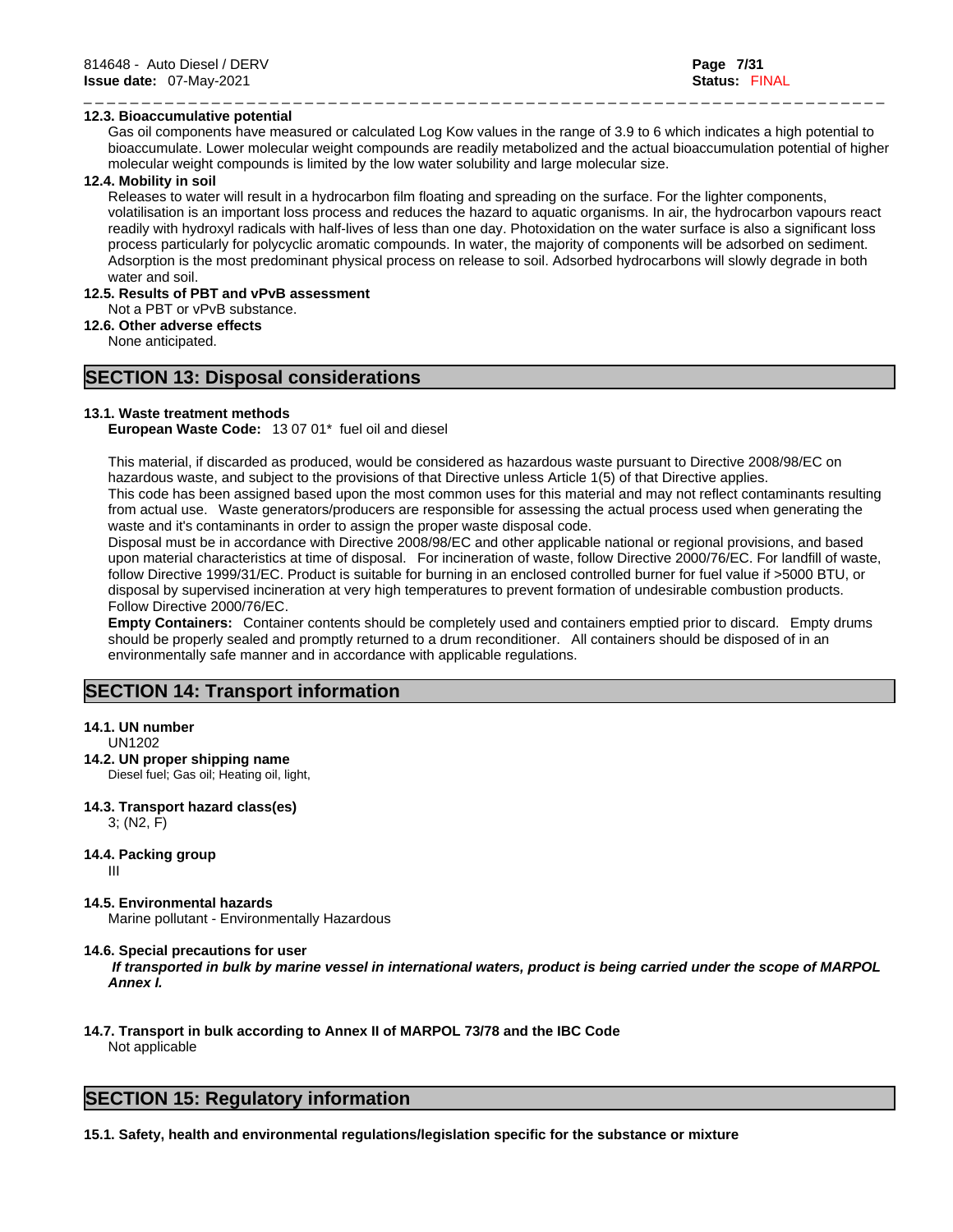EC 1272/2008 - Classification, labelling and packaging of substances and mixtures EN166:2002 Eye Protection EN 529:2005 Respiratory Protective devices BS EN 374-1:2016 Protective gloves against chemicals and micro-organisms Workplace Exposure Limits, EH40/2005, Control of Substances Hazardous to Health Directive 2008/98/EC (Waste Framework Directive) Directive 2000/76/EC on incineration of waste Directive 1999/31/EC on landfill of waste **Export Rating:** NLR (No Licence Required)

#### **15.2. Chemical safety assessment**

A chemical safety assessment has been carried out for the substance/mixture.

### **SECTION 16: Other information**

| <b>Issue date</b>                                                                                      | 07-May-2021                               |
|--------------------------------------------------------------------------------------------------------|-------------------------------------------|
| Status:                                                                                                | <b>FINAL</b>                              |
| <b>Previous Issue Date:</b>                                                                            | 06-Apr-2021                               |
| <b>Revised Sections or Basis for Revision:</b>                                                         | <b>REACH Registration Number</b>          |
| <b>SDS Number:</b>                                                                                     | 814648                                    |
| Language:                                                                                              | <b>BE</b>                                 |
| <b>List of Relevant Hazard Statements:</b>                                                             |                                           |
| H226 - Flammable liquid and vapour                                                                     |                                           |
| H302 - Harmful if swallowed                                                                            |                                           |
| H304 - May be fatal if swallowed and enters airways                                                    |                                           |
| H315 - Causes skin irritation                                                                          |                                           |
| H332 - Harmful if inhaled                                                                              |                                           |
| H351 - Suspected of causing cancer                                                                     |                                           |
| H373 - May cause damage to organs through prolonged or repeated exposure                               |                                           |
| H400 - Very toxic to aquatic life                                                                      |                                           |
| H410 - Very toxic to aquatic life with long lasting effects                                            |                                           |
| H411 - Toxic to aquatic life with long lasting effects                                                 |                                           |
|                                                                                                        | <b>Regulatory Basis of Classification</b> |
| Classification                                                                                         | <b>Regulatory Basis</b>                   |
| H226 - Flammable liquids -- Category 3                                                                 | On basis of test data                     |
| H304 -- Aspiration Hazard -- Category 1                                                                | Based on component information.           |
| H315 -- Skin corrosion/irritation -- Category 2                                                        | Based on component information.           |
| H332 -- Acute toxicity, Inhalation -- Category 4                                                       | Based on component information.           |
| H351 -- Carcinogenicity -- Category 2                                                                  | Based on component information.           |
| H373 -- Specific target organ toxicity (repeated exposure) -- Category 2<br>(thymus/Liver/bone marrow) | Based on component information.           |
| H411 -- Hazardous to the aquatic environment, chronic toxicity -- Category 2                           | Based on component information.           |

\_ \_ \_ \_ \_ \_ \_ \_ \_ \_ \_ \_ \_ \_ \_ \_ \_ \_ \_ \_ \_ \_ \_ \_ \_ \_ \_ \_ \_ \_ \_ \_ \_ \_ \_ \_ \_ \_ \_ \_ \_ \_ \_ \_ \_ \_ \_ \_ \_ \_ \_ \_ \_ \_ \_ \_ \_ \_ \_ \_ \_ \_ \_ \_ \_ \_ \_ \_ \_

#### **Key literature references and sources for data:**

Information used includes one or more of the following: results from internal company data, supplier toxicology studies, CONCAWE Product Dossiers and other publicly available resources.

#### **Guide to Abbreviations:**

ACGIH = American Conference of Governmental Industrial Hygienists; ADR = Agreement on Dangerous Goods by Road; BMGV = Biological Monitoring Guidance Value; CASRN = Chemical Abstracts Service Registry Number; CEILING = Ceiling Limit; EINECS - European Inventory of Existing Commercial Chemical Substances; EPA = [US] Environmental Protection Agency; Germany-TRGS = Technical Rules for Dangerous Substances; IARC = International Agency for Research on Cancer; ICAO/IATA = International Civil Aviation Organisation / International Air Transport Association; INSHT = National Institute for Health and Safety at Work; IMDG = International Maritime Dangerous Goods; Irland-HSA = Ireland's National Health and Safety Authority; LEL = Lower Explosive Limit; MARPOL = Marine Pollution; N/A = Not Applicable; N/D = Not Determined; NTP = [US] National Toxicology Programme; PBT = Persistent, Bioaccumulative and Toxic; RID = Regulations Concerning the International Transport of Dangerous Goods by Rail; STEL = Short Term Exposure Limit; TLV = Threshold Limit Value; TRGS 903 = Technical rules for hazardous substances; TWA = Time Weighted Average; UEL = Upper Explosive Limit; UK-EH40 = United Kingdom EH40/2005 OEL; vPvB = very Persistent, very Bioaccumulative

#### **Disclaimer of Expressed and implied Warranties:**

The information presented in this Safety Data Sheet is based on data believed to be accurate as of the date this Safety Data Sheet was prepared. HOWEVER, NO WARRANTY OF MERCHANTABILITY, FITNESS FOR ANY PARTICULAR PURPOSE, OR ANY OTHER WARRANTY IS EXPRESSED OR IS TO BE IMPLIED REGARDING THE ACCURACY OR COMPLETENESS OF THE INFORMATION PROVIDED ABOVE, THE RESULTS TO BE OBTAINED FROM THE USE OF THIS INFORMATION OR THE PRODUCT, THE SAFETY OF THIS PRODUCT, OR THE HAZARDS RELATED TO ITS USE. No responsibility is assumed for any damage or injury resulting from abnormal use or from any failure to adhere to recommended practices. The information provided above, and the product, are furnished on the condition that the person receiving them shall make their own determination as to the suitability of the product for their particular purpose and on the condition that they assume the risk of their use. In addition, no authorisation is given nor implied to practice any patented invention without a licence.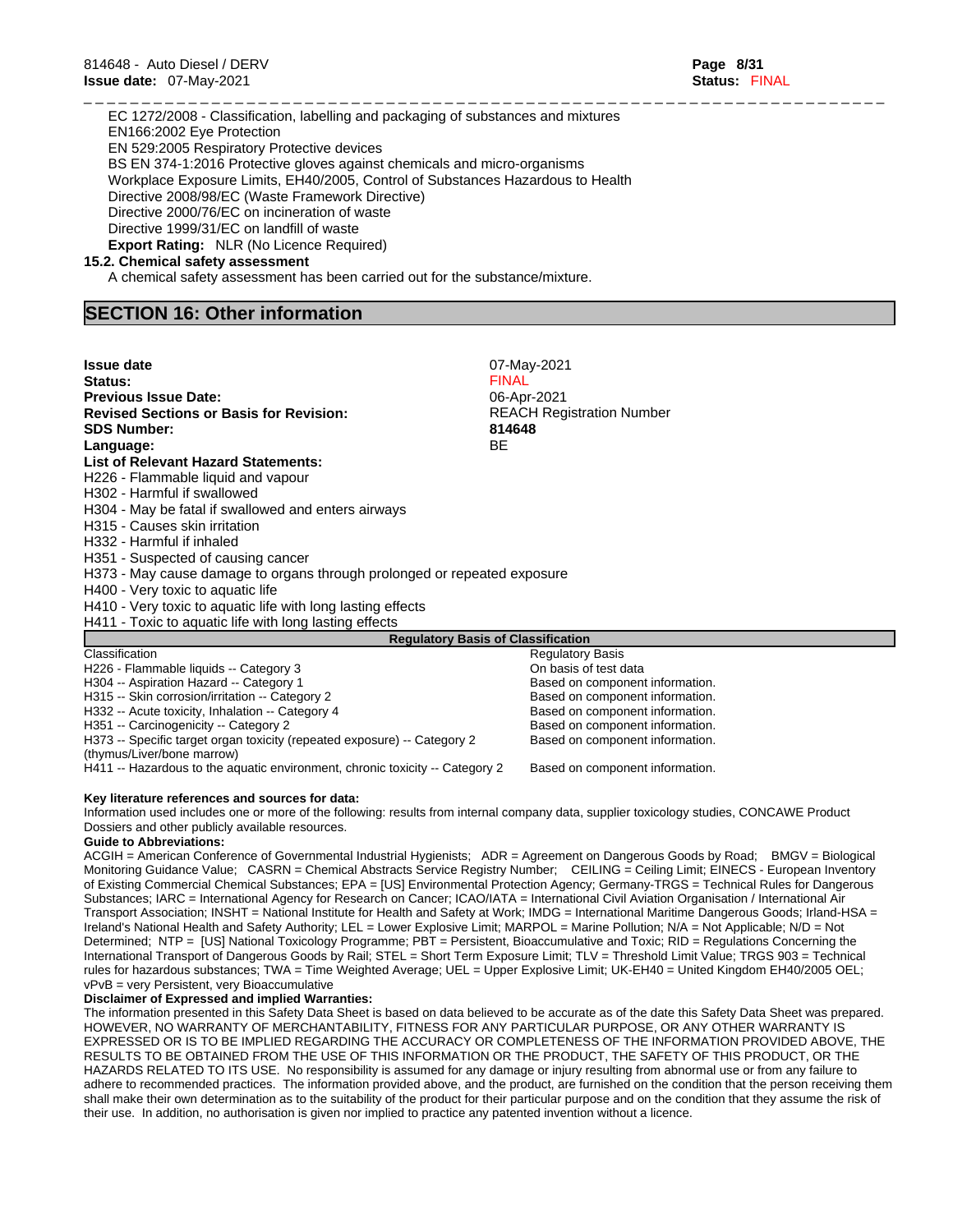# **1. Manufacture of substance - Industrial**

| <b>Section 1 Exposure Scenario</b><br>Vacuum or Hydrocracked Gas Oils and Distillate Fuels                                      |                                                                                                                                                                                                                                                                                                                                                                                                                                                                                                                                                                                                                                                                                                                                                                                                                                                                                                                            |  |
|---------------------------------------------------------------------------------------------------------------------------------|----------------------------------------------------------------------------------------------------------------------------------------------------------------------------------------------------------------------------------------------------------------------------------------------------------------------------------------------------------------------------------------------------------------------------------------------------------------------------------------------------------------------------------------------------------------------------------------------------------------------------------------------------------------------------------------------------------------------------------------------------------------------------------------------------------------------------------------------------------------------------------------------------------------------------|--|
| Title                                                                                                                           | Manufacture of substance                                                                                                                                                                                                                                                                                                                                                                                                                                                                                                                                                                                                                                                                                                                                                                                                                                                                                                   |  |
| <b>Use Descriptor</b>                                                                                                           |                                                                                                                                                                                                                                                                                                                                                                                                                                                                                                                                                                                                                                                                                                                                                                                                                                                                                                                            |  |
| Sector(s) of use                                                                                                                | 3, 8, 9                                                                                                                                                                                                                                                                                                                                                                                                                                                                                                                                                                                                                                                                                                                                                                                                                                                                                                                    |  |
| Process category(ies)                                                                                                           | 1, 2, 3, 4, 8a, 8b, 15                                                                                                                                                                                                                                                                                                                                                                                                                                                                                                                                                                                                                                                                                                                                                                                                                                                                                                     |  |
| Environmental release category(ies)                                                                                             | 1.4                                                                                                                                                                                                                                                                                                                                                                                                                                                                                                                                                                                                                                                                                                                                                                                                                                                                                                                        |  |
| Specific Environmental Release Category                                                                                         | ESVOC SpERC 1.1.v1                                                                                                                                                                                                                                                                                                                                                                                                                                                                                                                                                                                                                                                                                                                                                                                                                                                                                                         |  |
| Processes, tasks, activities covered                                                                                            |                                                                                                                                                                                                                                                                                                                                                                                                                                                                                                                                                                                                                                                                                                                                                                                                                                                                                                                            |  |
|                                                                                                                                 | Manufacture of the substance or use as a process chemical or extraction agent. Includes recycling/recovery, material transfers,                                                                                                                                                                                                                                                                                                                                                                                                                                                                                                                                                                                                                                                                                                                                                                                            |  |
|                                                                                                                                 | storage, maintenance and loading (including marine vessel/barge, road/rail car and bulk container), sampling and associated                                                                                                                                                                                                                                                                                                                                                                                                                                                                                                                                                                                                                                                                                                                                                                                                |  |
| laboratory activities.                                                                                                          |                                                                                                                                                                                                                                                                                                                                                                                                                                                                                                                                                                                                                                                                                                                                                                                                                                                                                                                            |  |
| Section 2 Operational conditions and risk management measures                                                                   |                                                                                                                                                                                                                                                                                                                                                                                                                                                                                                                                                                                                                                                                                                                                                                                                                                                                                                                            |  |
| 2.1 Control of worker exposure                                                                                                  |                                                                                                                                                                                                                                                                                                                                                                                                                                                                                                                                                                                                                                                                                                                                                                                                                                                                                                                            |  |
| <b>Product characteristics</b>                                                                                                  |                                                                                                                                                                                                                                                                                                                                                                                                                                                                                                                                                                                                                                                                                                                                                                                                                                                                                                                            |  |
| Physical form of product                                                                                                        | Liquid, vapour pressure < 0.5 kPa at STP                                                                                                                                                                                                                                                                                                                                                                                                                                                                                                                                                                                                                                                                                                                                                                                                                                                                                   |  |
| Concentration of substance in product                                                                                           | Covers percentage substance in the product up to 100 % (unless<br>stated differently).                                                                                                                                                                                                                                                                                                                                                                                                                                                                                                                                                                                                                                                                                                                                                                                                                                     |  |
| Frequency and duration of use                                                                                                   | Covers daily exposures up to 8 hours (unless stated differently)                                                                                                                                                                                                                                                                                                                                                                                                                                                                                                                                                                                                                                                                                                                                                                                                                                                           |  |
| Other operational conditions affecting exposure                                                                                 | Operation is carried out at elevated temperature (>20°C above<br>ambient temperature). Assumes a good basic standard of<br>occupational hygiene is implemented.                                                                                                                                                                                                                                                                                                                                                                                                                                                                                                                                                                                                                                                                                                                                                            |  |
| <b>Contributing Scenarios / Product Category</b>                                                                                | <b>Specific Risk Management Measures &amp; Operating</b>                                                                                                                                                                                                                                                                                                                                                                                                                                                                                                                                                                                                                                                                                                                                                                                                                                                                   |  |
| General measures applicable to all activities                                                                                   | <b>Conditions</b><br>Control any potential exposure using measures such as                                                                                                                                                                                                                                                                                                                                                                                                                                                                                                                                                                                                                                                                                                                                                                                                                                                 |  |
| General measures (skin irritants)                                                                                               | contained or enclosed systems, properly designed and<br>maintained facilities and a good standard of general<br>ventilation. Drain down systems and transfer lines prior to<br>breaking containment. Drain down and flush equipment<br>where possible prior to maintenance. Where there is<br>potential for exposure: Ensure relevant staff are informed<br>of the nature of exposure and aware of basic actions to<br>minimise exposures; ensure suitable personal protective<br>equipment is available; clear up spills and dispose of<br>waste in accordance with regulatory requirements; monitor<br>effectiveness of control measures; consider the need for<br>health surveillance; identify and implement corrective<br>actions.<br>Avoid direct skin contact with product. Identify potential<br>areas for indirect skin contact. Wear gloves (tested to<br>EN374) if hand contact with substance likely. Clean up |  |
| General exposures (closed systems)<br>General exposures (open systems)<br>Process sampling<br>bulk closed loading and unloading | contamination/spills as soon as they occur. Wash off any<br>skin contamination immediately. Provide basic employee<br>training to prevent / minimise exposures and to report any<br>skin problems that may develop.<br>Handle substance within a closed system<br>Wear suitable gloves tested to EN374.<br>No other specific measures identified<br>Handle substance within a closed system Wear suitable                                                                                                                                                                                                                                                                                                                                                                                                                                                                                                                  |  |
|                                                                                                                                 | gloves tested to EN374.                                                                                                                                                                                                                                                                                                                                                                                                                                                                                                                                                                                                                                                                                                                                                                                                                                                                                                    |  |
| bulk open loading and unloading                                                                                                 | Wear suitable gloves tested to EN374.                                                                                                                                                                                                                                                                                                                                                                                                                                                                                                                                                                                                                                                                                                                                                                                                                                                                                      |  |
| Equipment cleaning and maintenance                                                                                              | Drain down system prior to equipment break-in or                                                                                                                                                                                                                                                                                                                                                                                                                                                                                                                                                                                                                                                                                                                                                                                                                                                                           |  |
|                                                                                                                                 |                                                                                                                                                                                                                                                                                                                                                                                                                                                                                                                                                                                                                                                                                                                                                                                                                                                                                                                            |  |

\_ \_ \_ \_ \_ \_ \_ \_ \_ \_ \_ \_ \_ \_ \_ \_ \_ \_ \_ \_ \_ \_ \_ \_ \_ \_ \_ \_ \_ \_ \_ \_ \_ \_ \_ \_ \_ \_ \_ \_ \_ \_ \_ \_ \_ \_ \_ \_ \_ \_ \_ \_ \_ \_ \_ \_ \_ \_ \_ \_ \_ \_ \_ \_ \_ \_ \_ \_ \_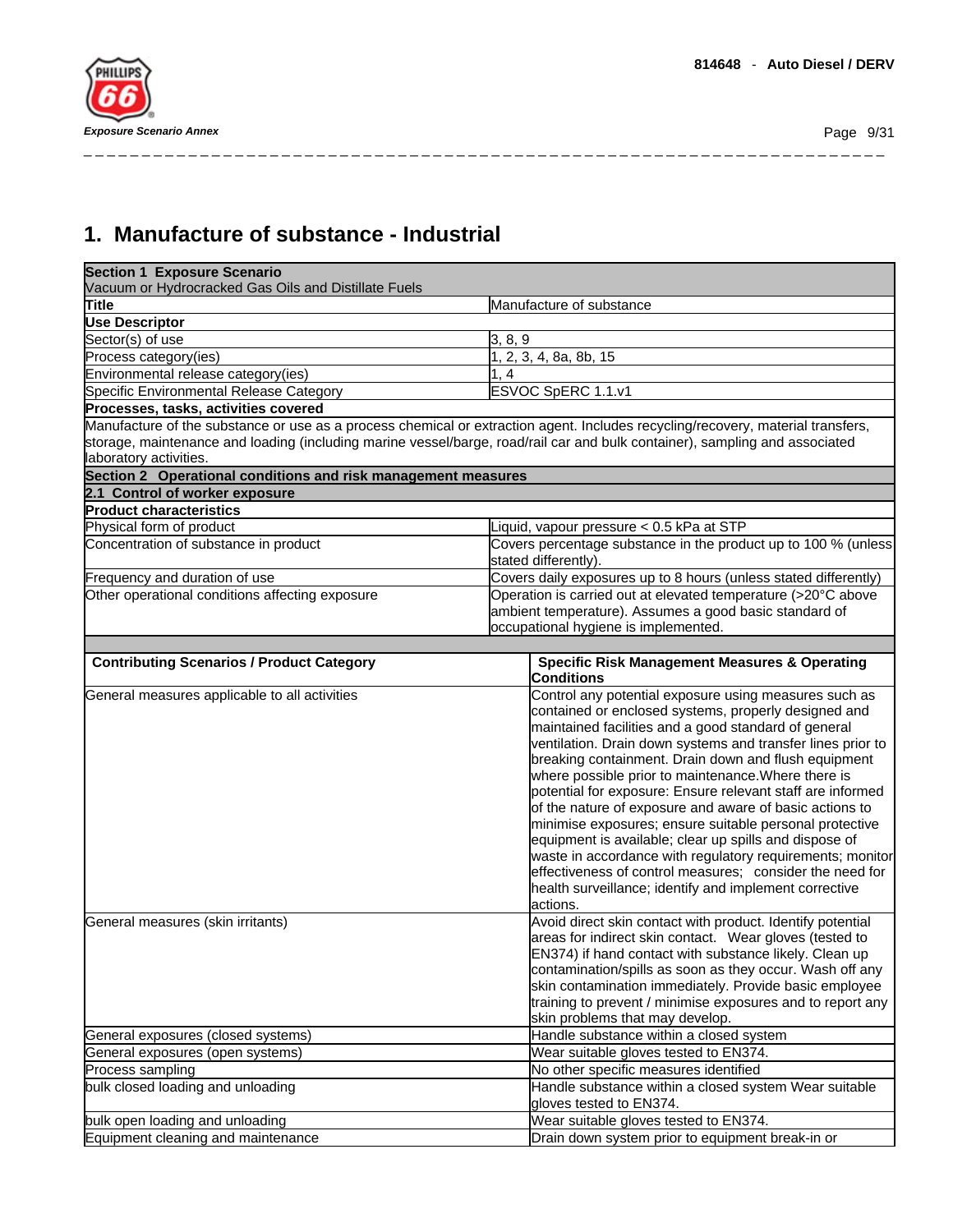|                       | maintenance Wear chemically resistant gloves (tested to<br>EN374) in combination with 'basic' employee training. |
|-----------------------|------------------------------------------------------------------------------------------------------------------|
| Laboratory activities | INo other specific measures identified                                                                           |
| Bulk product storage  | Store substance within a closed system                                                                           |

Vacuum or Hydrocracked Gas Oils and Distillate Fuels exhibits acute inhalation toxicity and is classified R20 (Harmful by inhalation) accordingly. The available data for this adverse effect do not provide quantitative dose-response information, but there exists toxicity data appropriate to allow a qualitative risk characterisation; please see section 2 of the SDS for the necessary / additional RMMs. Vacuum or Hydrocracked Gas Oils and Distillate Fuels exhibits irritation to the skin and is classified R38 (Irritating to skin) accordingly. The available data for this adverse effect do not provide quantitative dose-response information, but there exists toxicity data appropriate to allow a qualitative risk characterisation; please see section 2 of the SDS for the necessary RMMs. Vacuum or Hydrocracked Gas Oils and Distillate Fuels is classified R65 (Harmful: may cause lung damage if swallowed). The available data for this adverse effect do not provide quantitative dose-response information for a D(M)NEL to be derived. Instead, the toxicity data triggers a qualitative risk characterisation and the RMMs in section 2 of the SDS aims to define the appropriate RMMs necessary to protect from this adverse effect. There islimited evidence of carcinogenic effects in Vacuum or Hydrocracked Gas Oils and Distillate Fuels and it is classified R40 (May cause cancer) accordingly. The available data for this adverse effect do not provide quantitative dose-response information for a D(M)NEL to be derived. Instead, the toxicity data triggers a qualitative risk characterisation and the RMMs in section 2 of the SDS aim to define the appropriate RMMs necessary to protect from these adverse effects.

| 2.2 Control of environmental exposure                                                                                                                  |          |
|--------------------------------------------------------------------------------------------------------------------------------------------------------|----------|
| <b>Product characteristics</b>                                                                                                                         |          |
| Substance is complex UVCB. Predominantly hydrophobic.                                                                                                  |          |
| Amounts used                                                                                                                                           |          |
| Fraction of EU tonnage used in region                                                                                                                  | 0.1      |
| Regional use tonnage (tonnes/year)                                                                                                                     | 2.8e7    |
| Fraction of regional tonnage used locally                                                                                                              | 0.021    |
| Frequency and duration of use                                                                                                                          |          |
| Continuous release.                                                                                                                                    |          |
| Emission days (days/year)                                                                                                                              | 300      |
| Environmental factors not influenced by risk management                                                                                                |          |
| Local freshwater dilution factor                                                                                                                       | 10       |
| Local marine water dilution factor                                                                                                                     | 100      |
| Other operational conditions of use affecting environmental exposure                                                                                   |          |
| Release fraction to air from process (initial release prior to RMM)                                                                                    | $1.0e-2$ |
| Release fraction to wastewater from process (initial release prior to RMM)                                                                             | $3.0e-5$ |
| Release fraction to soil from process (initial release prior to RMM)                                                                                   | 0.0001   |
| Technical conditions and measures at process level (source) to prevent release                                                                         |          |
| Common practices vary across sites thus conservative process release estimates used.                                                                   |          |
| Technical onsite conditions and measures to reduce or limit discharges, air emissions and releases to soil                                             |          |
| Risk from environmental exposure is driven by freshwater sediment. Prevent discharge of undissolved substance to or recover<br>from onsite wastewater. |          |
| Treat air emission to provide a typical removal efficiency of (%):                                                                                     | 90       |
| Treat onsite wastewater (prior to receiving water discharge) to provide the required removal 90.3                                                      |          |
| $lefticiency >= (%)$ :                                                                                                                                 |          |
| If discharging to domestic sewage treatment plant, provide the required onsite wastewater                                                              | 10       |
| removal efficiency of $=$ (%):                                                                                                                         |          |
| Organisation measures to prevent/limit release from site                                                                                               |          |
| Prevent discharge of undissolved substance to or recover from onsite wastewater. Do not apply industrial sludge to natural soils.                      |          |
| Sludge should be incinerated, contained or reclaimed.                                                                                                  |          |
| Conditions and measures related to municipal sewage treatment plant                                                                                    |          |
| Estimated substance removal from wastewater via domestic sewage treatment (%):                                                                         | 94.1     |
| Total efficiency of removal from wastewater after onsite and offsite (domestic treatment                                                               | 94.1     |
|                                                                                                                                                        |          |

plant) RMMs (%): Maximum allowable site tonnage (Msafe) based on release following total wastewater treatment removal (kg/d): 3.3e6 Assumed domestic sewage treatment plant flow (m<sup>3</sup>/d): 10000 | 10000 **Conditions and measures related to external treatment of waste for disposal** During manufacturing no waste of the substance is generated. **Conditions and measures related to external recovery of waste** During manufacturing no waste of the substance is generated. **Section 3 Exposure Estimation**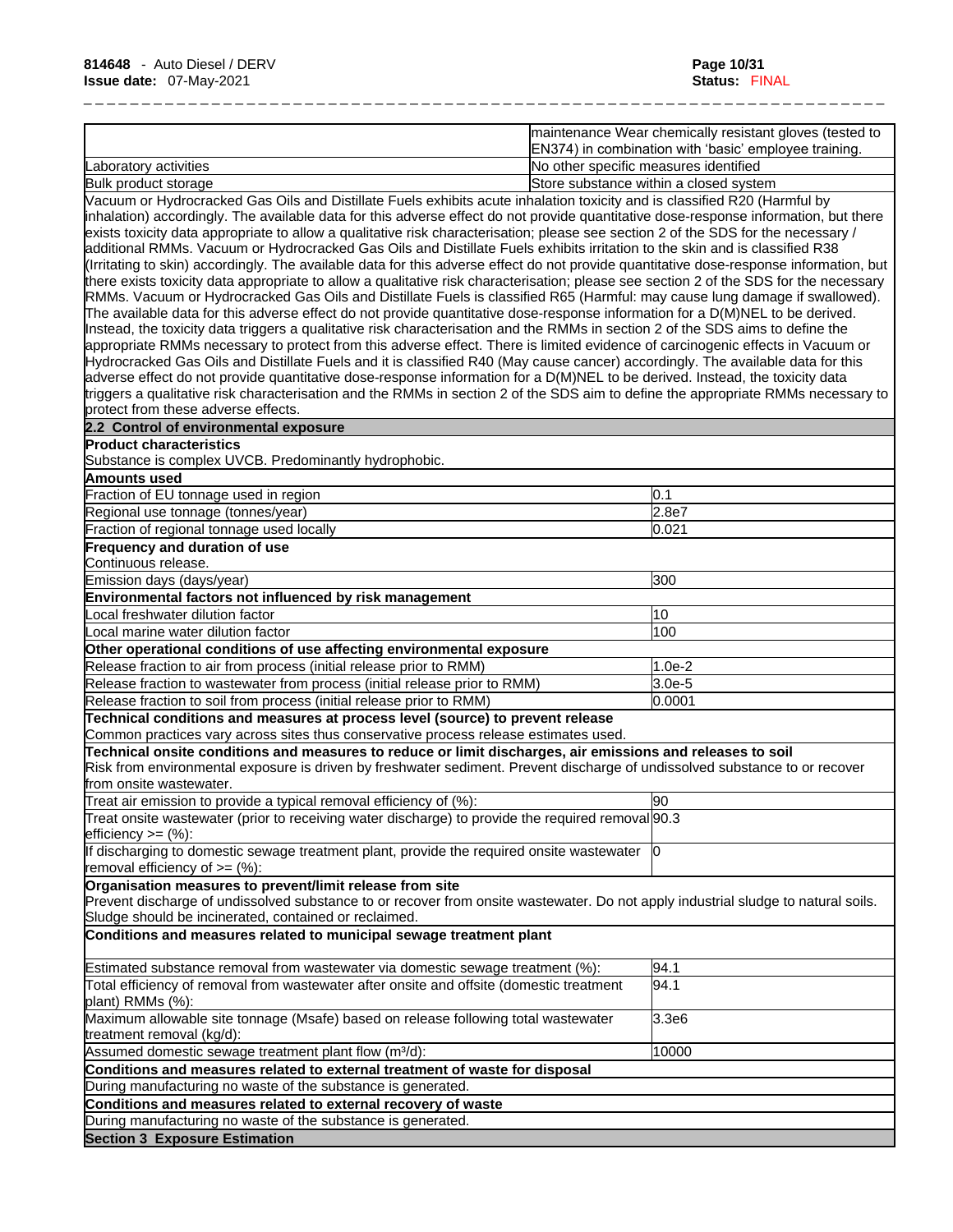#### **3.1 Health**

The ECETOC TRA tool has been used to estimate workplace exposures unless otherwise indicated.

#### **3.2 Environment**

The Hydrocarbon Block Method has been used to calculate environmental exposure with the Petrorisk model.

**Section 4 Guidance to check compliance with the Exposure Scenario**

#### **4.1 Health**

Predicted exposures are not expected to exceed the DN(M)EL when the risk management measures/operational conditions outlined in section 2 are implemented. Where other risk management measures/operational conditions are adopted, then users should ensure that risks are managed to at least equivalent levels. Available hazard data does not enable the derivation of a DNEL for dermal irritant effects. Available hazard data does not support the need for a DNEL to be established for other health effects. Risk management measures are based on qualitative risk characterization.

\_ \_ \_ \_ \_ \_ \_ \_ \_ \_ \_ \_ \_ \_ \_ \_ \_ \_ \_ \_ \_ \_ \_ \_ \_ \_ \_ \_ \_ \_ \_ \_ \_ \_ \_ \_ \_ \_ \_ \_ \_ \_ \_ \_ \_ \_ \_ \_ \_ \_ \_ \_ \_ \_ \_ \_ \_ \_ \_ \_ \_ \_ \_ \_ \_ \_ \_ \_ \_

#### **4.2 Environment**

Guidance is based on assumed operating conditions which may not be applicable to all sites; thus, scaling may be necessary to define appropriate site-specific risk management measures. Required removal efficiency for wastewater can be achieved using onsite/offsite technologies, either alone or in combination. Required removal efficiency for air can be achieved using on-site technologies, either alone or in combination. Further details on scaling and control technologies are provided in SpERC factsheet (https://cefic.org/app/uploads/2019/01/SPERCs-Specific-Envirnonmental-Release-Classes-REACHImpl-ES-CSA-CSR.pdf). Scaled local assessments for EU refineries have been performed using site-specific data and are attached in PETRORISK file – "Site-Specific Production" worksheet.

# **2. Use of substance as an intermediate - Industrial**

| <b>Section 1 Exposure Scenario</b><br>Vacuum or Hydrocracked Gas Oils and Distillate Fuels |                                                                                                                                                                                                                                                                                                                                                                                                                                                                                                                                                                                                                                                                                                                                                                                                  |
|--------------------------------------------------------------------------------------------|--------------------------------------------------------------------------------------------------------------------------------------------------------------------------------------------------------------------------------------------------------------------------------------------------------------------------------------------------------------------------------------------------------------------------------------------------------------------------------------------------------------------------------------------------------------------------------------------------------------------------------------------------------------------------------------------------------------------------------------------------------------------------------------------------|
| <b>Title</b>                                                                               | Use as an intermediate                                                                                                                                                                                                                                                                                                                                                                                                                                                                                                                                                                                                                                                                                                                                                                           |
| <b>Use Descriptor</b>                                                                      |                                                                                                                                                                                                                                                                                                                                                                                                                                                                                                                                                                                                                                                                                                                                                                                                  |
| Sector(s) of use                                                                           | 3, 8, 9                                                                                                                                                                                                                                                                                                                                                                                                                                                                                                                                                                                                                                                                                                                                                                                          |
| Process category(ies)                                                                      | 2, 3, 4, 8a, 8b, 15                                                                                                                                                                                                                                                                                                                                                                                                                                                                                                                                                                                                                                                                                                                                                                              |
| Environmental release category(ies)                                                        | 6a                                                                                                                                                                                                                                                                                                                                                                                                                                                                                                                                                                                                                                                                                                                                                                                               |
| Specific Environmental Release Category                                                    | ESVOC SpERC 6.1a.v1                                                                                                                                                                                                                                                                                                                                                                                                                                                                                                                                                                                                                                                                                                                                                                              |
| Processes, tasks, activities covered                                                       |                                                                                                                                                                                                                                                                                                                                                                                                                                                                                                                                                                                                                                                                                                                                                                                                  |
| container).                                                                                | Use of substance as an intermediate (not related to Strictly Controlled Conditions). Includes recycling/recovery, material transfers,<br>storage, sampling, associated laboratory activities, maintenance and loading (including marine vessel/barge, road/rail car and bulk                                                                                                                                                                                                                                                                                                                                                                                                                                                                                                                     |
| Section 2 Operational conditions and risk management measures                              |                                                                                                                                                                                                                                                                                                                                                                                                                                                                                                                                                                                                                                                                                                                                                                                                  |
| 2.1 Control of worker exposure                                                             |                                                                                                                                                                                                                                                                                                                                                                                                                                                                                                                                                                                                                                                                                                                                                                                                  |
| <b>Product characteristics</b>                                                             |                                                                                                                                                                                                                                                                                                                                                                                                                                                                                                                                                                                                                                                                                                                                                                                                  |
| Physical form of product                                                                   | Liquid, vapour pressure < 0.5 kPa at STP                                                                                                                                                                                                                                                                                                                                                                                                                                                                                                                                                                                                                                                                                                                                                         |
| Concentration of substance in product                                                      | Covers percentage substance in the product up to 100 % (unless<br>stated differently).                                                                                                                                                                                                                                                                                                                                                                                                                                                                                                                                                                                                                                                                                                           |
| Frequency and duration of use                                                              | Covers daily exposures up to 8 hours (unless stated differently)                                                                                                                                                                                                                                                                                                                                                                                                                                                                                                                                                                                                                                                                                                                                 |
| Other operational conditions affecting exposure                                            | Operation is carried out at elevated temperature (>20°C above<br>ambient temperature). Assumes a good basic standard of<br>occupational hygiene is implemented.                                                                                                                                                                                                                                                                                                                                                                                                                                                                                                                                                                                                                                  |
| <b>Contributing Scenarios / Product Category</b>                                           | <b>Specific Risk Management Measures &amp; Operating</b><br><b>Conditions</b>                                                                                                                                                                                                                                                                                                                                                                                                                                                                                                                                                                                                                                                                                                                    |
| General measures applicable to all activities                                              | Control any potential exposure using measures such as<br>contained or enclosed systems, properly designed and<br>maintained facilities and a good standard of general<br>ventilation. Drain down systems and transfer lines prior to<br>breaking containment. Drain down and flush equipment<br>where possible prior to maintenance. Where there is<br>potential for exposure: Ensure relevant staff are informed<br>of the nature of exposure and aware of basic actions to<br>minimise exposures; ensure suitable personal protective<br>equipment is available; clear up spills and dispose of<br>waste in accordance with regulatory requirements; monitor<br>effectiveness of control measures; consider the need for<br>health surveillance; identify and implement corrective<br>actions. |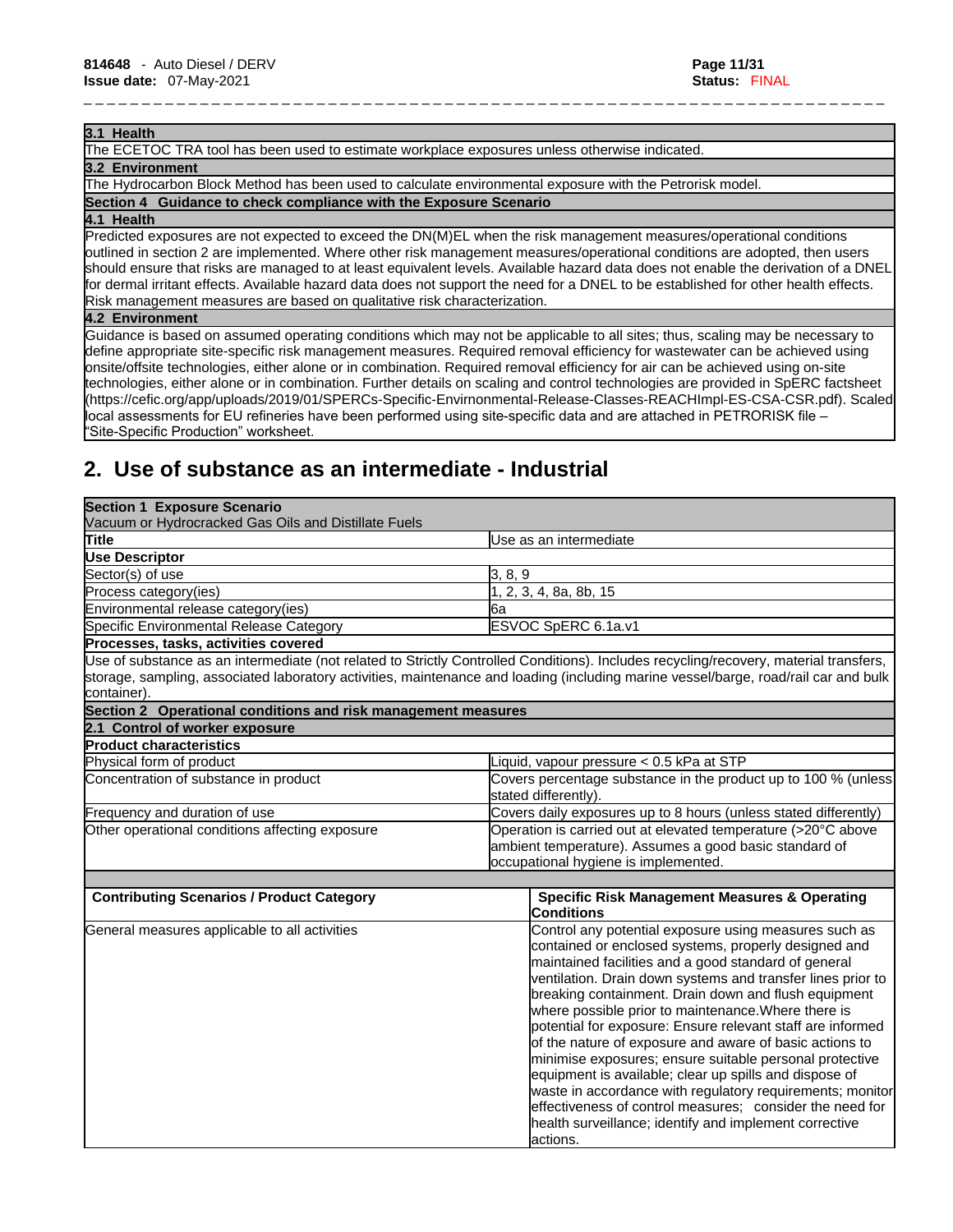| General measures (skin irritants)  | Avoid direct skin contact with product. Identify potential                       |
|------------------------------------|----------------------------------------------------------------------------------|
|                                    | areas for indirect skin contact. Wear gloves (tested to                          |
|                                    | EN374) if hand contact with substance likely. Clean up                           |
|                                    | contamination/spills as soon as they occur. Wash off any                         |
|                                    | skin contamination immediately. Provide basic employee                           |
|                                    | training to prevent / minimise exposures and to report any                       |
|                                    | skin problems that may develop.                                                  |
| General exposures (closed systems) | Handle substance within a closed system                                          |
| General exposures (open systems)   | Wear suitable gloves tested to EN374.                                            |
| Process sampling                   | No other specific measures identified                                            |
| bulk closed loading and unloading  | Handle substance within a closed system Wear suitable<br>gloves tested to EN374. |
| bulk open loading and unloading    | Wear suitable gloves tested to EN374.                                            |
| Equipment cleaning and maintenance | No other specific measures identified                                            |
| Laboratory activities              | No other specific measures identified                                            |
| Bulk product storage               | Store substance within a closed system                                           |

Vacuum or Hydrocracked Gas Oils and Distillate Fuels exhibits acute inhalation toxicity and is classified R20 (Harmful by inhalation) accordingly. The available data for this adverse effect do not provide quantitative dose-response information, but there exists toxicity data appropriate to allow a qualitative risk characterisation; please see section 2 of the SDS for the necessary / additional RMMs. Vacuum or Hydrocracked Gas Oils and Distillate Fuels exhibits irritation to the skin and is classified R38 (Irritating to skin) accordingly. The available data for this adverse effect do not provide quantitative dose-response information, but there exists toxicity data appropriate to allow a qualitative risk characterisation; please see section 2 of the SDS for the necessary RMMs. Vacuum or Hydrocracked Gas Oils and Distillate Fuels is classified R65 (Harmful: may cause lung damage if swallowed). The available data for this adverse effect do not provide quantitative dose-response information for a D(M)NEL to be derived. Instead, the toxicity data triggers a qualitative risk characterisation and the RMMs in section 2 of the SDS aims to define the appropriate RMMs necessary to protect from this adverse effect. There islimited evidence of carcinogenic effects in Vacuum or Hydrocracked Gas Oils and Distillate Fuels and it is classified R40 (May cause cancer) accordingly. The available data for this adverse effect do not provide quantitative dose-response information for a D(M)NEL to be derived. Instead, the toxicity data triggers a qualitative risk characterisation and the RMMs in section 2 of the SDS aim to define the appropriate RMMs necessary to protect from these adverse effects.

| 2.2 Control of environmental exposure                                                                                                                                                                                                                                |          |
|----------------------------------------------------------------------------------------------------------------------------------------------------------------------------------------------------------------------------------------------------------------------|----------|
| <b>Product characteristics</b>                                                                                                                                                                                                                                       |          |
| Substance is complex UVCB. Predominantly hydrophobic.                                                                                                                                                                                                                |          |
| Amounts used                                                                                                                                                                                                                                                         |          |
| Fraction of EU tonnage used in region                                                                                                                                                                                                                                | 0.1      |
| Regional use tonnage (tonnes/year)                                                                                                                                                                                                                                   | 3.5e5    |
| Fraction of regional tonnage used locally                                                                                                                                                                                                                            | 0.043    |
| Frequency and duration of use                                                                                                                                                                                                                                        |          |
| lContinuous release.                                                                                                                                                                                                                                                 |          |
| Emission days (days/year)                                                                                                                                                                                                                                            | 300      |
| Environmental factors not influenced by risk management                                                                                                                                                                                                              |          |
| Local freshwater dilution factor                                                                                                                                                                                                                                     | 10       |
| Local marine water dilution factor                                                                                                                                                                                                                                   | 100      |
| Other operational conditions of use affecting environmental exposure                                                                                                                                                                                                 |          |
| Release fraction to air from process (initial release prior to RMM)                                                                                                                                                                                                  | $1.0e-3$ |
| Release fraction to wastewater from process (initial release prior to RMM)                                                                                                                                                                                           | $3.0e-5$ |
| Release fraction to soil from process (initial release prior to RMM)                                                                                                                                                                                                 | 0.001    |
| Technical conditions and measures at process level (source) to prevent release                                                                                                                                                                                       |          |
| Common practices vary across sites thus conservative process release estimates used.                                                                                                                                                                                 |          |
| Technical onsite conditions and measures to reduce or limit discharges, air emissions and releases to soil<br>Risk from environmental exposure is driven by freshwater sediment. Prevent discharge of undissolved substance to or recover<br>from onsite wastewater. |          |
| Treat air emission to provide a typical removal efficiency of (%):                                                                                                                                                                                                   | 80       |
| Treat onsite wastewater (prior to receiving water discharge) to provide the required removal 51.7<br>$lefticiency >= (%)$ :                                                                                                                                          |          |
| If discharging to domestic sewage treatment plant, provide the required onsite wastewater<br>removal efficiency of $>=(\%)$ :                                                                                                                                        | 10       |
| Organisation measures to prevent/limit release from site<br>Prevent discharge of undissolved substance to or recover from onsite wastewater. Do not apply industrial sludge to natural soils.<br>Sludge should be incinerated, contained or reclaimed.               |          |
| Conditions and measures related to municipal sewage treatment plant                                                                                                                                                                                                  |          |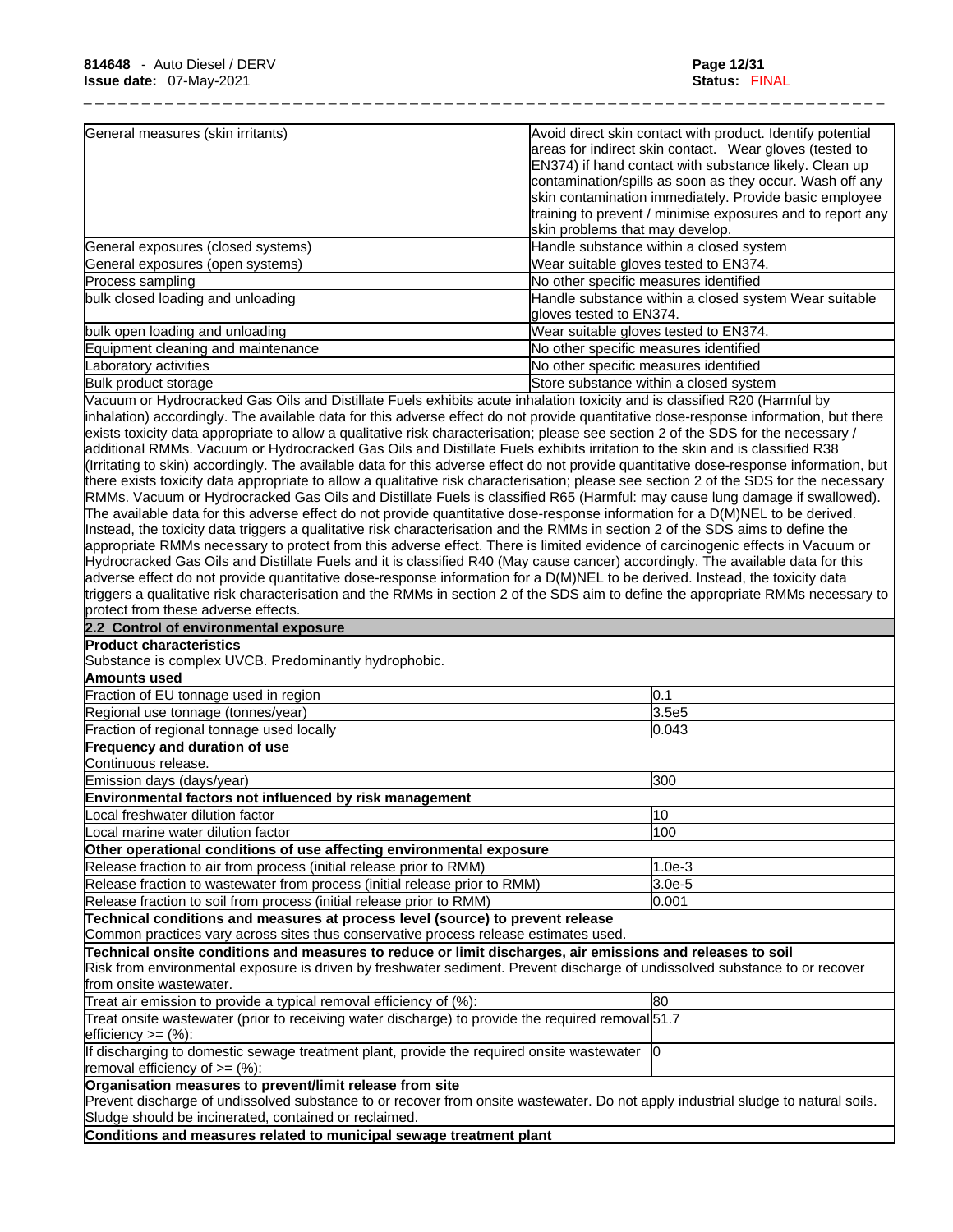| Estimated substance removal from wastewater via domestic sewage treatment (%):                                                                                                                                                                                                                                                                                                                                                                                                                                                                                                                                                                          | 94.1  |
|---------------------------------------------------------------------------------------------------------------------------------------------------------------------------------------------------------------------------------------------------------------------------------------------------------------------------------------------------------------------------------------------------------------------------------------------------------------------------------------------------------------------------------------------------------------------------------------------------------------------------------------------------------|-------|
| Total efficiency of removal from wastewater after onsite and offsite (domestic treatment<br>plant) RMMs (%):                                                                                                                                                                                                                                                                                                                                                                                                                                                                                                                                            | 94.1  |
| Maximum allowable site tonnage (Msafe) based on release following total wastewater<br>treatment removal (kg/d):                                                                                                                                                                                                                                                                                                                                                                                                                                                                                                                                         | 4.1e5 |
| Assumed domestic sewage treatment plant flow (m <sup>3</sup> /d):                                                                                                                                                                                                                                                                                                                                                                                                                                                                                                                                                                                       | 2000  |
| Conditions and measures related to external treatment of waste for disposal                                                                                                                                                                                                                                                                                                                                                                                                                                                                                                                                                                             |       |
| This substance is consumed during use and no waste of the substance is generated.                                                                                                                                                                                                                                                                                                                                                                                                                                                                                                                                                                       |       |
| Conditions and measures related to external recovery of waste                                                                                                                                                                                                                                                                                                                                                                                                                                                                                                                                                                                           |       |
| This substance is consumed during use and no waste of the substance is generated.                                                                                                                                                                                                                                                                                                                                                                                                                                                                                                                                                                       |       |
| <b>Section 3 Exposure Estimation</b>                                                                                                                                                                                                                                                                                                                                                                                                                                                                                                                                                                                                                    |       |
| 3.1 Health                                                                                                                                                                                                                                                                                                                                                                                                                                                                                                                                                                                                                                              |       |
| The ECETOC TRA tool has been used to estimate workplace exposures unless otherwise indicated.                                                                                                                                                                                                                                                                                                                                                                                                                                                                                                                                                           |       |
| 3.2 Environment                                                                                                                                                                                                                                                                                                                                                                                                                                                                                                                                                                                                                                         |       |
| The Hydrocarbon Block Method has been used to calculate environmental exposure with the Petrorisk model.                                                                                                                                                                                                                                                                                                                                                                                                                                                                                                                                                |       |
| Section 4 Guidance to check compliance with the Exposure Scenario                                                                                                                                                                                                                                                                                                                                                                                                                                                                                                                                                                                       |       |
| 4.1 Health                                                                                                                                                                                                                                                                                                                                                                                                                                                                                                                                                                                                                                              |       |
| Predicted exposures are not expected to exceed the DN(M)EL when the risk management measures/operational conditions<br>outlined in section 2 are implemented. Where other risk management measures/operational conditions are adopted, then users<br>should ensure that risks are managed to at least equivalent levels. Available hazard data does not enable the derivation of a DNEL<br>for dermal irritant effects. Available hazard data does not support the need for a DNEL to be established for other health effects.                                                                                                                          |       |
| Risk management measures are based on qualitative risk characterization.                                                                                                                                                                                                                                                                                                                                                                                                                                                                                                                                                                                |       |
| 4.2 Environment                                                                                                                                                                                                                                                                                                                                                                                                                                                                                                                                                                                                                                         |       |
| Guidance is based on assumed operating conditions which may not be applicable to all sites; thus, scaling may be necessary to<br>define appropriate site-specific risk management measures. Required removal efficiency for wastewater can be achieved using<br>onsite/offsite technologies, either alone or in combination. Required removal efficiency for air can be achieved using on-site<br>technologies, either alone or in combination. Further details on scaling and control technologies are provided in SpERC factsheet<br>(https://cefic.org/app/uploads/2019/01/SPERCs-Specific-Envirnonmental-Release-Classes-REACHImpl-ES-CSA-CSR.pdf). |       |

# **3. Distribution of substance - Industrial**

| <b>Section 1 Exposure Scenario</b>                                                                       |                                                                                                                           |  |
|----------------------------------------------------------------------------------------------------------|---------------------------------------------------------------------------------------------------------------------------|--|
| Vacuum or Hydrocracked Gas Oils and Distillate Fuels                                                     |                                                                                                                           |  |
| <b>Title</b>                                                                                             | Distribution of substance                                                                                                 |  |
| <b>Use Descriptor</b>                                                                                    |                                                                                                                           |  |
| Sector(s) of use                                                                                         |                                                                                                                           |  |
| Process category(ies)                                                                                    | 2, 3, 4, 8a, 8b, 9, 15                                                                                                    |  |
| Environmental release category(ies)                                                                      | 2, 3, 4, 5, 6a, 6b, 6c, 6d, 7                                                                                             |  |
| Specific Environmental Release Category                                                                  | ESVOC SpERC 1.1b.v1                                                                                                       |  |
| Processes, tasks, activities covered                                                                     |                                                                                                                           |  |
|                                                                                                          | Loading (including marine vessel/barge, rail/road car and IBC loading) and repacking (including drums and small packs) of |  |
| substance, including its sampling, storage, unloading distribution and associated laboratory activities. |                                                                                                                           |  |
| Section 2 Operational conditions and risk management measures                                            |                                                                                                                           |  |
| 2.1 Control of worker exposure                                                                           |                                                                                                                           |  |
| <b>Product characteristics</b>                                                                           |                                                                                                                           |  |
| Physical form of product                                                                                 | iquid, vapour pressure < 0.5 kPa at STP                                                                                   |  |
| Concentration of substance in product                                                                    | Covers percentage substance in the product up to 100 % (unless<br>stated differently).                                    |  |
| Frequency and duration of use                                                                            | Covers daily exposures up to 8 hours (unless stated differently)                                                          |  |
| Other operational conditions affecting exposure                                                          | Assumes use at not more than 20°C above ambient                                                                           |  |
|                                                                                                          | temperature, unless stated differently. Assumes a good basic                                                              |  |
|                                                                                                          | standard of occupational hygiene is implemented.                                                                          |  |
|                                                                                                          |                                                                                                                           |  |
| <b>Contributing Scenarios / Product Category</b>                                                         | <b>Specific Risk Management Measures &amp; Operating</b><br><b>Conditions</b>                                             |  |
| General measures applicable to all activities                                                            | Control any potential exposure using measures such as                                                                     |  |
|                                                                                                          | contained or enclosed systems, properly designed and                                                                      |  |
|                                                                                                          | maintained facilities and a good standard of general                                                                      |  |
|                                                                                                          | ventilation. Drain down systems and transfer lines prior to                                                               |  |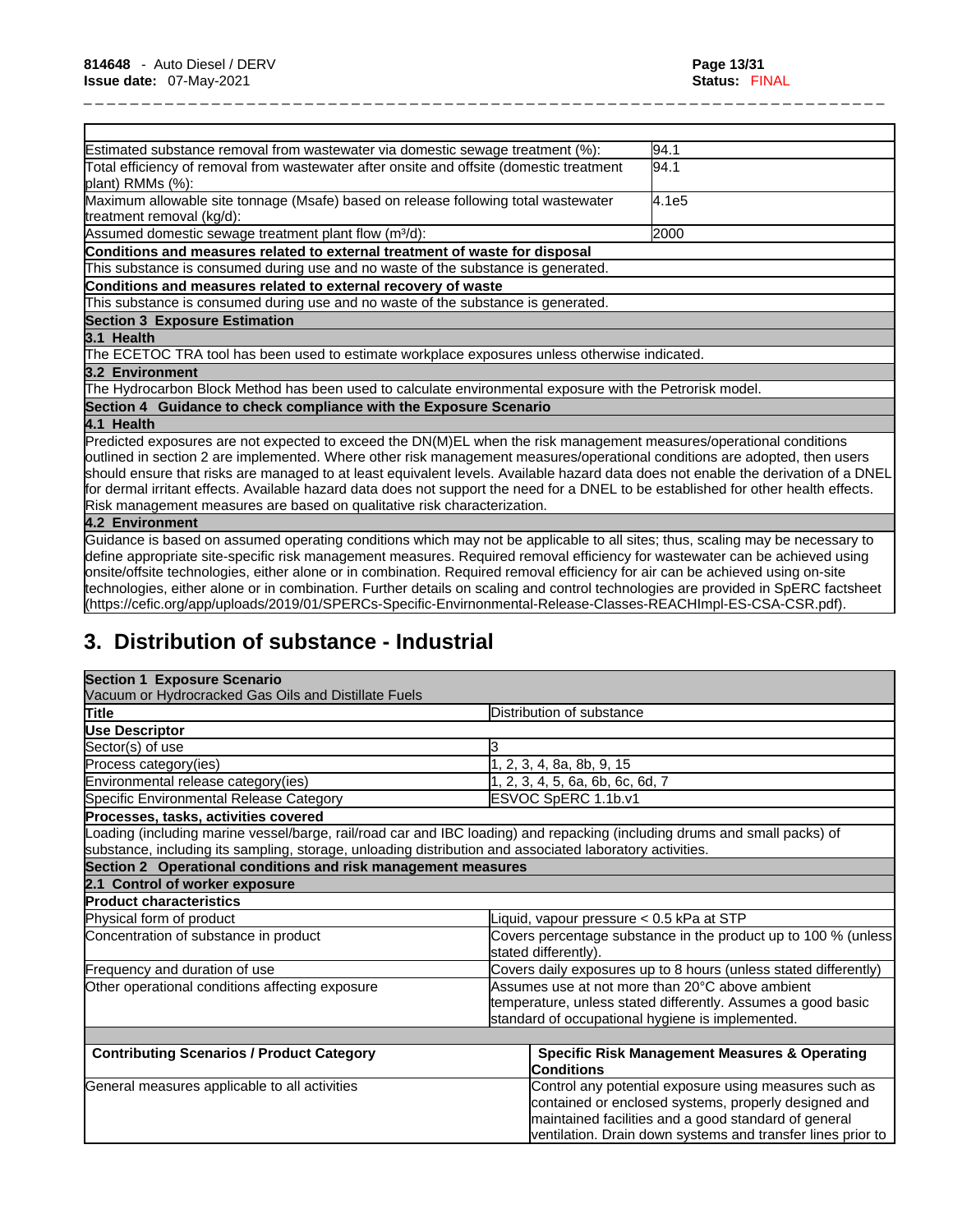|                                                                                                                                                                                                                                                                                                                                                                                                                                                                                                                                                                                                                                                                                                                                                                                                                                                                                                                                                                                                                                                                                     | breaking containment. Drain down and flush equipment                                                               |
|-------------------------------------------------------------------------------------------------------------------------------------------------------------------------------------------------------------------------------------------------------------------------------------------------------------------------------------------------------------------------------------------------------------------------------------------------------------------------------------------------------------------------------------------------------------------------------------------------------------------------------------------------------------------------------------------------------------------------------------------------------------------------------------------------------------------------------------------------------------------------------------------------------------------------------------------------------------------------------------------------------------------------------------------------------------------------------------|--------------------------------------------------------------------------------------------------------------------|
|                                                                                                                                                                                                                                                                                                                                                                                                                                                                                                                                                                                                                                                                                                                                                                                                                                                                                                                                                                                                                                                                                     | where possible prior to maintenance. Where there is                                                                |
|                                                                                                                                                                                                                                                                                                                                                                                                                                                                                                                                                                                                                                                                                                                                                                                                                                                                                                                                                                                                                                                                                     | potential for exposure: Ensure relevant staff are informed                                                         |
|                                                                                                                                                                                                                                                                                                                                                                                                                                                                                                                                                                                                                                                                                                                                                                                                                                                                                                                                                                                                                                                                                     | of the nature of exposure and aware of basic actions to                                                            |
|                                                                                                                                                                                                                                                                                                                                                                                                                                                                                                                                                                                                                                                                                                                                                                                                                                                                                                                                                                                                                                                                                     | minimise exposures; ensure suitable personal protective<br>equipment is available; clear up spills and dispose of  |
|                                                                                                                                                                                                                                                                                                                                                                                                                                                                                                                                                                                                                                                                                                                                                                                                                                                                                                                                                                                                                                                                                     | waste in accordance with regulatory requirements; monitor                                                          |
|                                                                                                                                                                                                                                                                                                                                                                                                                                                                                                                                                                                                                                                                                                                                                                                                                                                                                                                                                                                                                                                                                     | effectiveness of control measures; consider the need for                                                           |
|                                                                                                                                                                                                                                                                                                                                                                                                                                                                                                                                                                                                                                                                                                                                                                                                                                                                                                                                                                                                                                                                                     | health surveillance; identify and implement corrective                                                             |
|                                                                                                                                                                                                                                                                                                                                                                                                                                                                                                                                                                                                                                                                                                                                                                                                                                                                                                                                                                                                                                                                                     | lactions.                                                                                                          |
| General measures (skin irritants)                                                                                                                                                                                                                                                                                                                                                                                                                                                                                                                                                                                                                                                                                                                                                                                                                                                                                                                                                                                                                                                   | Avoid direct skin contact with product. Identify potential                                                         |
|                                                                                                                                                                                                                                                                                                                                                                                                                                                                                                                                                                                                                                                                                                                                                                                                                                                                                                                                                                                                                                                                                     | areas for indirect skin contact. Wear gloves (tested to                                                            |
|                                                                                                                                                                                                                                                                                                                                                                                                                                                                                                                                                                                                                                                                                                                                                                                                                                                                                                                                                                                                                                                                                     | EN374) if hand contact with substance likely. Clean up                                                             |
|                                                                                                                                                                                                                                                                                                                                                                                                                                                                                                                                                                                                                                                                                                                                                                                                                                                                                                                                                                                                                                                                                     | contamination/spills as soon as they occur. Wash off any<br>skin contamination immediately. Provide basic employee |
|                                                                                                                                                                                                                                                                                                                                                                                                                                                                                                                                                                                                                                                                                                                                                                                                                                                                                                                                                                                                                                                                                     | training to prevent / minimise exposures and to report any                                                         |
|                                                                                                                                                                                                                                                                                                                                                                                                                                                                                                                                                                                                                                                                                                                                                                                                                                                                                                                                                                                                                                                                                     | skin problems that may develop.                                                                                    |
| General exposures (closed systems)                                                                                                                                                                                                                                                                                                                                                                                                                                                                                                                                                                                                                                                                                                                                                                                                                                                                                                                                                                                                                                                  | Handle substance within a closed system                                                                            |
| General exposures (open systems)                                                                                                                                                                                                                                                                                                                                                                                                                                                                                                                                                                                                                                                                                                                                                                                                                                                                                                                                                                                                                                                    | Wear suitable gloves tested to EN374.                                                                              |
| Process sampling                                                                                                                                                                                                                                                                                                                                                                                                                                                                                                                                                                                                                                                                                                                                                                                                                                                                                                                                                                                                                                                                    | No other specific measures identified                                                                              |
| Laboratory activities                                                                                                                                                                                                                                                                                                                                                                                                                                                                                                                                                                                                                                                                                                                                                                                                                                                                                                                                                                                                                                                               | No other specific measures identified                                                                              |
| bulk closed loading and unloading                                                                                                                                                                                                                                                                                                                                                                                                                                                                                                                                                                                                                                                                                                                                                                                                                                                                                                                                                                                                                                                   | Handle substance within a closed system Wear suitable                                                              |
|                                                                                                                                                                                                                                                                                                                                                                                                                                                                                                                                                                                                                                                                                                                                                                                                                                                                                                                                                                                                                                                                                     | gloves tested to EN374.                                                                                            |
| bulk open loading and unloading                                                                                                                                                                                                                                                                                                                                                                                                                                                                                                                                                                                                                                                                                                                                                                                                                                                                                                                                                                                                                                                     | Wear suitable gloves tested to EN374.                                                                              |
| Drum and small package filling                                                                                                                                                                                                                                                                                                                                                                                                                                                                                                                                                                                                                                                                                                                                                                                                                                                                                                                                                                                                                                                      | Wear suitable gloves tested to EN374.                                                                              |
| Equipment cleaning and maintenance                                                                                                                                                                                                                                                                                                                                                                                                                                                                                                                                                                                                                                                                                                                                                                                                                                                                                                                                                                                                                                                  | Wear chemically resistant gloves (tested to EN374) in                                                              |
|                                                                                                                                                                                                                                                                                                                                                                                                                                                                                                                                                                                                                                                                                                                                                                                                                                                                                                                                                                                                                                                                                     | combination with 'basic' employee training.                                                                        |
| Storage<br>Vacuum or Hydrocracked Gas Oils and Distillate Fuels exhibits acute inhalation toxicity and is classified R20 (Harmful by                                                                                                                                                                                                                                                                                                                                                                                                                                                                                                                                                                                                                                                                                                                                                                                                                                                                                                                                                | Store substance within a closed system                                                                             |
| there exists toxicity data appropriate to allow a qualitative risk characterisation; please see section 2 of the SDS for the necessary<br>RMMs. Vacuum or Hydrocracked Gas Oils and Distillate Fuels is classified R65 (Harmful: may cause lung damage if swallowed).<br>The available data for this adverse effect do not provide quantitative dose-response information for a D(M)NEL to be derived.<br>Instead, the toxicity data triggers a qualitative risk characterisation and the RMMs in section 2 of the SDS aims to define the<br>appropriate RMMs necessary to protect from this adverse effect. There is limited evidence of carcinogenic effects in Vacuum or<br>Hydrocracked Gas Oils and Distillate Fuels and it is classified R40 (May cause cancer) accordingly. The available data for this<br>adverse effect do not provide quantitative dose-response information for a D(M)NEL to be derived. Instead, the toxicity data<br>triggers a qualitative risk characterisation and the RMMs in section 2 of the SDS aim to define the appropriate RMMs necessary to |                                                                                                                    |
| protect from these adverse effects.                                                                                                                                                                                                                                                                                                                                                                                                                                                                                                                                                                                                                                                                                                                                                                                                                                                                                                                                                                                                                                                 |                                                                                                                    |
| 2.2 Control of environmental exposure                                                                                                                                                                                                                                                                                                                                                                                                                                                                                                                                                                                                                                                                                                                                                                                                                                                                                                                                                                                                                                               |                                                                                                                    |
| <b>Product characteristics</b>                                                                                                                                                                                                                                                                                                                                                                                                                                                                                                                                                                                                                                                                                                                                                                                                                                                                                                                                                                                                                                                      |                                                                                                                    |
| Substance is complex UVCB. Predominantly hydrophobic.                                                                                                                                                                                                                                                                                                                                                                                                                                                                                                                                                                                                                                                                                                                                                                                                                                                                                                                                                                                                                               |                                                                                                                    |
| Amounts used                                                                                                                                                                                                                                                                                                                                                                                                                                                                                                                                                                                                                                                                                                                                                                                                                                                                                                                                                                                                                                                                        |                                                                                                                    |
| Fraction of EU tonnage used in region                                                                                                                                                                                                                                                                                                                                                                                                                                                                                                                                                                                                                                                                                                                                                                                                                                                                                                                                                                                                                                               | 0.1                                                                                                                |
| Regional use tonnage (tonnes/year)                                                                                                                                                                                                                                                                                                                                                                                                                                                                                                                                                                                                                                                                                                                                                                                                                                                                                                                                                                                                                                                  | 2.8e7                                                                                                              |
| Fraction of regional tonnage used locally<br>Frequency and duration of use                                                                                                                                                                                                                                                                                                                                                                                                                                                                                                                                                                                                                                                                                                                                                                                                                                                                                                                                                                                                          | 0.002                                                                                                              |
| Continuous release.                                                                                                                                                                                                                                                                                                                                                                                                                                                                                                                                                                                                                                                                                                                                                                                                                                                                                                                                                                                                                                                                 |                                                                                                                    |
| Emission days (days/year)                                                                                                                                                                                                                                                                                                                                                                                                                                                                                                                                                                                                                                                                                                                                                                                                                                                                                                                                                                                                                                                           | 300                                                                                                                |
| Environmental factors not influenced by risk management                                                                                                                                                                                                                                                                                                                                                                                                                                                                                                                                                                                                                                                                                                                                                                                                                                                                                                                                                                                                                             |                                                                                                                    |
| Local freshwater dilution factor                                                                                                                                                                                                                                                                                                                                                                                                                                                                                                                                                                                                                                                                                                                                                                                                                                                                                                                                                                                                                                                    | 10                                                                                                                 |
| Local marine water dilution factor                                                                                                                                                                                                                                                                                                                                                                                                                                                                                                                                                                                                                                                                                                                                                                                                                                                                                                                                                                                                                                                  | 100                                                                                                                |
| Other operational conditions of use affecting environmental exposure                                                                                                                                                                                                                                                                                                                                                                                                                                                                                                                                                                                                                                                                                                                                                                                                                                                                                                                                                                                                                |                                                                                                                    |
| Release fraction to air from process (initial release prior to RMM)                                                                                                                                                                                                                                                                                                                                                                                                                                                                                                                                                                                                                                                                                                                                                                                                                                                                                                                                                                                                                 | $1.0e-3$                                                                                                           |
| Release fraction to wastewater from process (initial release prior to RMM)                                                                                                                                                                                                                                                                                                                                                                                                                                                                                                                                                                                                                                                                                                                                                                                                                                                                                                                                                                                                          | $1.0e-6$                                                                                                           |
| Release fraction to soil from process (initial release prior to RMM)                                                                                                                                                                                                                                                                                                                                                                                                                                                                                                                                                                                                                                                                                                                                                                                                                                                                                                                                                                                                                | 0.00001                                                                                                            |
| Technical conditions and measures at process level (source) to prevent release                                                                                                                                                                                                                                                                                                                                                                                                                                                                                                                                                                                                                                                                                                                                                                                                                                                                                                                                                                                                      |                                                                                                                    |
| Common practices vary across sites thus conservative process release estimates used.                                                                                                                                                                                                                                                                                                                                                                                                                                                                                                                                                                                                                                                                                                                                                                                                                                                                                                                                                                                                |                                                                                                                    |
| Technical onsite conditions and measures to reduce or limit discharges, air emissions and releases to soil                                                                                                                                                                                                                                                                                                                                                                                                                                                                                                                                                                                                                                                                                                                                                                                                                                                                                                                                                                          |                                                                                                                    |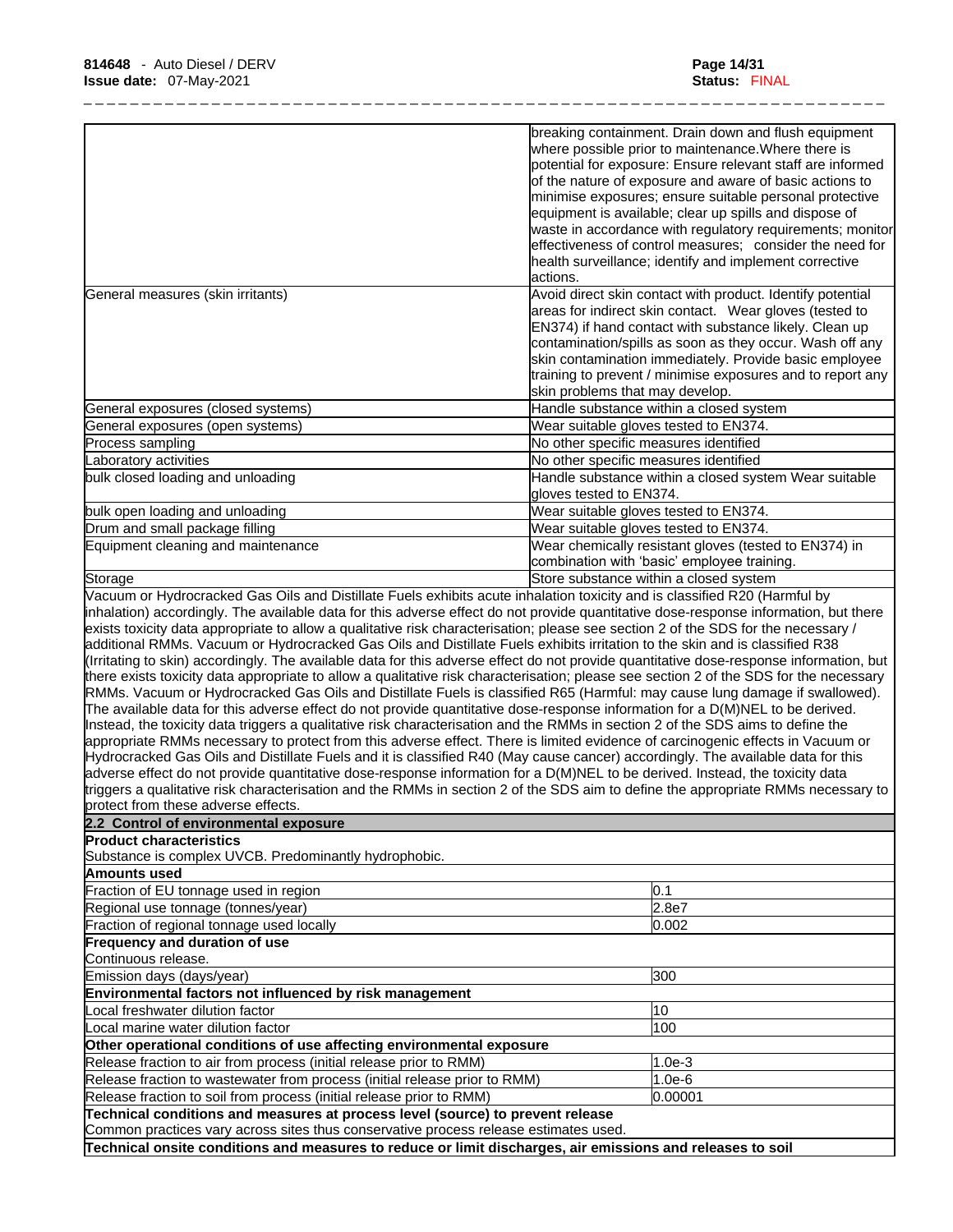| Risk from environmental exposure is driven by freshwater sediment. Prevent discharge of undissolved substance to or recover<br>from onsite wastewater.                                                                                                       |                     |
|--------------------------------------------------------------------------------------------------------------------------------------------------------------------------------------------------------------------------------------------------------------|---------------------|
| Treat air emission to provide a typical removal efficiency of (%):                                                                                                                                                                                           | 90                  |
| Treat onsite wastewater (prior to receiving water discharge) to provide the required removal 9.6                                                                                                                                                             |                     |
| efficiency >= (%):                                                                                                                                                                                                                                           |                     |
| If discharging to domestic sewage treatment plant, provide the required onsite wastewater $ 0\rangle$<br>removal efficiency of $=$ (%):                                                                                                                      |                     |
| Organisation measures to prevent/limit release from site                                                                                                                                                                                                     |                     |
| Prevent discharge of undissolved substance to or recover from onsite wastewater. Do not apply industrial sludge to natural soils.<br>Sludge should be incinerated, contained or reclaimed.                                                                   |                     |
| Conditions and measures related to municipal sewage treatment plant                                                                                                                                                                                          |                     |
|                                                                                                                                                                                                                                                              |                     |
| Estimated substance removal from wastewater via domestic sewage treatment (%):                                                                                                                                                                               | 94.1                |
| Total efficiency of removal from wastewater after onsite and offsite (domestic treatment<br>plant) RMMs (%):                                                                                                                                                 | 94.1                |
| Maximum allowable site tonnage (Msafe) based on release following total wastewater<br>treatment removal (kg/d):                                                                                                                                              | $\overline{4}$ .1e5 |
| Assumed domestic sewage treatment plant flow (m <sup>3</sup> /d):                                                                                                                                                                                            | 2000                |
| Conditions and measures related to external treatment of waste for disposal                                                                                                                                                                                  |                     |
| This substance is consumed during use and no waste of the substance is generated.                                                                                                                                                                            |                     |
| Conditions and measures related to external recovery of waste                                                                                                                                                                                                |                     |
| This substance is consumed during use and no waste of the substance is generated.                                                                                                                                                                            |                     |
| <b>Section 3 Exposure Estimation</b>                                                                                                                                                                                                                         |                     |
| 3.1 Health                                                                                                                                                                                                                                                   |                     |
| The ECETOC TRA tool has been used to estimate workplace exposures unless otherwise indicated.                                                                                                                                                                |                     |
| 3.2 Environment                                                                                                                                                                                                                                              |                     |
| The Hydrocarbon Block Method has been used to calculate environmental exposure with the Petrorisk model.                                                                                                                                                     |                     |
| Section 4 Guidance to check compliance with the Exposure Scenario                                                                                                                                                                                            |                     |
| 4.1 Health                                                                                                                                                                                                                                                   |                     |
| Predicted exposures are not expected to exceed the DN(M)EL when the risk management measures/operational conditions                                                                                                                                          |                     |
| outlined in section 2 are implemented. Where other risk management measures/operational conditions are adopted, then users                                                                                                                                   |                     |
| should ensure that risks are managed to at least equivalent levels. Available hazard data does not enable the derivation of a DNEL                                                                                                                           |                     |
| for dermal irritant effects. Available hazard data does not support the need for a DNEL to be established for other health effects.                                                                                                                          |                     |
| Risk management measures are based on qualitative risk characterization.                                                                                                                                                                                     |                     |
| 4.2 Environment                                                                                                                                                                                                                                              |                     |
| Guidance is based on assumed operating conditions which may not be applicable to all sites; thus, scaling may be necessary to<br>define appropriate site-specific risk management measures. Required removal efficiency for wastewater can be achieved using |                     |
| onsite/offsite technologies, either alone or in combination. Required removal efficiency for air can be achieved using on-site                                                                                                                               |                     |
| technologies, either alone or in combination. Further details on scaling and control technologies are provided in SpERC factsheet                                                                                                                            |                     |
|                                                                                                                                                                                                                                                              |                     |

# **4. Formulation & (Re)packing of substance - Industrial**

| <b>Section 1 Exposure Scenario</b>                            |                                                                                                                                                                                                                                                                    |
|---------------------------------------------------------------|--------------------------------------------------------------------------------------------------------------------------------------------------------------------------------------------------------------------------------------------------------------------|
| Vacuum or Hydrocracked Gas Oils and Distillate Fuels          |                                                                                                                                                                                                                                                                    |
| <b>Title</b>                                                  | Formulation & (re)packing of substances and mixtures                                                                                                                                                                                                               |
| Use Descriptor                                                |                                                                                                                                                                                                                                                                    |
| Sector(s) of use                                              | 3, 10                                                                                                                                                                                                                                                              |
| Process category (ies)                                        | , 2, 3, 4, 5, 8a, 8b, 9, 14, 15                                                                                                                                                                                                                                    |
| Environmental release category(ies)                           |                                                                                                                                                                                                                                                                    |
| Specific Environmental Release Category                       | <b>IESVOC SpERC 2.2.v1</b>                                                                                                                                                                                                                                         |
| Processes, tasks, activities covered                          |                                                                                                                                                                                                                                                                    |
| and associated laboratory activities.                         | Formulation, packing and re-packing of the substance and its mixtures in batch or continuous operations, including storage,<br>materials transfers, mixing, tableting, compression, pelletisation, extrusion, large and small scale packing, sampling, maintenance |
| Section 2 Operational conditions and risk management measures |                                                                                                                                                                                                                                                                    |
| 2.1 Control of worker exposure                                |                                                                                                                                                                                                                                                                    |
| <b>Product characteristics</b>                                |                                                                                                                                                                                                                                                                    |
| Physical form of product                                      | Liquid, vapour pressure < 0.5 kPa at STP                                                                                                                                                                                                                           |
| Concentration of substance in product                         | Covers percentage substance in the product up to 100 % (unless)                                                                                                                                                                                                    |

(https://cefic.org/app/uploads/2019/01/SPERCs-Specific-Envirnonmental-Release-Classes-REACHImpl-ES-CSA-CSR.pdf).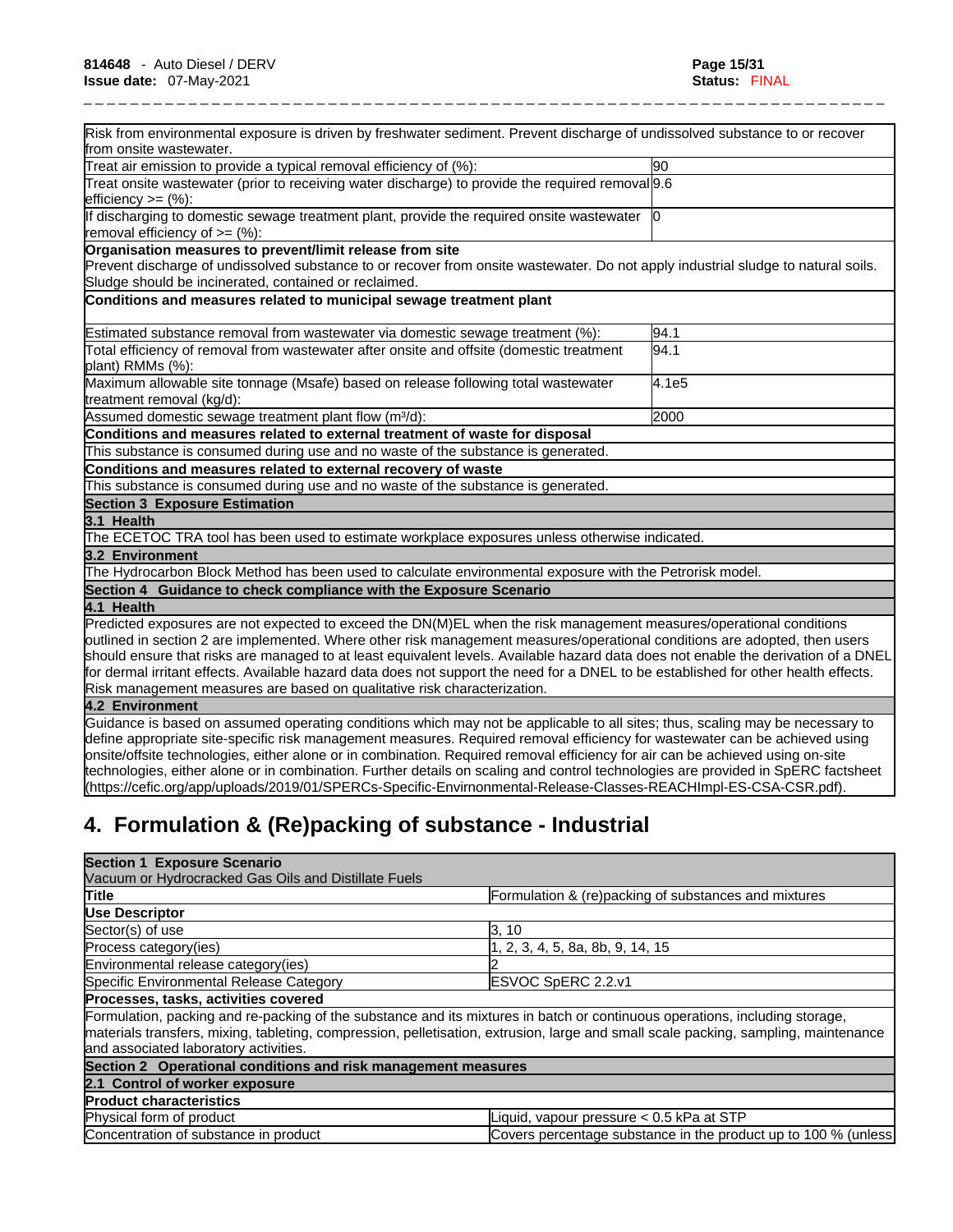|                                                                                                                                                                                                                                                                                                                                                                                             | stated differently).                                                                                                                                                                                                                                                                                                                                                                                                                                                                                                                                                                                                                                                                                                                                                                                                            |  |
|---------------------------------------------------------------------------------------------------------------------------------------------------------------------------------------------------------------------------------------------------------------------------------------------------------------------------------------------------------------------------------------------|---------------------------------------------------------------------------------------------------------------------------------------------------------------------------------------------------------------------------------------------------------------------------------------------------------------------------------------------------------------------------------------------------------------------------------------------------------------------------------------------------------------------------------------------------------------------------------------------------------------------------------------------------------------------------------------------------------------------------------------------------------------------------------------------------------------------------------|--|
| Frequency and duration of use                                                                                                                                                                                                                                                                                                                                                               | Covers daily exposures up to 8 hours (unless stated differently)                                                                                                                                                                                                                                                                                                                                                                                                                                                                                                                                                                                                                                                                                                                                                                |  |
| Other operational conditions affecting exposure                                                                                                                                                                                                                                                                                                                                             | Assumes use at not more than 20°C above ambient<br>temperature, unless stated differently. Assumes a good basic<br>standard of occupational hygiene is implemented.                                                                                                                                                                                                                                                                                                                                                                                                                                                                                                                                                                                                                                                             |  |
| <b>Contributing Scenarios / Product Category</b>                                                                                                                                                                                                                                                                                                                                            | <b>Specific Risk Management Measures &amp; Operating</b><br><b>Conditions</b>                                                                                                                                                                                                                                                                                                                                                                                                                                                                                                                                                                                                                                                                                                                                                   |  |
| General measures applicable to all activities                                                                                                                                                                                                                                                                                                                                               | Control any potential exposure using measures such as<br>contained or enclosed systems, properly designed and<br>maintained facilities and a good standard of general<br>ventilation. Drain down systems and transfer lines prior to<br>breaking containment. Drain down and flush equipment<br>where possible prior to maintenance. Where there is<br>potential for exposure: Ensure relevant staff are informed<br>of the nature of exposure and aware of basic actions to<br>minimise exposures; ensure suitable personal protective<br>equipment is available; clear up spills and dispose of<br>waste in accordance with regulatory requirements; monitor<br>effectiveness of control measures; consider the need for<br>health surveillance; identify and implement corrective<br>actions.                                |  |
| General measures (skin irritants)                                                                                                                                                                                                                                                                                                                                                           | Avoid direct skin contact with product. Identify potential<br>areas for indirect skin contact. Wear gloves (tested to<br>EN374) if hand contact with substance likely. Clean up<br>contamination/spills as soon as they occur. Wash off any<br>skin contamination immediately. Provide basic employee<br>training to prevent / minimise exposures and to report any<br>skin problems that may develop.                                                                                                                                                                                                                                                                                                                                                                                                                          |  |
| General exposures (closed systems)                                                                                                                                                                                                                                                                                                                                                          | Handle substance within a closed system                                                                                                                                                                                                                                                                                                                                                                                                                                                                                                                                                                                                                                                                                                                                                                                         |  |
| General exposures (open systems)                                                                                                                                                                                                                                                                                                                                                            | Wear suitable gloves tested to EN374.                                                                                                                                                                                                                                                                                                                                                                                                                                                                                                                                                                                                                                                                                                                                                                                           |  |
| Process sampling                                                                                                                                                                                                                                                                                                                                                                            | No other specific measures identified                                                                                                                                                                                                                                                                                                                                                                                                                                                                                                                                                                                                                                                                                                                                                                                           |  |
| Drum/batch transfers                                                                                                                                                                                                                                                                                                                                                                        | Use drum pumps or carefully pour from container Wear<br>chemically resistant gloves (tested to EN374) in<br>combination with 'basic' employee training.                                                                                                                                                                                                                                                                                                                                                                                                                                                                                                                                                                                                                                                                         |  |
| <b>Bulk transfers</b>                                                                                                                                                                                                                                                                                                                                                                       | Handle substance within a closed system Wear suitable<br>gloves tested to EN374.                                                                                                                                                                                                                                                                                                                                                                                                                                                                                                                                                                                                                                                                                                                                                |  |
| Mixing operations (open systems)                                                                                                                                                                                                                                                                                                                                                            | Provide extract ventilation to points where emissions occur<br>Wear chemically resistant gloves (tested to EN374) in<br>combination with 'basic' employee training.                                                                                                                                                                                                                                                                                                                                                                                                                                                                                                                                                                                                                                                             |  |
| Production or preparation or articles by tabletting, compression,<br>extrusion or pelletisation                                                                                                                                                                                                                                                                                             | Wear suitable gloves tested to EN374.                                                                                                                                                                                                                                                                                                                                                                                                                                                                                                                                                                                                                                                                                                                                                                                           |  |
| Drum/batch transfers                                                                                                                                                                                                                                                                                                                                                                        | Wear suitable gloves tested to EN374.                                                                                                                                                                                                                                                                                                                                                                                                                                                                                                                                                                                                                                                                                                                                                                                           |  |
| Laboratory activities                                                                                                                                                                                                                                                                                                                                                                       | No other specific measures identified                                                                                                                                                                                                                                                                                                                                                                                                                                                                                                                                                                                                                                                                                                                                                                                           |  |
| Equipment cleaning and maintenance                                                                                                                                                                                                                                                                                                                                                          | Drain down system prior to equipment break-in or<br>maintenance Wear suitable gloves tested to EN374.                                                                                                                                                                                                                                                                                                                                                                                                                                                                                                                                                                                                                                                                                                                           |  |
| Storage                                                                                                                                                                                                                                                                                                                                                                                     | Store substance within a closed system                                                                                                                                                                                                                                                                                                                                                                                                                                                                                                                                                                                                                                                                                                                                                                                          |  |
| Vacuum or Hydrocracked Gas Oils and Distillate Fuels exhibits acute inhalation toxicity and is classified R20 (Harmful by<br>additional RMMs. Vacuum or Hydrocracked Gas Oils and Distillate Fuels exhibits irritation to the skin and is classified R38<br>Instead, the toxicity data triggers a qualitative risk characterisation and the RMMs in section 2 of the SDS aims to define the | inhalation) accordingly. The available data for this adverse effect do not provide quantitative dose-response information, but there<br>exists toxicity data appropriate to allow a qualitative risk characterisation; please see section 2 of the SDS for the necessary /<br>(Irritating to skin) accordingly. The available data for this adverse effect do not provide quantitative dose-response information, but<br>there exists toxicity data appropriate to allow a qualitative risk characterisation; please see section 2 of the SDS for the necessary<br>RMMs. Vacuum or Hydrocracked Gas Oils and Distillate Fuels is classified R65 (Harmful: may cause lung damage if swallowed).<br>The available data for this adverse effect do not provide quantitative dose-response information for a D(M)NEL to be derived. |  |
| adverse effect do not provide quantitative dose-response information for a D(M)NEL to be derived. Instead, the toxicity data<br>protect from these adverse effects.                                                                                                                                                                                                                         | appropriate RMMs necessary to protect from this adverse effect. There is limited evidence of carcinogenic effects in Vacuum or<br>Hydrocracked Gas Oils and Distillate Fuels and it is classified R40 (May cause cancer) accordingly. The available data for this<br>triggers a qualitative risk characterisation and the RMMs in section 2 of the SDS aim to define the appropriate RMMs necessary to                                                                                                                                                                                                                                                                                                                                                                                                                          |  |
| 2.2 Control of environmental exposure                                                                                                                                                                                                                                                                                                                                                       |                                                                                                                                                                                                                                                                                                                                                                                                                                                                                                                                                                                                                                                                                                                                                                                                                                 |  |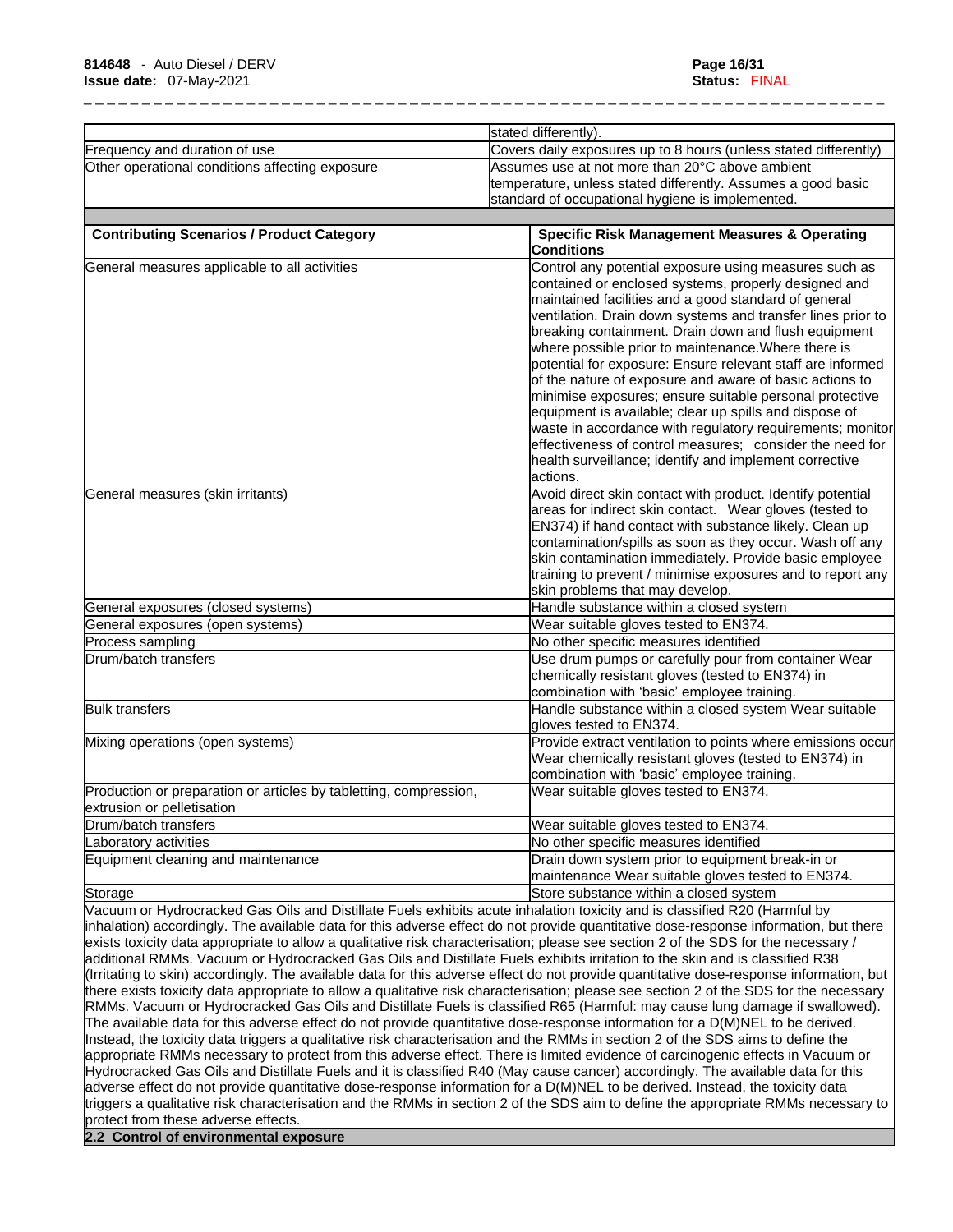\_ \_ \_ \_ \_ \_ \_ \_ \_ \_ \_ \_ \_ \_ \_ \_ \_ \_ \_ \_ \_ \_ \_ \_ \_ \_ \_ \_ \_ \_ \_ \_ \_ \_ \_ \_ \_ \_ \_ \_ \_ \_ \_ \_ \_ \_ \_ \_ \_ \_ \_ \_ \_ \_ \_ \_ \_ \_ \_ \_ \_ \_ \_ \_ \_ \_ \_ \_ \_ **Product characteristics** Substance is complex UVCB. Predominantly hydrophobic. **Amounts used**  Fraction of EU tonnage used in region 0.1 and 0.1 and 0.1 and 0.1 and 0.1 and 0.1 and 0.1 and 0.1 and 0.1 and 0.1 and 0.1 and 0.1 and 0.1 and 0.1 and 0.1 and 0.1 and 0.1 and 0.1 and 0.1 and 0.1 and 0.1 and 0.1 and 0.1 and Regional use tonnage (tonnes/year) 2.8e7 Fraction of regional tonnage used locally 0.0011 0.0011 **Frequency and duration of use** Continuous release. Emission days (days/year) 300 **Environmental factors not influenced by risk management** Local freshwater dilution factor 10 Local marine water dilution factor 100 nm  $\sim$  100 **Other operational conditions of use affecting environmental exposure** Release fraction to air from process (initial release prior to RMM)  $\vert$ 1.0e-2 Release fraction to wastewater from process (initial release prior to RMM) 2.0e-5 Release fraction to soil from process (initial release prior to RMM)  $\vert$ 0.0001 **Technical conditions and measures at process level (source) to prevent release** Common practices vary across sites thus conservative process release estimates used. **Technical onsite conditions and measures to reduce or limit discharges, air emissions and releases to soil** Risk from environmental exposure is driven by freshwater sediment. Prevent discharge of undissolved substance to or recover from onsite wastewater. Treat air emission to provide a typical removal efficiency of  $%$ : 0 Treat onsite wastewater (prior to receiving water discharge) to provide the required removal 60.0 efficiency >= (%): If discharging to domestic sewage treatment plant, provide the required onsite wastewater removal efficiency of  $>=(\%)$ : 0 **Organisation measures to prevent/limit release from site** Prevent discharge of undissolved substance to or recover from onsite wastewater. Do not apply industrial sludge to natural soils. Sludge should be incinerated, contained or reclaimed. **Conditions and measures related to municipal sewage treatment plant** Estimated substance removal from wastewater via domestic sewage treatment (%): 91.1 Total efficiency of removal from wastewater after onsite and offsite (domestic treatment plant) RMMs (%): 94.1 Maximum allowable site tonnage (Msafe) based on release following total wastewater treatment removal (kg/d): 6.8e5 Assumed domestic sewage treatment plant flow (m<sup>3</sup>/d): 2000 **Conditions and measures related to external treatment of waste for disposal** External treatment and disposal of waste should comply with applicable local and/or national regulations. **Conditions and measures related to external recovery of waste** External recovery and recycling of waste should comply with applicable local and/or national regulations. **Section 3 Exposure Estimation 3.1 Health**  The ECETOC TRA tool has been used to estimate workplace exposures unless otherwise indicated. **3.2 Environment**  The Hydrocarbon Block Method has been used to calculate environmental exposure with the Petrorisk model. **Section 4 Guidance to check compliance with the Exposure Scenario 4.1 Health**  Predicted exposures are not expected to exceed the DN(M)EL when the risk management measures/operational conditions outlined in section 2 are implemented. Where other risk management measures/operational conditions are adopted, then users should ensure that risks are managed to at least equivalent levels. Available hazard data does not enable the derivation of a DNEL for dermal irritant effects. Available hazard data does not support the need for a DNEL to be established for other health effects. Risk management measures are based on qualitative risk characterization. **4.2 Environment**  Guidance isbased on assumed operating conditions which may not be applicable to all sites; thus, scaling may be necessary to define appropriate site-specific risk management measures. Required removal efficiency for wastewater can be achieved using onsite/offsite technologies, either alone or in combination. Required removal efficiency for air can be achieved using on-site technologies, either alone or in combination. Further details on scaling and control technologies are provided in SpERC factsheet

(https://cefic.org/app/uploads/2019/01/SPERCs-Specific-Envirnonmental-Release-Classes-REACHImpl-ES-CSA-CSR.pdf).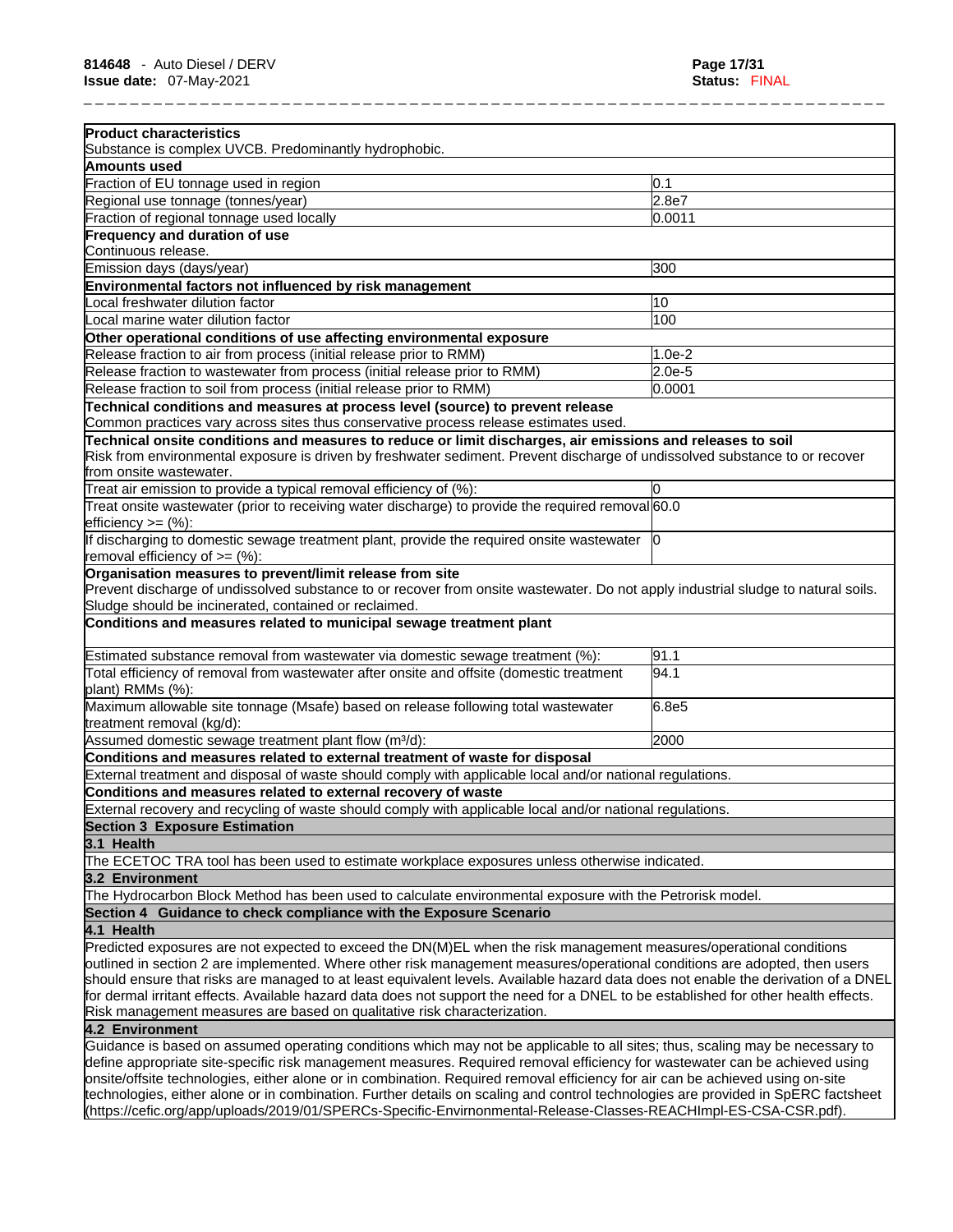# **5. Use of substance in Metal working fluids / rolling oils - Industrial**

\_ \_ \_ \_ \_ \_ \_ \_ \_ \_ \_ \_ \_ \_ \_ \_ \_ \_ \_ \_ \_ \_ \_ \_ \_ \_ \_ \_ \_ \_ \_ \_ \_ \_ \_ \_ \_ \_ \_ \_ \_ \_ \_ \_ \_ \_ \_ \_ \_ \_ \_ \_ \_ \_ \_ \_ \_ \_ \_ \_ \_ \_ \_ \_ \_ \_ \_ \_ \_

| <b>Section 1 Exposure Scenario</b><br>Vacuum or Hydrocracked Gas Oils and Distillate Fuels                                  |                                                                                                                                   |  |
|-----------------------------------------------------------------------------------------------------------------------------|-----------------------------------------------------------------------------------------------------------------------------------|--|
| <b>Title</b>                                                                                                                | Metal working fluids / rolling oils                                                                                               |  |
| <b>Use Descriptor</b>                                                                                                       |                                                                                                                                   |  |
| Sector(s) of use                                                                                                            | 3                                                                                                                                 |  |
| Process category(ies)                                                                                                       | 1, 2, 3, 4, 5, 7, 8a, 8b, 9, 10, 13, 17                                                                                           |  |
| Environmental release category(ies)                                                                                         |                                                                                                                                   |  |
| Specific Environmental Release Category                                                                                     | ESVOC SpERC 4.7a.v1                                                                                                               |  |
| Processes, tasks, activities covered                                                                                        |                                                                                                                                   |  |
|                                                                                                                             | Covers the use in formulated MWFs/rolling oils including transfer operations, rolling and annealing activities, cutting/machining |  |
| activities, automated and manual application of corrosion protections (including brushing, dipping and spraying), equipment |                                                                                                                                   |  |
| maintenance, draining and disposal of waste oils.                                                                           |                                                                                                                                   |  |
| Section 2 Operational conditions and risk management measures                                                               |                                                                                                                                   |  |
| 2.1 Control of worker exposure                                                                                              |                                                                                                                                   |  |
| <b>Product characteristics</b>                                                                                              |                                                                                                                                   |  |
| Physical form of product                                                                                                    | Liquid, vapour pressure < 0.5 kPa at STP                                                                                          |  |
| Concentration of substance in product                                                                                       | Covers percentage substance in the product up to 100 % (unless                                                                    |  |
|                                                                                                                             | stated differently).                                                                                                              |  |
| Frequency and duration of use                                                                                               | Covers daily exposures up to 8 hours (unless stated differently)                                                                  |  |
| Other operational conditions affecting exposure                                                                             | Assumes use at not more than 20°C above ambient                                                                                   |  |
|                                                                                                                             | temperature, unless stated differently. Assumes a good basic                                                                      |  |
|                                                                                                                             | standard of occupational hygiene is implemented.                                                                                  |  |
|                                                                                                                             |                                                                                                                                   |  |
| <b>Contributing Scenarios / Product Category</b>                                                                            | <b>Specific Risk Management Measures &amp; Operating</b><br><b>Conditions</b>                                                     |  |
| General measures applicable to all activities                                                                               | Control any potential exposure using measures such as                                                                             |  |
|                                                                                                                             | contained or enclosed systems, properly designed and                                                                              |  |
|                                                                                                                             | maintained facilities and a good standard of general                                                                              |  |
|                                                                                                                             | ventilation. Drain down systems and transfer lines prior to                                                                       |  |
|                                                                                                                             | breaking containment. Drain down and flush equipment                                                                              |  |
|                                                                                                                             | where possible prior to maintenance. Where there is                                                                               |  |
|                                                                                                                             | potential for exposure: Ensure relevant staff are informed                                                                        |  |
|                                                                                                                             | of the nature of exposure and aware of basic actions to                                                                           |  |
|                                                                                                                             | minimise exposures; ensure suitable personal protective                                                                           |  |
|                                                                                                                             | equipment is available; clear up spills and dispose of                                                                            |  |
|                                                                                                                             | waste in accordance with regulatory requirements; monitor                                                                         |  |
|                                                                                                                             | effectiveness of control measures; consider the need for                                                                          |  |
|                                                                                                                             | health surveillance; identify and implement corrective                                                                            |  |
|                                                                                                                             | actions.                                                                                                                          |  |
| General measures (skin irritants)                                                                                           | Avoid direct skin contact with product. Identify potential                                                                        |  |
|                                                                                                                             | areas for indirect skin contact. Wear gloves (tested to                                                                           |  |
|                                                                                                                             | EN374) if hand contact with substance likely. Clean up                                                                            |  |
|                                                                                                                             | contamination/spills as soon as they occur. Wash off any<br>skin contamination immediately. Provide basic employee                |  |
|                                                                                                                             | training to prevent / minimise exposures and to report any                                                                        |  |
|                                                                                                                             | skin problems that may develop.                                                                                                   |  |
| General exposures (closed systems)                                                                                          | Handle substance within a closed system                                                                                           |  |
| General exposures (open systems)                                                                                            | Provide extract ventilation to points where emissions occur                                                                       |  |
| <b>Bulk transfers</b>                                                                                                       | Handle substance within a closed system Wear suitable                                                                             |  |
|                                                                                                                             | gloves tested to EN374.                                                                                                           |  |
| Filling / preparation of equipment from drums or containers                                                                 | Wear suitable gloves tested to EN374.                                                                                             |  |
| Process sampling                                                                                                            | No other specific measures identified                                                                                             |  |
| Metal machining operations                                                                                                  | Minimise exposure by partial enclosure of the operation or                                                                        |  |
|                                                                                                                             | equipment and provide extract ventilation at openings.                                                                            |  |
| Treatment by dipping and pouring                                                                                            | Wear suitable gloves tested to EN374.                                                                                             |  |
| Spraying                                                                                                                    | Minimise exposure by partial enclosure of the operation or                                                                        |  |
|                                                                                                                             | equipment and provide extract ventilation at openings.                                                                            |  |
|                                                                                                                             | Provide a good standard of general ventilation (not less                                                                          |  |
|                                                                                                                             | than 3 to 5 air changes per hour) Wear suitable gloves                                                                            |  |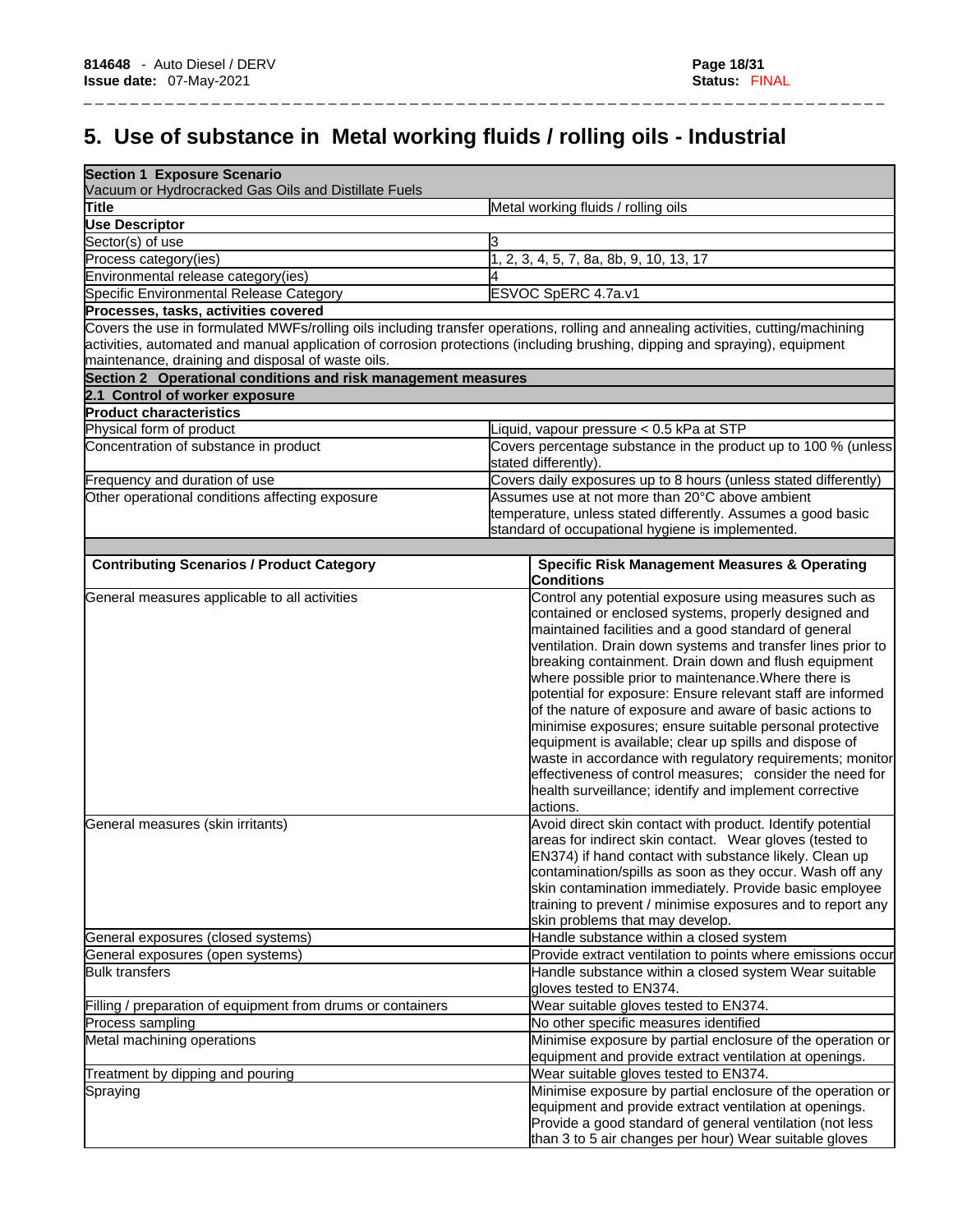|                                                                                                                                                                                                                                                                                                                                                                                                                                                                                                                                                                                                                                                                                                                                                                                                                                                                                                                                                                                                                                                                                                                                                                                                                                                                                                                                                                                                                                                                                                     |                                   | (tested to EN374), coverall and eye protection.                                                                                                                                |
|-----------------------------------------------------------------------------------------------------------------------------------------------------------------------------------------------------------------------------------------------------------------------------------------------------------------------------------------------------------------------------------------------------------------------------------------------------------------------------------------------------------------------------------------------------------------------------------------------------------------------------------------------------------------------------------------------------------------------------------------------------------------------------------------------------------------------------------------------------------------------------------------------------------------------------------------------------------------------------------------------------------------------------------------------------------------------------------------------------------------------------------------------------------------------------------------------------------------------------------------------------------------------------------------------------------------------------------------------------------------------------------------------------------------------------------------------------------------------------------------------------|-----------------------------------|--------------------------------------------------------------------------------------------------------------------------------------------------------------------------------|
| Manual Roller, spreader, flow application                                                                                                                                                                                                                                                                                                                                                                                                                                                                                                                                                                                                                                                                                                                                                                                                                                                                                                                                                                                                                                                                                                                                                                                                                                                                                                                                                                                                                                                           |                                   | Wear chemically resistant gloves (tested to EN374) in<br>combination with specific activity training.                                                                          |
| Automated metal rolling/forming                                                                                                                                                                                                                                                                                                                                                                                                                                                                                                                                                                                                                                                                                                                                                                                                                                                                                                                                                                                                                                                                                                                                                                                                                                                                                                                                                                                                                                                                     | provided with extract ventilation | Handle substance within a predominantly closed system                                                                                                                          |
| Semi-automated metal rolling/forming                                                                                                                                                                                                                                                                                                                                                                                                                                                                                                                                                                                                                                                                                                                                                                                                                                                                                                                                                                                                                                                                                                                                                                                                                                                                                                                                                                                                                                                                |                                   | Provide extract ventilation to points where emissions occur                                                                                                                    |
| Equipment cleaning and maintenance                                                                                                                                                                                                                                                                                                                                                                                                                                                                                                                                                                                                                                                                                                                                                                                                                                                                                                                                                                                                                                                                                                                                                                                                                                                                                                                                                                                                                                                                  |                                   | Drain down and flush system prior to equipment break-in<br>or maintenance Wear chemically resistant gloves (tested<br>to EN374) in combination with 'basic' employee training. |
| Storage                                                                                                                                                                                                                                                                                                                                                                                                                                                                                                                                                                                                                                                                                                                                                                                                                                                                                                                                                                                                                                                                                                                                                                                                                                                                                                                                                                                                                                                                                             |                                   | Store substance within a closed system                                                                                                                                         |
| Vacuum or Hydrocracked Gas Oils and Distillate Fuels exhibits acute inhalation toxicity and is classified R20 (Harmful by<br>inhalation) accordingly. The available data for this adverse effect do not provide quantitative dose-response information, but there<br>exists toxicity data appropriate to allow a qualitative risk characterisation; please see section 2 of the SDS for the necessary /<br>additional RMMs. Vacuum or Hydrocracked Gas Oils and Distillate Fuels exhibits irritation to the skin and is classified R38<br>(Irritating to skin) accordingly. The available data for this adverse effect do not provide quantitative dose-response information, but<br>there exists toxicity data appropriate to allow a qualitative risk characterisation; please see section 2 of the SDS for the necessary<br>RMMs. Vacuum or Hydrocracked Gas Oils and Distillate Fuels is classified R65 (Harmful: may cause lung damage if swallowed).<br>The available data for this adverse effect do not provide quantitative dose-response information for a D(M)NEL to be derived.<br>Instead, the toxicity data triggers a qualitative risk characterisation and the RMMs in section 2 of the SDS aims to define the<br>appropriate RMMs necessary to protect from this adverse effect. There is limited evidence of carcinogenic effects in Vacuum or<br>Hydrocracked Gas Oils and Distillate Fuels and it is classified R40 (May cause cancer) accordingly. The available data for this |                                   |                                                                                                                                                                                |
| adverse effect do not provide quantitative dose-response information for a D(M)NEL to be derived. Instead, the toxicity data<br>triggers a qualitative risk characterisation and the RMMs in section 2 of the SDS aim to define the appropriate RMMs necessary to<br>protect from these adverse effects.                                                                                                                                                                                                                                                                                                                                                                                                                                                                                                                                                                                                                                                                                                                                                                                                                                                                                                                                                                                                                                                                                                                                                                                            |                                   |                                                                                                                                                                                |
| 2.2 Control of environmental exposure                                                                                                                                                                                                                                                                                                                                                                                                                                                                                                                                                                                                                                                                                                                                                                                                                                                                                                                                                                                                                                                                                                                                                                                                                                                                                                                                                                                                                                                               |                                   |                                                                                                                                                                                |
| <b>Product characteristics</b>                                                                                                                                                                                                                                                                                                                                                                                                                                                                                                                                                                                                                                                                                                                                                                                                                                                                                                                                                                                                                                                                                                                                                                                                                                                                                                                                                                                                                                                                      |                                   |                                                                                                                                                                                |
| Substance is complex UVCB. Predominantly hydrophobic.                                                                                                                                                                                                                                                                                                                                                                                                                                                                                                                                                                                                                                                                                                                                                                                                                                                                                                                                                                                                                                                                                                                                                                                                                                                                                                                                                                                                                                               |                                   |                                                                                                                                                                                |
| Amounts used                                                                                                                                                                                                                                                                                                                                                                                                                                                                                                                                                                                                                                                                                                                                                                                                                                                                                                                                                                                                                                                                                                                                                                                                                                                                                                                                                                                                                                                                                        |                                   |                                                                                                                                                                                |
| Fraction of EU tonnage used in region                                                                                                                                                                                                                                                                                                                                                                                                                                                                                                                                                                                                                                                                                                                                                                                                                                                                                                                                                                                                                                                                                                                                                                                                                                                                                                                                                                                                                                                               |                                   | 0.1                                                                                                                                                                            |
| Regional use tonnage (tonnes/year)                                                                                                                                                                                                                                                                                                                                                                                                                                                                                                                                                                                                                                                                                                                                                                                                                                                                                                                                                                                                                                                                                                                                                                                                                                                                                                                                                                                                                                                                  |                                   | 1.0e4                                                                                                                                                                          |
| Fraction of regional tonnage used locally                                                                                                                                                                                                                                                                                                                                                                                                                                                                                                                                                                                                                                                                                                                                                                                                                                                                                                                                                                                                                                                                                                                                                                                                                                                                                                                                                                                                                                                           |                                   | 0.01                                                                                                                                                                           |
| Frequency and duration of use                                                                                                                                                                                                                                                                                                                                                                                                                                                                                                                                                                                                                                                                                                                                                                                                                                                                                                                                                                                                                                                                                                                                                                                                                                                                                                                                                                                                                                                                       |                                   |                                                                                                                                                                                |
| Continuous release.                                                                                                                                                                                                                                                                                                                                                                                                                                                                                                                                                                                                                                                                                                                                                                                                                                                                                                                                                                                                                                                                                                                                                                                                                                                                                                                                                                                                                                                                                 |                                   |                                                                                                                                                                                |
| Emission days (days/year)<br>Environmental factors not influenced by risk management                                                                                                                                                                                                                                                                                                                                                                                                                                                                                                                                                                                                                                                                                                                                                                                                                                                                                                                                                                                                                                                                                                                                                                                                                                                                                                                                                                                                                |                                   | 20                                                                                                                                                                             |
| Local freshwater dilution factor                                                                                                                                                                                                                                                                                                                                                                                                                                                                                                                                                                                                                                                                                                                                                                                                                                                                                                                                                                                                                                                                                                                                                                                                                                                                                                                                                                                                                                                                    |                                   | 10                                                                                                                                                                             |
| Local marine water dilution factor                                                                                                                                                                                                                                                                                                                                                                                                                                                                                                                                                                                                                                                                                                                                                                                                                                                                                                                                                                                                                                                                                                                                                                                                                                                                                                                                                                                                                                                                  |                                   | 100                                                                                                                                                                            |
| Other operational conditions of use affecting environmental exposure                                                                                                                                                                                                                                                                                                                                                                                                                                                                                                                                                                                                                                                                                                                                                                                                                                                                                                                                                                                                                                                                                                                                                                                                                                                                                                                                                                                                                                |                                   |                                                                                                                                                                                |
| Release fraction to air from process (initial release prior to RMM)                                                                                                                                                                                                                                                                                                                                                                                                                                                                                                                                                                                                                                                                                                                                                                                                                                                                                                                                                                                                                                                                                                                                                                                                                                                                                                                                                                                                                                 |                                   | 0.02                                                                                                                                                                           |
| Release fraction to wastewater from process (initial release prior to RMM)                                                                                                                                                                                                                                                                                                                                                                                                                                                                                                                                                                                                                                                                                                                                                                                                                                                                                                                                                                                                                                                                                                                                                                                                                                                                                                                                                                                                                          |                                   | $3.0e-6$                                                                                                                                                                       |
| Release fraction to soil from process (initial release prior to RMM)                                                                                                                                                                                                                                                                                                                                                                                                                                                                                                                                                                                                                                                                                                                                                                                                                                                                                                                                                                                                                                                                                                                                                                                                                                                                                                                                                                                                                                |                                   | O                                                                                                                                                                              |
| Technical conditions and measures at process level (source) to prevent release                                                                                                                                                                                                                                                                                                                                                                                                                                                                                                                                                                                                                                                                                                                                                                                                                                                                                                                                                                                                                                                                                                                                                                                                                                                                                                                                                                                                                      |                                   |                                                                                                                                                                                |
| Common practices vary across sites thus conservative process release estimates used.                                                                                                                                                                                                                                                                                                                                                                                                                                                                                                                                                                                                                                                                                                                                                                                                                                                                                                                                                                                                                                                                                                                                                                                                                                                                                                                                                                                                                |                                   |                                                                                                                                                                                |
| Technical onsite conditions and measures to reduce or limit discharges, air emissions and releases to soil<br>Risk from environmental exposure is driven by freshwater sediment. If discharging to domestic sewage treatment plant, no onsite<br>wastewater treatment required.                                                                                                                                                                                                                                                                                                                                                                                                                                                                                                                                                                                                                                                                                                                                                                                                                                                                                                                                                                                                                                                                                                                                                                                                                     |                                   |                                                                                                                                                                                |
| Treat air emission to provide a typical removal efficiency of (%):                                                                                                                                                                                                                                                                                                                                                                                                                                                                                                                                                                                                                                                                                                                                                                                                                                                                                                                                                                                                                                                                                                                                                                                                                                                                                                                                                                                                                                  |                                   | 70                                                                                                                                                                             |
| Treat onsite wastewater (prior to receiving water discharge) to provide the required removal 8.3<br>$lefticiency >= (%)$ :                                                                                                                                                                                                                                                                                                                                                                                                                                                                                                                                                                                                                                                                                                                                                                                                                                                                                                                                                                                                                                                                                                                                                                                                                                                                                                                                                                          |                                   |                                                                                                                                                                                |
| If discharging to domestic sewage treatment plant, provide the required onsite wastewater<br>removal efficiency of $=$ (%):                                                                                                                                                                                                                                                                                                                                                                                                                                                                                                                                                                                                                                                                                                                                                                                                                                                                                                                                                                                                                                                                                                                                                                                                                                                                                                                                                                         |                                   | 10                                                                                                                                                                             |
| Organisation measures to prevent/limit release from site                                                                                                                                                                                                                                                                                                                                                                                                                                                                                                                                                                                                                                                                                                                                                                                                                                                                                                                                                                                                                                                                                                                                                                                                                                                                                                                                                                                                                                            |                                   |                                                                                                                                                                                |
| Prevent discharge of undissolved substance to or recover from onsite wastewater. Do not apply industrial sludge to natural soils.<br>Sludge should be incinerated, contained or reclaimed.                                                                                                                                                                                                                                                                                                                                                                                                                                                                                                                                                                                                                                                                                                                                                                                                                                                                                                                                                                                                                                                                                                                                                                                                                                                                                                          |                                   |                                                                                                                                                                                |
| Conditions and measures related to municipal sewage treatment plant                                                                                                                                                                                                                                                                                                                                                                                                                                                                                                                                                                                                                                                                                                                                                                                                                                                                                                                                                                                                                                                                                                                                                                                                                                                                                                                                                                                                                                 |                                   |                                                                                                                                                                                |
| Estimated substance removal from wastewater via domestic sewage treatment (%):                                                                                                                                                                                                                                                                                                                                                                                                                                                                                                                                                                                                                                                                                                                                                                                                                                                                                                                                                                                                                                                                                                                                                                                                                                                                                                                                                                                                                      |                                   | 94.1                                                                                                                                                                           |
| Total efficiency of removal from wastewater after onsite and offsite (domestic treatment<br>plant) RMMs (%):                                                                                                                                                                                                                                                                                                                                                                                                                                                                                                                                                                                                                                                                                                                                                                                                                                                                                                                                                                                                                                                                                                                                                                                                                                                                                                                                                                                        |                                   | 94.1                                                                                                                                                                           |
| Maximum allowable site tonnage (Msafe) based on release following total wastewater<br>treatment removal (kg/d):                                                                                                                                                                                                                                                                                                                                                                                                                                                                                                                                                                                                                                                                                                                                                                                                                                                                                                                                                                                                                                                                                                                                                                                                                                                                                                                                                                                     |                                   | 7.8e4                                                                                                                                                                          |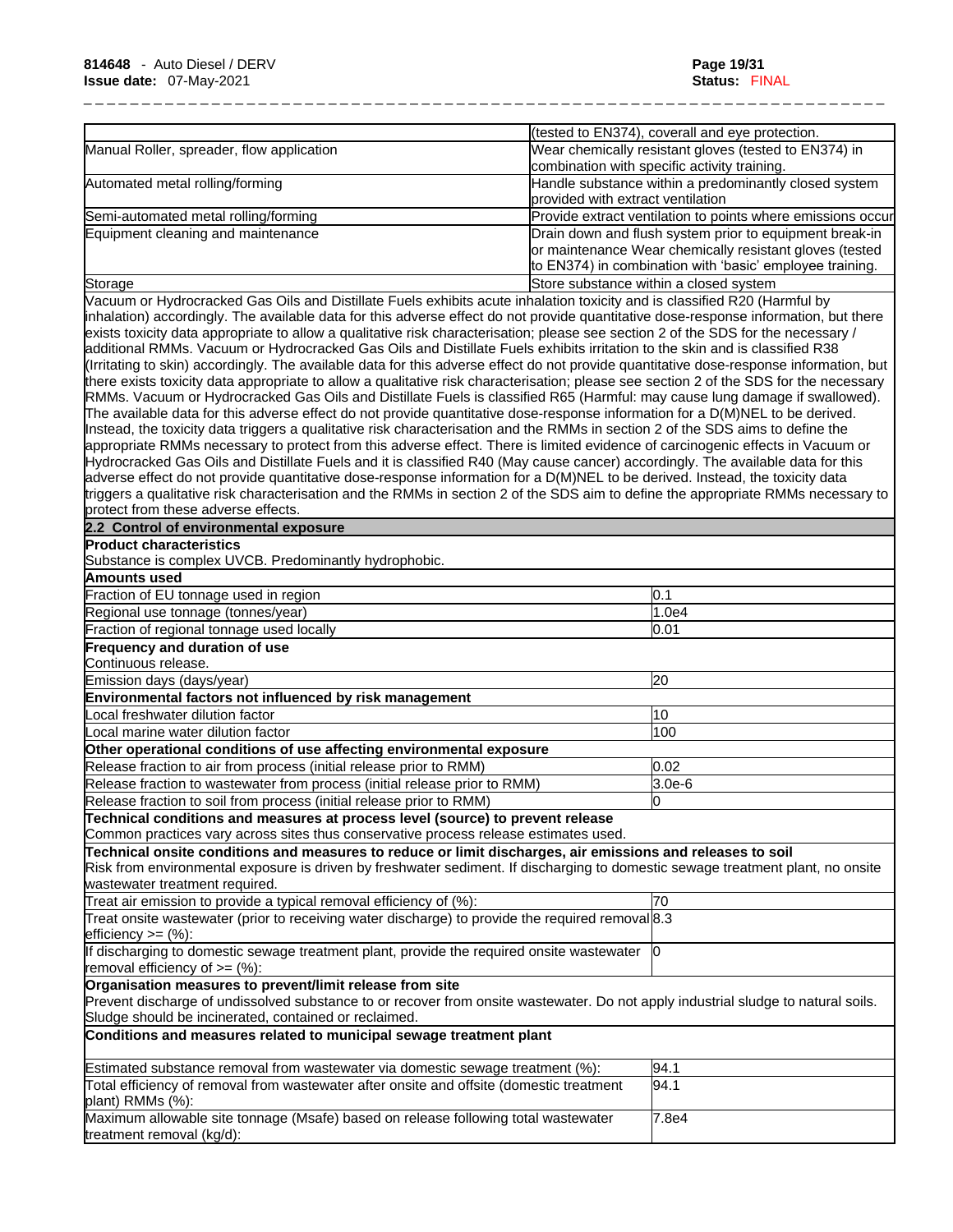Assumed domestic sewage treatment plant flow (m<sup>3</sup>/d): 2000 2000 **Conditions and measures related to external treatment of waste for disposal** External treatment and disposal of waste should comply with applicable local and/or national regulations. **Conditions and measures related to external recovery of waste** External recovery and recycling of waste should comply with applicable local and/or national regulations. **Section 3 Exposure Estimation 3.1 Health**  The ECETOC TRA tool has been used to estimate workplace exposures unless otherwise indicated. **3.2 Environment**  The Hydrocarbon Block Method has been used to calculate environmental exposure with the Petrorisk model. **Section 4 Guidance to check compliance with the Exposure Scenario 4.1 Health**  Predicted exposures are not expected to exceed the DN(M)EL when the risk management measures/operational conditions outlined in section 2 are implemented. Where other risk management measures/operational conditions are adopted, then users should ensure that risks are managed to at least equivalent levels. Available hazard data does not enable the derivation of a DNEL

\_ \_ \_ \_ \_ \_ \_ \_ \_ \_ \_ \_ \_ \_ \_ \_ \_ \_ \_ \_ \_ \_ \_ \_ \_ \_ \_ \_ \_ \_ \_ \_ \_ \_ \_ \_ \_ \_ \_ \_ \_ \_ \_ \_ \_ \_ \_ \_ \_ \_ \_ \_ \_ \_ \_ \_ \_ \_ \_ \_ \_ \_ \_ \_ \_ \_ \_ \_ \_

for dermal irritant effects. Available hazard data does not support the need for a DNEL to be established for other health effects. Risk management measures are based on qualitative risk characterization.

### **4.2 Environment**

Guidance isbased on assumed operating conditions which may not be applicable to all sites; thus, scaling may be necessary to define appropriate site-specific risk management measures. Required removal efficiency for wastewater can be achieved using onsite/offsite technologies, either alone or in combination. Required removal efficiency for air can be achieved using on-site technologies, either alone or in combination. Further details on scaling and control technologies are provided in SpERC factsheet (https://cefic.org/app/uploads/2019/01/SPERCs-Specific-Envirnonmental-Release-Classes-REACHImpl-ES-CSA-CSR.pdf).

# **6. Use of substance as Release agents or binders - Industrial**

| <b>Section 1 Exposure Scenario</b>                            |                                                                                                                                   |  |
|---------------------------------------------------------------|-----------------------------------------------------------------------------------------------------------------------------------|--|
| Vacuum or Hydrocracked Gas Oils and Distillate Fuels          |                                                                                                                                   |  |
| Title                                                         | Use as binders and release agents                                                                                                 |  |
| <b>Use Descriptor</b>                                         |                                                                                                                                   |  |
| Sector(s) of use                                              |                                                                                                                                   |  |
| Process category(ies)                                         | 2, 3, 4, 6, 7, 8b, 10, 13, 14                                                                                                     |  |
| Environmental release category(ies)                           |                                                                                                                                   |  |
| Specific Environmental Release Category                       | ESVOC SpERC 4.10a.v1                                                                                                              |  |
| Processes, tasks, activities covered                          |                                                                                                                                   |  |
| mold forming and casting, and handling of waste.              | Covers the use as binders and release agents including material transfers, mixing, application (including spraying and brushing), |  |
| Section 2 Operational conditions and risk management measures |                                                                                                                                   |  |
| 2.1 Control of worker exposure                                |                                                                                                                                   |  |
| <b>Product characteristics</b>                                |                                                                                                                                   |  |
| Physical form of product                                      | iquid, vapour pressure < 0.5 kPa at STP                                                                                           |  |
| Concentration of substance in product                         | Covers percentage substance in the product up to 100 % (unless<br>stated differently).                                            |  |
| Frequency and duration of use                                 | Covers daily exposures up to 8 hours (unless stated differently)                                                                  |  |
| Other operational conditions affecting exposure               | Assumes use at not more than 20°C above ambient                                                                                   |  |
|                                                               | temperature, unless stated differently. Assumes a good basic                                                                      |  |
|                                                               | standard of occupational hygiene is implemented.                                                                                  |  |
|                                                               |                                                                                                                                   |  |
| <b>Contributing Scenarios / Product Category</b>              | <b>Specific Risk Management Measures &amp; Operating</b><br>Conditions                                                            |  |
| General measures applicable to all activities                 | Control any potential exposure using measures such as                                                                             |  |
|                                                               | contained or enclosed systems, properly designed and                                                                              |  |
|                                                               | maintained facilities and a good standard of general                                                                              |  |
|                                                               | ventilation. Drain down systems and transfer lines prior to                                                                       |  |
|                                                               | breaking containment. Drain down and flush equipment                                                                              |  |
|                                                               | where possible prior to maintenance. Where there is                                                                               |  |
|                                                               | potential for exposure: Ensure relevant staff are informed                                                                        |  |
|                                                               | of the nature of exposure and aware of basic actions to                                                                           |  |
|                                                               | minimise exposures; ensure suitable personal protective                                                                           |  |
|                                                               | equipment is available; clear up spills and dispose of                                                                            |  |
|                                                               | waste in accordance with regulatory requirements; monitor                                                                         |  |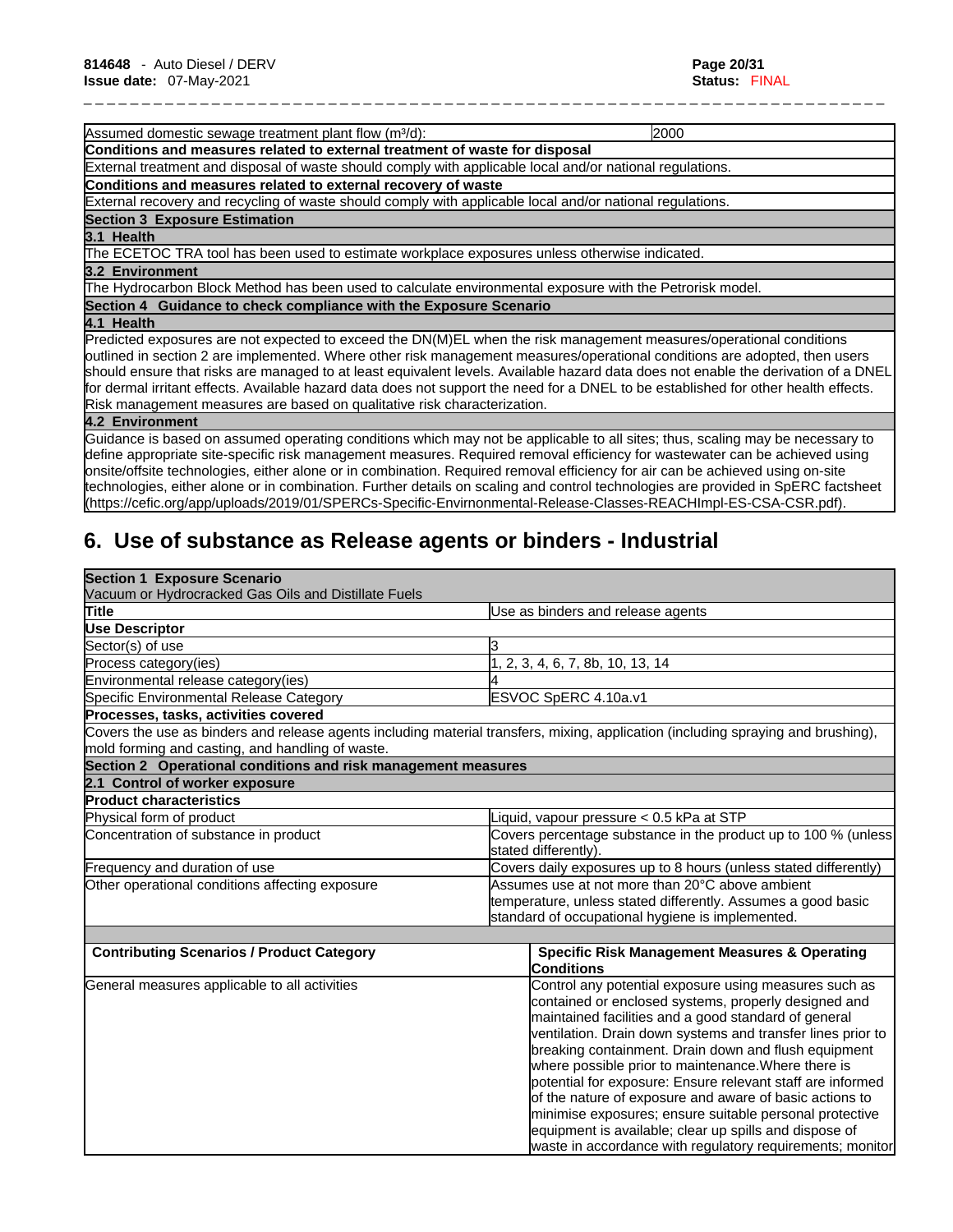|                                                                                                                                                                                                                                                                   | effectiveness of control measures; consider the need for<br>health surveillance; identify and implement corrective                      |
|-------------------------------------------------------------------------------------------------------------------------------------------------------------------------------------------------------------------------------------------------------------------|-----------------------------------------------------------------------------------------------------------------------------------------|
|                                                                                                                                                                                                                                                                   | actions.                                                                                                                                |
| General measures (skin irritants)                                                                                                                                                                                                                                 | Avoid direct skin contact with product. Identify potential                                                                              |
|                                                                                                                                                                                                                                                                   | areas for indirect skin contact. Wear gloves (tested to                                                                                 |
|                                                                                                                                                                                                                                                                   | EN374) if hand contact with substance likely. Clean up                                                                                  |
|                                                                                                                                                                                                                                                                   | contamination/spills as soon as they occur. Wash off any                                                                                |
|                                                                                                                                                                                                                                                                   | skin contamination immediately. Provide basic employee                                                                                  |
|                                                                                                                                                                                                                                                                   | training to prevent / minimise exposures and to report any                                                                              |
|                                                                                                                                                                                                                                                                   | skin problems that may develop. Other skin protection                                                                                   |
|                                                                                                                                                                                                                                                                   | measures such as impervious suits and face shields may                                                                                  |
|                                                                                                                                                                                                                                                                   | be required during high dispersion activities which are                                                                                 |
|                                                                                                                                                                                                                                                                   | likely to lead to substantial aerosol release, e.g. spraying                                                                            |
| <b>Bulk transfers</b>                                                                                                                                                                                                                                             | Handle substance within a closed system                                                                                                 |
| Drum/batch transfers                                                                                                                                                                                                                                              | Wear chemically resistant gloves (tested to EN374) in                                                                                   |
|                                                                                                                                                                                                                                                                   | combination with 'basic' employee training.                                                                                             |
| Mixing operations (closed systems)                                                                                                                                                                                                                                | No other specific measures identified                                                                                                   |
| Mixing operations (open systems)                                                                                                                                                                                                                                  | Wear chemically resistant gloves (tested to EN374) in                                                                                   |
|                                                                                                                                                                                                                                                                   | combination with 'basic' employee training.                                                                                             |
| Mould forming                                                                                                                                                                                                                                                     | Wear chemically resistant gloves (tested to EN374) in                                                                                   |
|                                                                                                                                                                                                                                                                   | combination with 'basic' employee training.                                                                                             |
| Casting operations (open systems)                                                                                                                                                                                                                                 | Minimise exposure by partial enclosure of the operation or                                                                              |
|                                                                                                                                                                                                                                                                   | equipment and provide extract ventilation at openings.                                                                                  |
|                                                                                                                                                                                                                                                                   | Wear suitable gloves tested to EN374.                                                                                                   |
| Machine Spraying                                                                                                                                                                                                                                                  | Minimise exposure by extracted full enclosure for the                                                                                   |
|                                                                                                                                                                                                                                                                   | operation or equipment. Wear suitable gloves tested to                                                                                  |
|                                                                                                                                                                                                                                                                   | EN374.                                                                                                                                  |
| Manual Spraying                                                                                                                                                                                                                                                   | Wear a full face respirator conforming to EN140 with Type                                                                               |
|                                                                                                                                                                                                                                                                   | A/P2 filter or better. Wear suitable gloves (tested to                                                                                  |
|                                                                                                                                                                                                                                                                   | EN374), coverall and eye protection. Ensure operatives                                                                                  |
|                                                                                                                                                                                                                                                                   | are trained to minimise exposures.                                                                                                      |
| Manual Roller, spreader, flow application                                                                                                                                                                                                                         | Wear chemically resistant gloves (tested to EN374) in                                                                                   |
|                                                                                                                                                                                                                                                                   | combination with specific activity training.                                                                                            |
| Equipment cleaning and maintenance                                                                                                                                                                                                                                | Drain down system prior to equipment break-in or                                                                                        |
|                                                                                                                                                                                                                                                                   | maintenance Wear chemically resistant gloves (tested to                                                                                 |
|                                                                                                                                                                                                                                                                   | EN374) in combination with 'basic' employee training.                                                                                   |
| Storage                                                                                                                                                                                                                                                           | Store substance within a closed system                                                                                                  |
| Vacuum or Hydrocracked Gas Oils and Distillate Fuels exhibits acute inhalation toxicity and is classified R20 (Harmful by                                                                                                                                         |                                                                                                                                         |
|                                                                                                                                                                                                                                                                   | inhalation) accordingly. The available data for this adverse effect do not provide quantitative dose-response information, but there    |
| exists toxicity data appropriate to allow a qualitative risk characterisation; please see section 2 of the SDS for the necessary /<br>additional RMMs. Vacuum or Hydrocracked Gas Oils and Distillate Fuels exhibits irritation to the skin and is classified R38 |                                                                                                                                         |
|                                                                                                                                                                                                                                                                   | (Irritating to skin) accordingly. The available data for this adverse effect do not provide quantitative dose-response information, but |
|                                                                                                                                                                                                                                                                   | there exists toxicity data appropriate to allow a qualitative risk characterisation; please see section 2 of the SDS for the necessary  |
|                                                                                                                                                                                                                                                                   | RMMs. Vacuum or Hydrocracked Gas Oils and Distillate Fuels is classified R65 (Harmful: may cause lung damage if swallowed).             |
| The available data for this adverse effect do not provide quantitative dose-response information for a D(M)NEL to be derived.                                                                                                                                     |                                                                                                                                         |
| Instead, the toxicity data triggers a qualitative risk characterisation and the RMMs in section 2 of the SDS aims to define the                                                                                                                                   |                                                                                                                                         |
|                                                                                                                                                                                                                                                                   | appropriate RMMs necessary to protect from this adverse effect. There is limited evidence of carcinogenic effects in Vacuum or          |
| Hydrocracked Gas Oils and Distillate Fuels and it is classified R40 (May cause cancer) accordingly. The available data for this                                                                                                                                   |                                                                                                                                         |
| adverse effect do not provide quantitative dose-response information for a D(M)NEL to be derived. Instead, the toxicity data                                                                                                                                      |                                                                                                                                         |
|                                                                                                                                                                                                                                                                   | triggers a qualitative risk characterisation and the RMMs in section 2 of the SDS aim to define the appropriate RMMs necessary to       |
| protect from these adverse effects.                                                                                                                                                                                                                               |                                                                                                                                         |
| 2.2 Control of environmental exposure                                                                                                                                                                                                                             |                                                                                                                                         |
| <b>Product characteristics</b>                                                                                                                                                                                                                                    |                                                                                                                                         |
| Substance is complex UVCB. Predominantly hydrophobic.                                                                                                                                                                                                             |                                                                                                                                         |
| <b>Amounts used</b>                                                                                                                                                                                                                                               |                                                                                                                                         |
| Fraction of EU tonnage used in region                                                                                                                                                                                                                             | 0.1                                                                                                                                     |
| Regional use tonnage (tonnes/year)                                                                                                                                                                                                                                | 1.4e4                                                                                                                                   |
| Fraction of regional tonnage used locally                                                                                                                                                                                                                         | 0.18                                                                                                                                    |
| <b>Frequency and duration of use</b>                                                                                                                                                                                                                              |                                                                                                                                         |
| Continuous release.                                                                                                                                                                                                                                               |                                                                                                                                         |
|                                                                                                                                                                                                                                                                   |                                                                                                                                         |

Emission days (days/year) 100

**Environmental factors not influenced by risk management**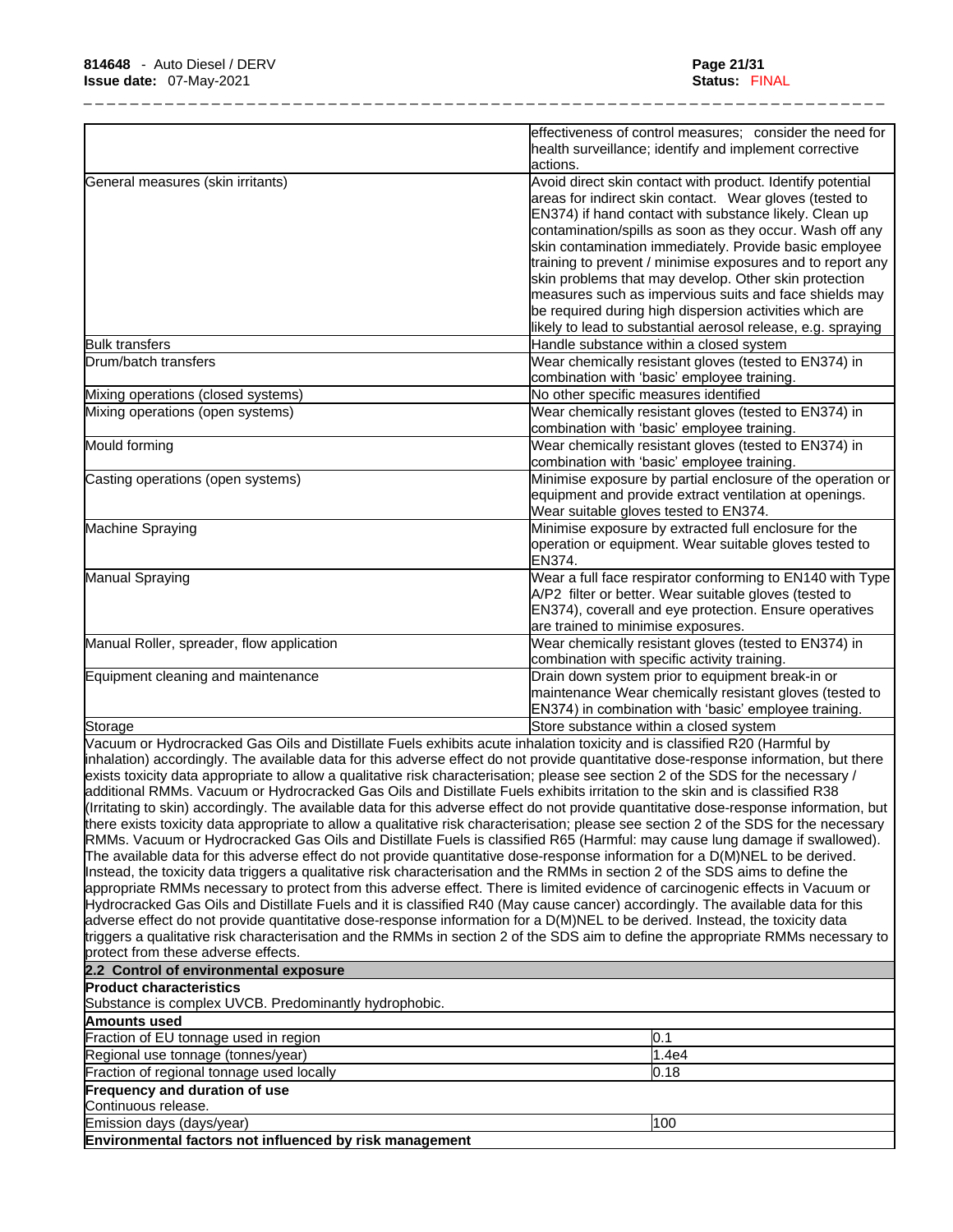| Local freshwater dilution factor                                                                                                                                                                                                                                                                                              | 10       |
|-------------------------------------------------------------------------------------------------------------------------------------------------------------------------------------------------------------------------------------------------------------------------------------------------------------------------------|----------|
| Local marine water dilution factor                                                                                                                                                                                                                                                                                            | 100      |
| Other operational conditions of use affecting environmental exposure                                                                                                                                                                                                                                                          |          |
| Release fraction to air from process (initial release prior to RMM)                                                                                                                                                                                                                                                           | 1.0      |
| Release fraction to wastewater from process (initial release prior to RMM)                                                                                                                                                                                                                                                    | $3.0e-7$ |
| Release fraction to soil from process (initial release prior to RMM)                                                                                                                                                                                                                                                          | l0       |
| Technical conditions and measures at process level (source) to prevent release                                                                                                                                                                                                                                                |          |
| Common practices vary across sites thus conservative process release estimates used.                                                                                                                                                                                                                                          |          |
| Technical onsite conditions and measures to reduce or limit discharges, air emissions and releases to soil<br>Risk from environmental exposure is driven by freshwater sediment. If discharging to domestic sewage treatment plant, no onsite<br>wastewater treatment required.                                               |          |
| Treat air emission to provide a typical removal efficiency of (%):                                                                                                                                                                                                                                                            | 80       |
| Treat onsite wastewater (prior to receiving water discharge) to provide the required removal 59.2<br>efficiency $>=$ $(\%)$ :                                                                                                                                                                                                 |          |
| If discharging to domestic sewage treatment plant, provide the required onsite wastewater  0<br>removal efficiency of $=$ (%):                                                                                                                                                                                                |          |
| Organisation measures to prevent/limit release from site<br>Prevent discharge of undissolved substance to or recover from onsite wastewater. Do not apply industrial sludge to natural soils.<br>Sludge should be incinerated, contained or reclaimed.<br>Conditions and measures related to municipal sewage treatment plant |          |
|                                                                                                                                                                                                                                                                                                                               |          |
| Estimated substance removal from wastewater via domestic sewage treatment (%):                                                                                                                                                                                                                                                | 94.1     |
| Total efficiency of removal from wastewater after onsite and offsite (domestic treatment<br>plant) RMMs (%):                                                                                                                                                                                                                  | 94.1     |
| Maximum allowable site tonnage (Msafe) based on release following total wastewater<br>treatment removal (kg/d):                                                                                                                                                                                                               | 1.7e5    |
| Assumed domestic sewage treatment plant flow (m <sup>3</sup> /d):                                                                                                                                                                                                                                                             | 2000     |
| Conditions and measures related to external treatment of waste for disposal                                                                                                                                                                                                                                                   |          |
| External treatment and disposal of waste should comply with applicable local and/or national regulations.                                                                                                                                                                                                                     |          |
| Conditions and measures related to external recovery of waste                                                                                                                                                                                                                                                                 |          |
| External recovery and recycling of waste should comply with applicable local and/or national regulations.                                                                                                                                                                                                                     |          |
| <b>Section 3 Exposure Estimation</b>                                                                                                                                                                                                                                                                                          |          |
| 3.1 Health                                                                                                                                                                                                                                                                                                                    |          |
| The ECETOC TRA tool has been used to estimate workplace exposures unless otherwise indicated.                                                                                                                                                                                                                                 |          |
| 3.2 Environment                                                                                                                                                                                                                                                                                                               |          |
| The Hydrocarbon Block Method has been used to calculate environmental exposure with the Petrorisk model.                                                                                                                                                                                                                      |          |
| Section 4 Guidance to check compliance with the Exposure Scenario                                                                                                                                                                                                                                                             |          |
| 4.1 Health                                                                                                                                                                                                                                                                                                                    |          |
| Predicted exposures are not expected to exceed the DN(M)EL when the risk management measures/operational conditions                                                                                                                                                                                                           |          |
| outlined in section 2 are implemented. Where other risk management measures/operational conditions are adopted, then users                                                                                                                                                                                                    |          |
| should ensure that risks are managed to at least equivalent levels. Available hazard data does not enable the derivation of a DNEL                                                                                                                                                                                            |          |
| for dermal irritant effects. Available hazard data does not support the need for a DNEL to be established for other health effects.                                                                                                                                                                                           |          |
| Risk management measures are based on qualitative risk characterization.                                                                                                                                                                                                                                                      |          |
| 4.2 Environment                                                                                                                                                                                                                                                                                                               |          |
| Guidance is based on assumed operating conditions which may not be applicable to all sites; thus, scaling may be necessary to                                                                                                                                                                                                 |          |
| define appropriate site-specific risk management measures. Required removal efficiency for wastewater can be achieved using<br>onsite/offsite technologies, either alone or in combination. Required removal efficiency for air can be achieved using on-site                                                                 |          |

technologies, either alone or in combination. Further details on scaling and control technologies are provided in SpERC factsheet (https://cefic.org/app/uploads/2019/01/SPERCs-Specific-Envirnonmental-Release-Classes-REACHImpl-ES-CSA-CSR.pdf).

# **7. Use of substance as Release agents or binders - Professional**

| <b>Section 1 Exposure Scenario</b>                   |                                                 |
|------------------------------------------------------|-------------------------------------------------|
| Vacuum or Hydrocracked Gas Oils and Distillate Fuels |                                                 |
| <b>Title</b>                                         | Use as binders and release agents               |
| Use Descriptor                                       |                                                 |
| Sector(s) of use                                     | 22                                              |
| Process category(ies)                                | $\vert 1, 2, 3, 4, 6, 8a, 8b, 10, 11, 14 \vert$ |
| Environmental release category(ies)                  | 8a. 8d                                          |
| Specific Environmental Release Category              | ESVOC SpERC 8.10b.v1                            |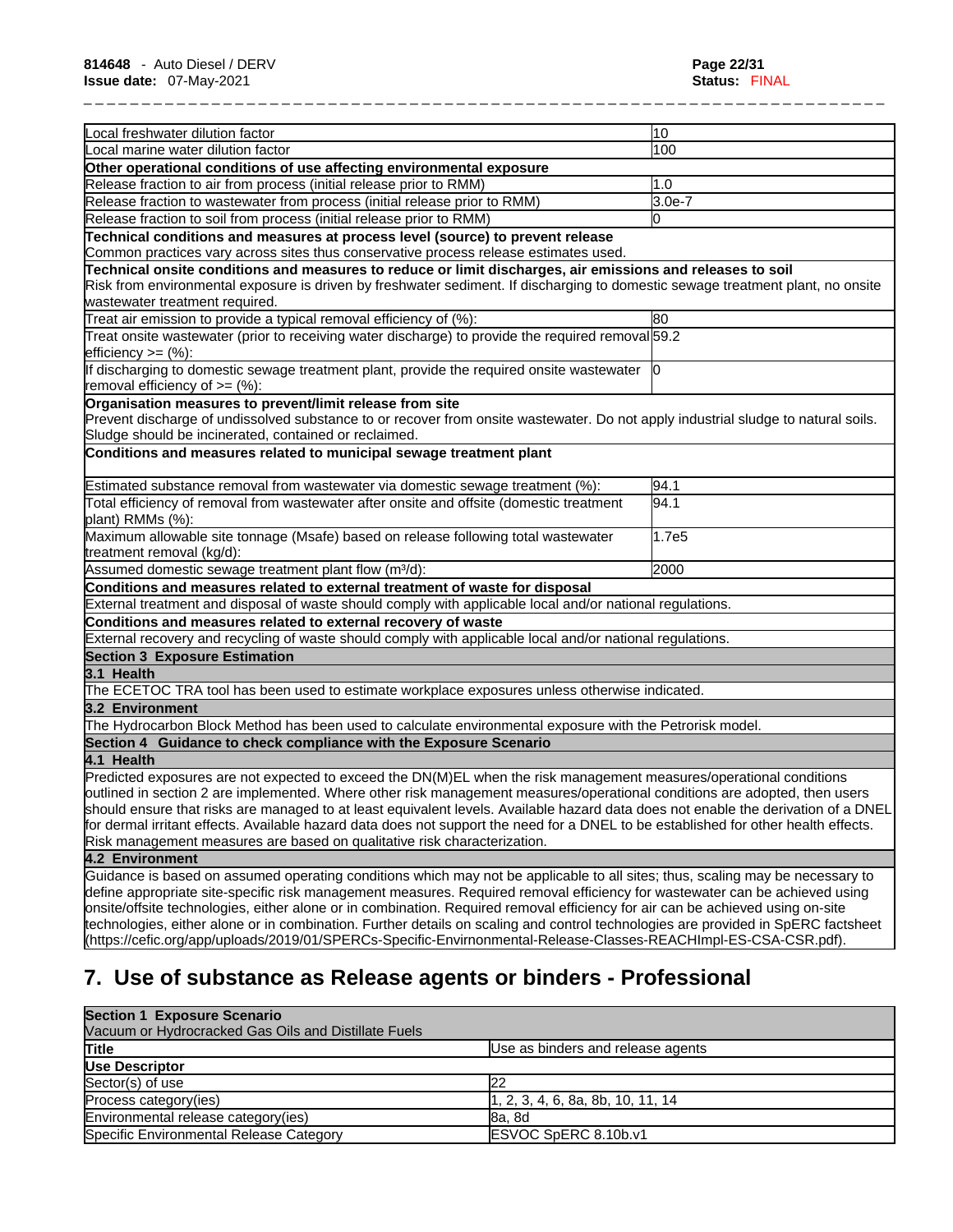| Processes, tasks, activities covered                          |                                                                                                                                    |
|---------------------------------------------------------------|------------------------------------------------------------------------------------------------------------------------------------|
|                                                               | Covers the use as binders and release agents including material transfers, mixing, application by spraying, brushing, and handling |
| of waste.                                                     |                                                                                                                                    |
| Section 2 Operational conditions and risk management measures |                                                                                                                                    |
| 2.1 Control of worker exposure                                |                                                                                                                                    |
| <b>Product characteristics</b><br>Physical form of product    | Liquid, vapour pressure < 0.5 kPa at STP                                                                                           |
| Concentration of substance in product                         | Covers percentage substance in the product up to 100 % (unless                                                                     |
|                                                               | stated differently).                                                                                                               |
| Frequency and duration of use                                 | Covers daily exposures up to 8 hours (unless stated differently)                                                                   |
| Other operational conditions affecting exposure               | Assumes use at not more than 20°C above ambient                                                                                    |
|                                                               | temperature, unless stated differently. Assumes a good basic                                                                       |
|                                                               | standard of occupational hygiene is implemented.                                                                                   |
|                                                               |                                                                                                                                    |
| <b>Contributing Scenarios / Product Category</b>              | <b>Specific Risk Management Measures &amp; Operating</b>                                                                           |
|                                                               | <b>Conditions</b>                                                                                                                  |
| General measures applicable to all activities                 | Control any potential exposure using measures such as                                                                              |
|                                                               | contained or enclosed systems, properly designed and                                                                               |
|                                                               | maintained facilities and a good standard of general                                                                               |
|                                                               | ventilation. Drain down systems and transfer lines prior to                                                                        |
|                                                               | breaking containment. Drain down and flush equipment                                                                               |
|                                                               | where possible prior to maintenance. Where there is                                                                                |
|                                                               | potential for exposure: Ensure relevant staff are informed                                                                         |
|                                                               | of the nature of exposure and aware of basic actions to                                                                            |
|                                                               | minimise exposures; ensure suitable personal protective                                                                            |
|                                                               | equipment is available; clear up spills and dispose of                                                                             |
|                                                               | waste in accordance with regulatory requirements; monitor                                                                          |
|                                                               | effectiveness of control measures; consider the need for                                                                           |
|                                                               | health surveillance; identify and implement corrective                                                                             |
|                                                               | actions.                                                                                                                           |
| General measures (skin irritants)                             | Avoid direct skin contact with product. Identify potential                                                                         |
|                                                               | areas for indirect skin contact. Wear gloves (tested to                                                                            |
|                                                               | EN374) if hand contact with substance likely. Clean up                                                                             |
|                                                               | contamination/spills as soon as they occur. Wash off any                                                                           |
|                                                               | skin contamination immediately. Provide basic employee                                                                             |
|                                                               | training to prevent / minimise exposures and to report any                                                                         |
|                                                               | skin problems that may develop. Other skin protection                                                                              |
|                                                               |                                                                                                                                    |
|                                                               | measures such as impervious suits and face shields may                                                                             |
|                                                               | be required during high dispersion activities which are                                                                            |
|                                                               | likely to lead to substantial aerosol release, e.g. spraying                                                                       |
| Material transfers (closed systems)                           | No other specific measures identified                                                                                              |
| Drum/batch transfers                                          | Wear suitable gloves tested to EN374.                                                                                              |
| Mixing operations (closed systems)                            | No other specific measures identified                                                                                              |
| Mixing operations (open systems)                              | Wear suitable gloves tested to EN374.                                                                                              |
| Mould forming                                                 | Provide extract ventilation to points where emissions occur                                                                        |
|                                                               | Wear suitable gloves tested to EN374.                                                                                              |
| Casting operations with local exhaust ventilation             | Provide extract ventilation to points where emissions occur                                                                        |
|                                                               | Wear suitable gloves tested to EN374.                                                                                              |
| Casting operations without local exhaust ventilation          | Wear a respirator conforming to EN140 with Type A/P2                                                                               |
|                                                               | filter or better. Wear suitable gloves (tested to EN374),                                                                          |
|                                                               | coverall and eye protection.                                                                                                       |
| Spraying Manual without local exhaust ventilation             | Carry out in a vented booth or extracted enclosure Wear                                                                            |
|                                                               | suitable gloves (tested to EN374), coverall and eye                                                                                |
|                                                               | protection. Ensure operatives are trained to minimise                                                                              |
|                                                               | exposures.                                                                                                                         |
| Spraying Manual without local exhaust ventilation             | Wear a full face respirator conforming to EN140 with Type                                                                          |
|                                                               | A/P2 filter or better. Wear suitable gloves (tested to                                                                             |
|                                                               | EN374), coverall and eye protection. Ensure operatives                                                                             |
|                                                               | are trained to minimise exposures.                                                                                                 |
| Manual Roller, spreader, flow application                     | Wear chemically resistant gloves (tested to EN374) in                                                                              |
|                                                               | combination with specific activity training.                                                                                       |
| Equipment cleaning and maintenance                            | Drain down system prior to equipment break-in or                                                                                   |
|                                                               |                                                                                                                                    |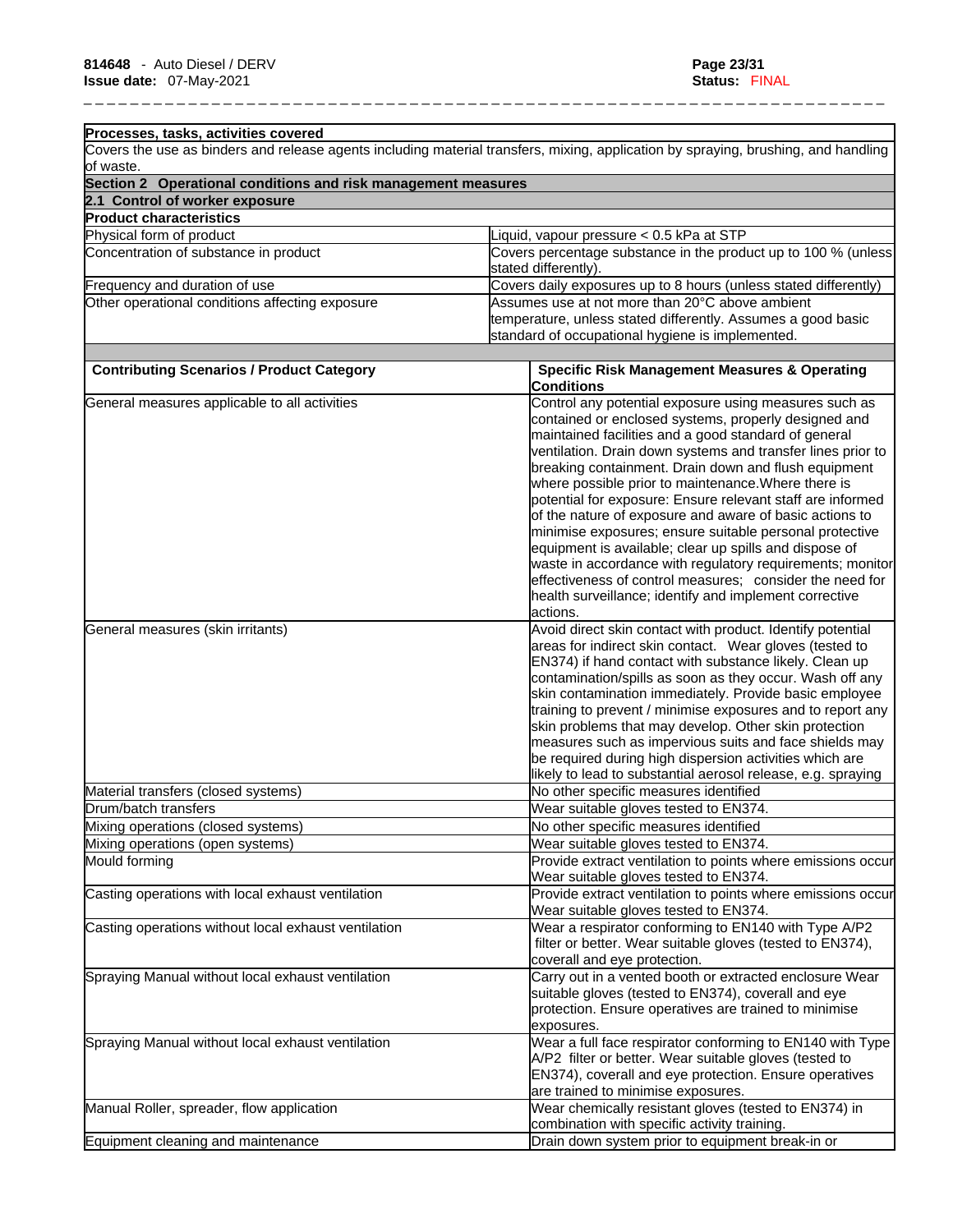|                                                                                                                                                                                                                                                                                                                                                                                                                                                                                                                                                                                                                                                                                                                                                                                                                                                                                                                                                                                                                                                                                                                                                                                                                                                                                                                                                                                                                                                                                                     | maintenance Wear chemically resistant gloves (tested to<br>EN374) in combination with 'basic' employee training. |
|-----------------------------------------------------------------------------------------------------------------------------------------------------------------------------------------------------------------------------------------------------------------------------------------------------------------------------------------------------------------------------------------------------------------------------------------------------------------------------------------------------------------------------------------------------------------------------------------------------------------------------------------------------------------------------------------------------------------------------------------------------------------------------------------------------------------------------------------------------------------------------------------------------------------------------------------------------------------------------------------------------------------------------------------------------------------------------------------------------------------------------------------------------------------------------------------------------------------------------------------------------------------------------------------------------------------------------------------------------------------------------------------------------------------------------------------------------------------------------------------------------|------------------------------------------------------------------------------------------------------------------|
| Storage                                                                                                                                                                                                                                                                                                                                                                                                                                                                                                                                                                                                                                                                                                                                                                                                                                                                                                                                                                                                                                                                                                                                                                                                                                                                                                                                                                                                                                                                                             | Store substance within a closed system                                                                           |
| Vacuum or Hydrocracked Gas Oils and Distillate Fuels exhibits acute inhalation toxicity and is classified R20 (Harmful by<br>inhalation) accordingly. The available data for this adverse effect do not provide quantitative dose-response information, but there<br>exists toxicity data appropriate to allow a qualitative risk characterisation; please see section 2 of the SDS for the necessary /<br>additional RMMs. Vacuum or Hydrocracked Gas Oils and Distillate Fuels exhibits irritation to the skin and is classified R38<br>(Irritating to skin) accordingly. The available data for this adverse effect do not provide quantitative dose-response information, but<br>there exists toxicity data appropriate to allow a qualitative risk characterisation; please see section 2 of the SDS for the necessary<br>RMMs. Vacuum or Hydrocracked Gas Oils and Distillate Fuels is classified R65 (Harmful: may cause lung damage if swallowed).<br>The available data for this adverse effect do not provide quantitative dose-response information for a D(M)NEL to be derived.<br>Instead, the toxicity data triggers a qualitative risk characterisation and the RMMs in section 2 of the SDS aims to define the<br>appropriate RMMs necessary to protect from this adverse effect. There is limited evidence of carcinogenic effects in Vacuum or<br>Hydrocracked Gas Oils and Distillate Fuels and it is classified R40 (May cause cancer) accordingly. The available data for this |                                                                                                                  |
| adverse effect do not provide quantitative dose-response information for a D(M)NEL to be derived. Instead, the toxicity data<br>triggers a qualitative risk characterisation and the RMMs in section 2 of the SDS aim to define the appropriate RMMs necessary to<br>brotect from these adverse effects.                                                                                                                                                                                                                                                                                                                                                                                                                                                                                                                                                                                                                                                                                                                                                                                                                                                                                                                                                                                                                                                                                                                                                                                            |                                                                                                                  |
| 2.2 Control of environmental exposure                                                                                                                                                                                                                                                                                                                                                                                                                                                                                                                                                                                                                                                                                                                                                                                                                                                                                                                                                                                                                                                                                                                                                                                                                                                                                                                                                                                                                                                               |                                                                                                                  |
| <b>Product characteristics</b>                                                                                                                                                                                                                                                                                                                                                                                                                                                                                                                                                                                                                                                                                                                                                                                                                                                                                                                                                                                                                                                                                                                                                                                                                                                                                                                                                                                                                                                                      |                                                                                                                  |
| Substance is complex UVCB. Predominantly hydrophobic.                                                                                                                                                                                                                                                                                                                                                                                                                                                                                                                                                                                                                                                                                                                                                                                                                                                                                                                                                                                                                                                                                                                                                                                                                                                                                                                                                                                                                                               |                                                                                                                  |
| Amounts used                                                                                                                                                                                                                                                                                                                                                                                                                                                                                                                                                                                                                                                                                                                                                                                                                                                                                                                                                                                                                                                                                                                                                                                                                                                                                                                                                                                                                                                                                        |                                                                                                                  |
| Fraction of EU tonnage used in region                                                                                                                                                                                                                                                                                                                                                                                                                                                                                                                                                                                                                                                                                                                                                                                                                                                                                                                                                                                                                                                                                                                                                                                                                                                                                                                                                                                                                                                               | 0.1                                                                                                              |
| Regional use tonnage (tonnes/year)                                                                                                                                                                                                                                                                                                                                                                                                                                                                                                                                                                                                                                                                                                                                                                                                                                                                                                                                                                                                                                                                                                                                                                                                                                                                                                                                                                                                                                                                  | 2.9e3                                                                                                            |
| Fraction of regional tonnage used locally                                                                                                                                                                                                                                                                                                                                                                                                                                                                                                                                                                                                                                                                                                                                                                                                                                                                                                                                                                                                                                                                                                                                                                                                                                                                                                                                                                                                                                                           | 0.0005                                                                                                           |
| Frequency and duration of use                                                                                                                                                                                                                                                                                                                                                                                                                                                                                                                                                                                                                                                                                                                                                                                                                                                                                                                                                                                                                                                                                                                                                                                                                                                                                                                                                                                                                                                                       |                                                                                                                  |
| Continuous release.<br>Emission days (days/year)                                                                                                                                                                                                                                                                                                                                                                                                                                                                                                                                                                                                                                                                                                                                                                                                                                                                                                                                                                                                                                                                                                                                                                                                                                                                                                                                                                                                                                                    | 365                                                                                                              |
| Environmental factors not influenced by risk management                                                                                                                                                                                                                                                                                                                                                                                                                                                                                                                                                                                                                                                                                                                                                                                                                                                                                                                                                                                                                                                                                                                                                                                                                                                                                                                                                                                                                                             |                                                                                                                  |
| Local freshwater dilution factor                                                                                                                                                                                                                                                                                                                                                                                                                                                                                                                                                                                                                                                                                                                                                                                                                                                                                                                                                                                                                                                                                                                                                                                                                                                                                                                                                                                                                                                                    | 10                                                                                                               |
| Local marine water dilution factor                                                                                                                                                                                                                                                                                                                                                                                                                                                                                                                                                                                                                                                                                                                                                                                                                                                                                                                                                                                                                                                                                                                                                                                                                                                                                                                                                                                                                                                                  | 100                                                                                                              |
| Other operational conditions of use affecting environmental exposure                                                                                                                                                                                                                                                                                                                                                                                                                                                                                                                                                                                                                                                                                                                                                                                                                                                                                                                                                                                                                                                                                                                                                                                                                                                                                                                                                                                                                                |                                                                                                                  |
| Release fraction to air from process (initial release prior to RMM)                                                                                                                                                                                                                                                                                                                                                                                                                                                                                                                                                                                                                                                                                                                                                                                                                                                                                                                                                                                                                                                                                                                                                                                                                                                                                                                                                                                                                                 | 0.95                                                                                                             |
| Release fraction to wastewater from process (initial release prior to RMM)                                                                                                                                                                                                                                                                                                                                                                                                                                                                                                                                                                                                                                                                                                                                                                                                                                                                                                                                                                                                                                                                                                                                                                                                                                                                                                                                                                                                                          | 0.025                                                                                                            |
| Release fraction to soil from process (initial release prior to RMM)                                                                                                                                                                                                                                                                                                                                                                                                                                                                                                                                                                                                                                                                                                                                                                                                                                                                                                                                                                                                                                                                                                                                                                                                                                                                                                                                                                                                                                | 0.025                                                                                                            |
| Technical conditions and measures at process level (source) to prevent release                                                                                                                                                                                                                                                                                                                                                                                                                                                                                                                                                                                                                                                                                                                                                                                                                                                                                                                                                                                                                                                                                                                                                                                                                                                                                                                                                                                                                      |                                                                                                                  |
| Common practices vary across sites thus conservative process release estimates used.                                                                                                                                                                                                                                                                                                                                                                                                                                                                                                                                                                                                                                                                                                                                                                                                                                                                                                                                                                                                                                                                                                                                                                                                                                                                                                                                                                                                                |                                                                                                                  |
| Technical onsite conditions and measures to reduce or limit discharges, air emissions and releases to soil                                                                                                                                                                                                                                                                                                                                                                                                                                                                                                                                                                                                                                                                                                                                                                                                                                                                                                                                                                                                                                                                                                                                                                                                                                                                                                                                                                                          |                                                                                                                  |
| Risk from environmental exposure is driven by freshwater sediment. If discharging to domestic sewage treatment plant, no onsite                                                                                                                                                                                                                                                                                                                                                                                                                                                                                                                                                                                                                                                                                                                                                                                                                                                                                                                                                                                                                                                                                                                                                                                                                                                                                                                                                                     |                                                                                                                  |
| wastewater treatment required.                                                                                                                                                                                                                                                                                                                                                                                                                                                                                                                                                                                                                                                                                                                                                                                                                                                                                                                                                                                                                                                                                                                                                                                                                                                                                                                                                                                                                                                                      |                                                                                                                  |
| Treat air emission to provide a typical removal efficiency of (%):<br>Treat onsite wastewater (prior to receiving water discharge) to provide the required removal 8.3                                                                                                                                                                                                                                                                                                                                                                                                                                                                                                                                                                                                                                                                                                                                                                                                                                                                                                                                                                                                                                                                                                                                                                                                                                                                                                                              | N/A                                                                                                              |
| efficiency $>=$ $(\%)$ :                                                                                                                                                                                                                                                                                                                                                                                                                                                                                                                                                                                                                                                                                                                                                                                                                                                                                                                                                                                                                                                                                                                                                                                                                                                                                                                                                                                                                                                                            |                                                                                                                  |
| If discharging to domestic sewage treatment plant, provide the required onsite wastewater [0]                                                                                                                                                                                                                                                                                                                                                                                                                                                                                                                                                                                                                                                                                                                                                                                                                                                                                                                                                                                                                                                                                                                                                                                                                                                                                                                                                                                                       |                                                                                                                  |
| removal efficiency of $>=$ (%):                                                                                                                                                                                                                                                                                                                                                                                                                                                                                                                                                                                                                                                                                                                                                                                                                                                                                                                                                                                                                                                                                                                                                                                                                                                                                                                                                                                                                                                                     |                                                                                                                  |
| Organisation measures to prevent/limit release from site                                                                                                                                                                                                                                                                                                                                                                                                                                                                                                                                                                                                                                                                                                                                                                                                                                                                                                                                                                                                                                                                                                                                                                                                                                                                                                                                                                                                                                            |                                                                                                                  |
| Do not apply industrial sludge to natural soils. Sludge should be incinerated, contained or reclaimed.                                                                                                                                                                                                                                                                                                                                                                                                                                                                                                                                                                                                                                                                                                                                                                                                                                                                                                                                                                                                                                                                                                                                                                                                                                                                                                                                                                                              |                                                                                                                  |
| Conditions and measures related to municipal sewage treatment plant                                                                                                                                                                                                                                                                                                                                                                                                                                                                                                                                                                                                                                                                                                                                                                                                                                                                                                                                                                                                                                                                                                                                                                                                                                                                                                                                                                                                                                 |                                                                                                                  |
| Estimated substance removal from wastewater via domestic sewage treatment (%):                                                                                                                                                                                                                                                                                                                                                                                                                                                                                                                                                                                                                                                                                                                                                                                                                                                                                                                                                                                                                                                                                                                                                                                                                                                                                                                                                                                                                      | 94.1                                                                                                             |
| Total efficiency of removal from wastewater after onsite and offsite (domestic treatment                                                                                                                                                                                                                                                                                                                                                                                                                                                                                                                                                                                                                                                                                                                                                                                                                                                                                                                                                                                                                                                                                                                                                                                                                                                                                                                                                                                                            | 94.1                                                                                                             |
| plant) RMMs (%):                                                                                                                                                                                                                                                                                                                                                                                                                                                                                                                                                                                                                                                                                                                                                                                                                                                                                                                                                                                                                                                                                                                                                                                                                                                                                                                                                                                                                                                                                    |                                                                                                                  |
| Maximum allowable site tonnage (Msafe) based on release following total wastewater                                                                                                                                                                                                                                                                                                                                                                                                                                                                                                                                                                                                                                                                                                                                                                                                                                                                                                                                                                                                                                                                                                                                                                                                                                                                                                                                                                                                                  | 6.2e1                                                                                                            |
| treatment removal (kg/d):                                                                                                                                                                                                                                                                                                                                                                                                                                                                                                                                                                                                                                                                                                                                                                                                                                                                                                                                                                                                                                                                                                                                                                                                                                                                                                                                                                                                                                                                           |                                                                                                                  |
| Assumed domestic sewage treatment plant flow (m <sup>3</sup> /d):                                                                                                                                                                                                                                                                                                                                                                                                                                                                                                                                                                                                                                                                                                                                                                                                                                                                                                                                                                                                                                                                                                                                                                                                                                                                                                                                                                                                                                   | 2000                                                                                                             |
| Conditions and measures related to external treatment of waste for disposal                                                                                                                                                                                                                                                                                                                                                                                                                                                                                                                                                                                                                                                                                                                                                                                                                                                                                                                                                                                                                                                                                                                                                                                                                                                                                                                                                                                                                         |                                                                                                                  |
| External treatment and disposal of waste should comply with applicable local and/or national regulations.                                                                                                                                                                                                                                                                                                                                                                                                                                                                                                                                                                                                                                                                                                                                                                                                                                                                                                                                                                                                                                                                                                                                                                                                                                                                                                                                                                                           |                                                                                                                  |
| Conditions and measures related to external recovery of waste                                                                                                                                                                                                                                                                                                                                                                                                                                                                                                                                                                                                                                                                                                                                                                                                                                                                                                                                                                                                                                                                                                                                                                                                                                                                                                                                                                                                                                       |                                                                                                                  |
| External recovery and recycling of waste should comply with applicable local and/or national regulations.                                                                                                                                                                                                                                                                                                                                                                                                                                                                                                                                                                                                                                                                                                                                                                                                                                                                                                                                                                                                                                                                                                                                                                                                                                                                                                                                                                                           |                                                                                                                  |
| <b>Section 3 Exposure Estimation</b>                                                                                                                                                                                                                                                                                                                                                                                                                                                                                                                                                                                                                                                                                                                                                                                                                                                                                                                                                                                                                                                                                                                                                                                                                                                                                                                                                                                                                                                                |                                                                                                                  |
| 3.1 Health                                                                                                                                                                                                                                                                                                                                                                                                                                                                                                                                                                                                                                                                                                                                                                                                                                                                                                                                                                                                                                                                                                                                                                                                                                                                                                                                                                                                                                                                                          |                                                                                                                  |
| The ECETOC TRA tool has been used to estimate workplace exposures unless otherwise indicated.                                                                                                                                                                                                                                                                                                                                                                                                                                                                                                                                                                                                                                                                                                                                                                                                                                                                                                                                                                                                                                                                                                                                                                                                                                                                                                                                                                                                       |                                                                                                                  |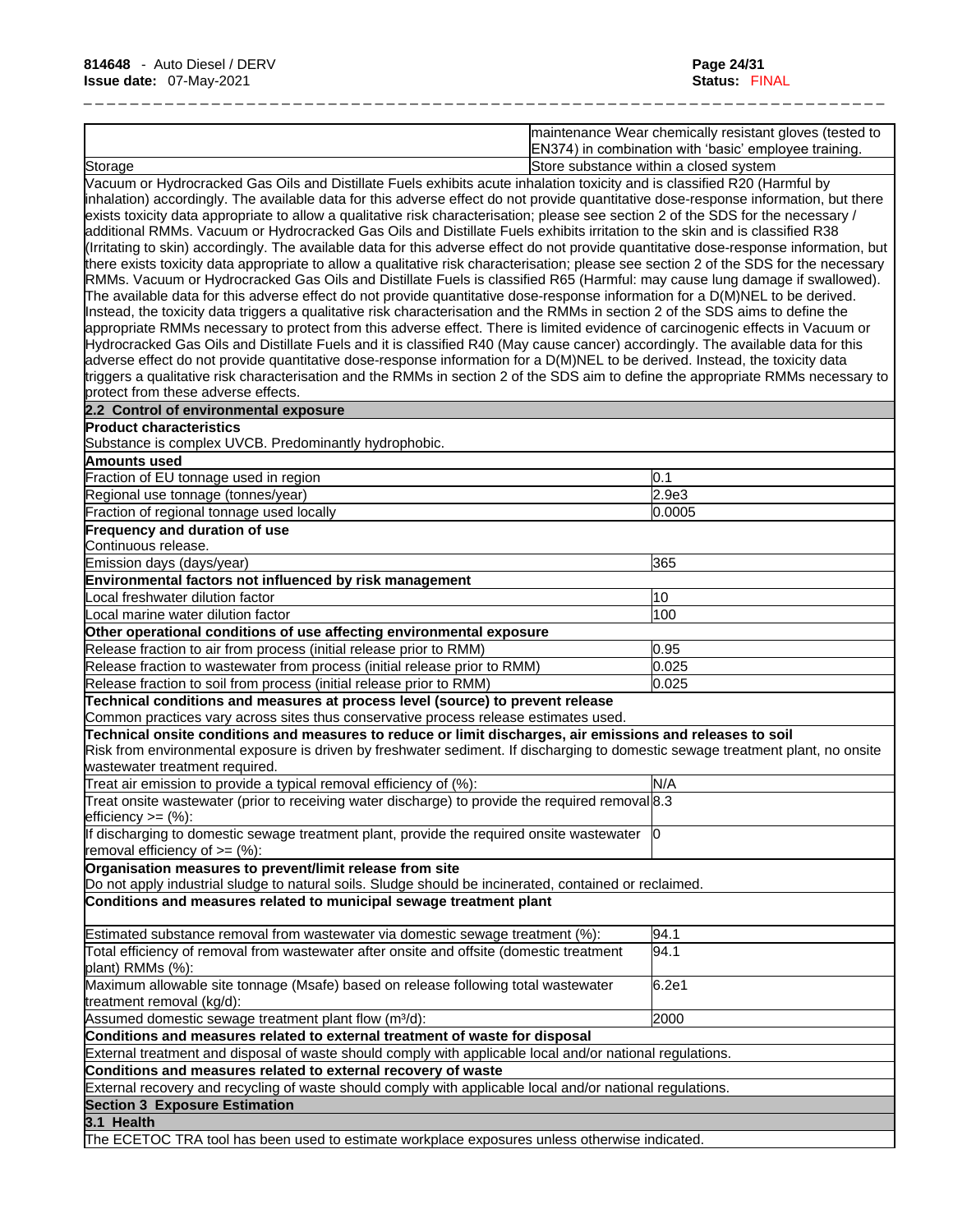#### **3.2 Environment**

The Hydrocarbon Block Method has been used to calculate environmental exposure with the Petrorisk model. **Section 4 Guidance to check compliance with the Exposure Scenario**

#### **4.1 Health**

Predicted exposures are not expected to exceed the DN(M)EL when the risk management measures/operational conditions outlined in section 2 are implemented. Where other risk management measures/operational conditions are adopted, then users should ensure that risks are managed to at least equivalent levels. Available hazard data does not enable the derivation of a DNEL for dermal irritant effects. Available hazard data does not support the need for a DNEL to be established for other health effects. Risk management measures are based on qualitative risk characterization.

\_ \_ \_ \_ \_ \_ \_ \_ \_ \_ \_ \_ \_ \_ \_ \_ \_ \_ \_ \_ \_ \_ \_ \_ \_ \_ \_ \_ \_ \_ \_ \_ \_ \_ \_ \_ \_ \_ \_ \_ \_ \_ \_ \_ \_ \_ \_ \_ \_ \_ \_ \_ \_ \_ \_ \_ \_ \_ \_ \_ \_ \_ \_ \_ \_ \_ \_ \_ \_

#### **4.2 Environment**

Guidance is based on assumed operating conditions which may not be applicable to all sites; thus, scaling may be necessary to define appropriate site-specific risk management measures. Required removal efficiency for wastewater can be achieved using onsite/offsite technologies, either alone or in combination. Required removal efficiency for air can be achieved using on-site technologies, either alone or in combination. Further details on scaling and control technologies are provided in SpERC factsheet (https://cefic.org/app/uploads/2019/01/SPERCs-Specific-Envirnonmental-Release-Classes-REACHImpl-ES-CSA-CSR.pdf).

# **8. Use of substance as a Fuel - Industrial**

| <b>Section 1 Exposure Scenario</b>                            |                                                                                                                                  |  |
|---------------------------------------------------------------|----------------------------------------------------------------------------------------------------------------------------------|--|
| Vacuum or Hydrocracked Gas Oils and Distillate Fuels          |                                                                                                                                  |  |
| Title                                                         | Use as a fuel                                                                                                                    |  |
| <b>Use Descriptor</b>                                         |                                                                                                                                  |  |
| Sector(s) of use                                              |                                                                                                                                  |  |
| Process category(ies)                                         | 1, 2, 3, 8a, 8b, 16                                                                                                              |  |
| Environmental release category(ies)                           |                                                                                                                                  |  |
| Specific Environmental Release Category                       | ESVOC SpERC 7.12a.v1                                                                                                             |  |
| Processes, tasks, activities covered                          |                                                                                                                                  |  |
| handling of waste.                                            | Covers the use as a fuel (or fuel additive) and includes activities associated with its transfer, use, equipment maintenance and |  |
| Section 2 Operational conditions and risk management measures |                                                                                                                                  |  |
| 2.1 Control of worker exposure                                |                                                                                                                                  |  |
| <b>Product characteristics</b>                                |                                                                                                                                  |  |
| Physical form of product                                      | Liquid, vapour pressure < 0.5 kPa at STP                                                                                         |  |
| Concentration of substance in product                         | Covers percentage substance in the product up to 100 % (unless                                                                   |  |
|                                                               | stated differently).                                                                                                             |  |
| Frequency and duration of use                                 | Covers daily exposures up to 8 hours (unless stated differently)                                                                 |  |
| Other operational conditions affecting exposure               | Assumes use at not more than 20°C above ambient                                                                                  |  |
|                                                               | temperature, unless stated differently. Assumes a good basic                                                                     |  |
|                                                               | standard of occupational hygiene is implemented.                                                                                 |  |
|                                                               |                                                                                                                                  |  |
| <b>Contributing Scenarios / Product Category</b>              | <b>Specific Risk Management Measures &amp; Operating</b>                                                                         |  |
|                                                               | <b>Conditions</b>                                                                                                                |  |
| General measures applicable to all activities                 | Control any potential exposure using measures such as                                                                            |  |
|                                                               | contained or enclosed systems, properly designed and                                                                             |  |
|                                                               | maintained facilities and a good standard of general                                                                             |  |
|                                                               | ventilation. Drain down systems and transfer lines prior to                                                                      |  |
|                                                               | breaking containment. Drain down and flush equipment                                                                             |  |
|                                                               | where possible prior to maintenance. Where there is                                                                              |  |
|                                                               | potential for exposure: Ensure relevant staff are informed                                                                       |  |
|                                                               | of the nature of exposure and aware of basic actions to                                                                          |  |
|                                                               | minimise exposures; ensure suitable personal protective                                                                          |  |
|                                                               | equipment is available; clear up spills and dispose of                                                                           |  |
|                                                               | waste in accordance with regulatory requirements; monitor                                                                        |  |
|                                                               | effectiveness of control measures; consider the need for                                                                         |  |
|                                                               | health surveillance; identify and implement corrective                                                                           |  |
|                                                               | actions.                                                                                                                         |  |
| General measures (skin irritants)                             | Avoid direct skin contact with product. Identify potential                                                                       |  |
|                                                               | areas for indirect skin contact. Wear gloves (tested to                                                                          |  |
|                                                               | EN374) if hand contact with substance likely. Clean up                                                                           |  |
|                                                               | contamination/spills as soon as they occur. Wash off any                                                                         |  |
|                                                               | skin contamination immediately. Provide basic employee                                                                           |  |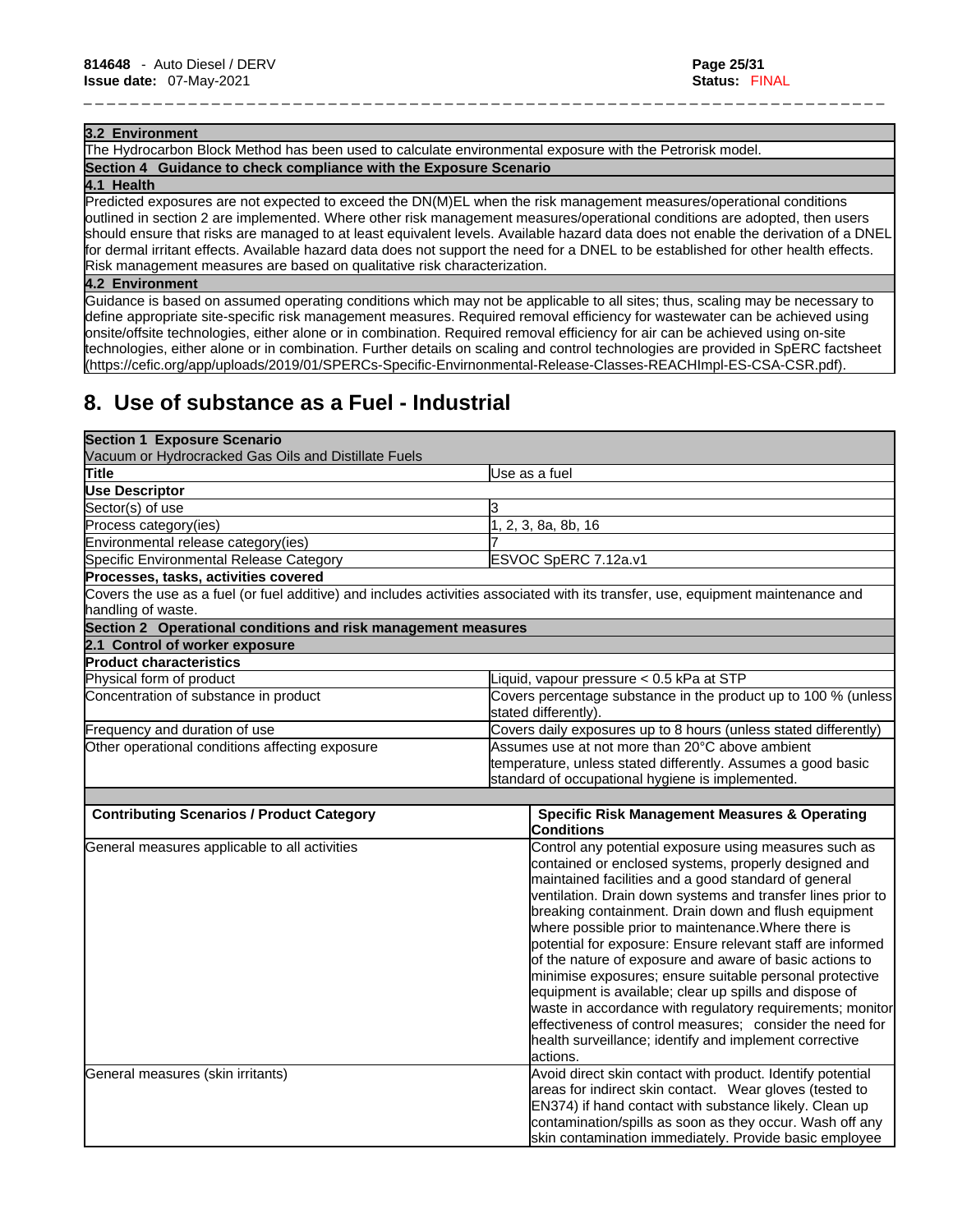|                                    | training to prevent / minimise exposures and to report any<br>skin problems that may develop.                                                                        |
|------------------------------------|----------------------------------------------------------------------------------------------------------------------------------------------------------------------|
| <b>Bulk transfers</b>              | Wear suitable gloves tested to EN374.                                                                                                                                |
| Drum/batch transfers               | Wear suitable gloves tested to EN374.                                                                                                                                |
| Use as a fuel (closed systems)     | No other specific measures identified                                                                                                                                |
| Equipment cleaning and maintenance | Drain down system prior to equipment break-in or<br>maintenance Wear chemically resistant gloves (tested to<br>EN374) in combination with 'basic' employee training. |
| Storage                            | Store substance within a closed system                                                                                                                               |

Vacuum or Hydrocracked Gas Oils and Distillate Fuels exhibits acute inhalation toxicity and isclassified R20 (Harmful by inhalation) accordingly. The available data for this adverse effect do not provide quantitative dose-response information, but there exists toxicity data appropriate to allow a qualitative risk characterisation; please see section 2 of the SDS for the necessary / additional RMMs. Vacuum or Hydrocracked Gas Oils and Distillate Fuels exhibits irritation to the skin and is classified R38 (Irritating to skin) accordingly. The available data for this adverse effect do not provide quantitative dose-response information, but there exists toxicity data appropriate to allow a qualitative risk characterisation; please see section 2 of the SDS for the necessary RMMs. Vacuum or Hydrocracked Gas Oils and Distillate Fuels is classified R65 (Harmful: may cause lung damage if swallowed). The available data for this adverse effect do not provide quantitative dose-response information for a D(M)NEL to be derived. Instead, the toxicity data triggers a qualitative risk characterisation and the RMMs in section 2 of the SDS aims to define the appropriate RMMs necessary to protect from this adverse effect. There islimited evidence of carcinogenic effects in Vacuum or Hydrocracked Gas Oils and Distillate Fuels and it is classified R40 (May cause cancer) accordingly. The available data for this adverse effect do not provide quantitative dose-response information for a D(M)NEL to be derived. Instead, the toxicity data triggers a qualitative risk characterisation and the RMMs in section 2 of the SDS aim to define the appropriate RMMs necessary to protect from these adverse effects.

#### **2.2 Control of environmental exposure**

**Product characteristics**

Substance is complex UVCB. Predominantly hydrophobic.

| Amounts used                                                                                                                      |          |
|-----------------------------------------------------------------------------------------------------------------------------------|----------|
| Fraction of EU tonnage used in region                                                                                             | 0.1      |
| Regional use tonnage (tonnes/year)                                                                                                | 4.5e6    |
| Fraction of regional tonnage used locally                                                                                         | 0.34     |
| <b>Frequency and duration of use</b>                                                                                              |          |
| Continuous release.                                                                                                               |          |
| Emission days (days/year)                                                                                                         | 300      |
| Environmental factors not influenced by risk management                                                                           |          |
| ocal freshwater dilution factor                                                                                                   | 10       |
| Local marine water dilution factor                                                                                                | 100      |
| Other operational conditions of use affecting environmental exposure                                                              |          |
| Release fraction to air from process (initial release prior to RMM)                                                               | $5.0e-3$ |
| Release fraction to wastewater from process (initial release prior to RMM)                                                        | 0.00001  |
| Release fraction to soil from process (initial release prior to RMM)                                                              | 0        |
| Technical conditions and measures at process level (source) to prevent release                                                    |          |
| Common practices vary across sites thus conservative process release estimates used.                                              |          |
| Technical onsite conditions and measures to reduce or limit discharges, air emissions and releases to soil                        |          |
| Risk from environmental exposure is driven by freshwater sediment. If discharging to domestic sewage treatment plant, no onsite   |          |
| wastewater treatment required.                                                                                                    |          |
| Treat air emission to provide a typical removal efficiency of (%):                                                                | 95       |
| Treat onsite wastewater (prior to receiving water discharge) to provide the required removal 97.7                                 |          |
| efficiency $>=$ $(\%):$                                                                                                           |          |
| If discharging to domestic sewage treatment plant, provide the required onsite wastewater                                         | 60.4     |
| removal efficiency of $>=$ (%):                                                                                                   |          |
| Organisation measures to prevent/limit release from site                                                                          |          |
| Prevent discharge of undissolved substance to or recover from onsite wastewater. Do not apply industrial sludge to natural soils. |          |
| Sludge should be incinerated, contained or reclaimed.                                                                             |          |
| Conditions and measures related to municipal sewage treatment plant                                                               |          |
| Estimated substance removal from wastewater via domestic sewage treatment (%):                                                    | 94.1     |
| Total efficiency of removal from wastewater after onsite and offsite (domestic treatment                                          | 97.7     |
| plant) RMMs (%):                                                                                                                  |          |
| Maximum allowable site tonnage (Msafe) based on release following total wastewater                                                | 5.5e6    |
| treatment removal (kg/d):                                                                                                         |          |
| Assumed domestic sewage treatment plant flow (m <sup>3</sup> /d):                                                                 | 2000     |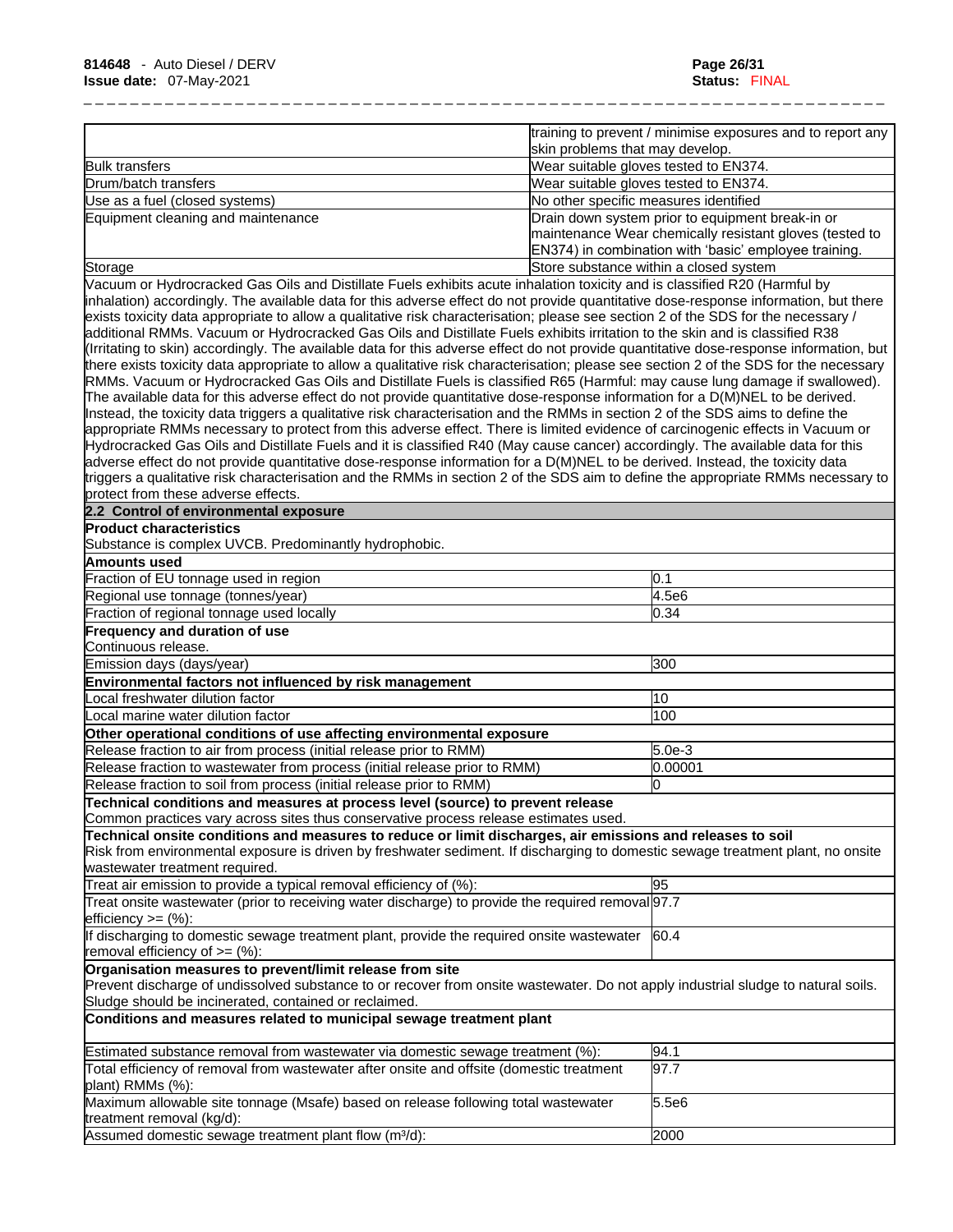#### **Conditions and measures related to external treatment of waste for disposal**

Combustion emissions considered in regional exposure assessment.

**Conditions and measures related to external recovery of waste**

External recovery and recycling of waste should comply with applicable local and/or national regulations.

#### **Section 3 Exposure Estimation**

#### **3.1 Health**

The ECETOC TRA tool has been used to estimate workplace exposures unless otherwise indicated.

#### **3.2 Environment**

The Hydrocarbon Block Method has been used to calculate environmental exposure with the Petrorisk model.

**Section 4 Guidance to check compliance with the Exposure Scenario**

**4.1 Health** 

Predicted exposures are not expected to exceed the DN(M)EL when the risk management measures/operational conditions outlined in section 2 are implemented. Where other risk management measures/operational conditions are adopted, then users should ensure that risks are managed to at least equivalent levels. Available hazard data does not enable the derivation of a DNEL for dermal irritant effects. Available hazard data does not support the need for a DNEL to be established for other health effects. Risk management measures are based on qualitative risk characterization.

\_ \_ \_ \_ \_ \_ \_ \_ \_ \_ \_ \_ \_ \_ \_ \_ \_ \_ \_ \_ \_ \_ \_ \_ \_ \_ \_ \_ \_ \_ \_ \_ \_ \_ \_ \_ \_ \_ \_ \_ \_ \_ \_ \_ \_ \_ \_ \_ \_ \_ \_ \_ \_ \_ \_ \_ \_ \_ \_ \_ \_ \_ \_ \_ \_ \_ \_ \_ \_

#### **4.2 Environment**

Guidance isbased on assumed operating conditions which may not be applicable to all sites; thus, scaling may be necessary to define appropriate site-specific risk management measures. Required removal efficiency for wastewater can be achieved using onsite/offsite technologies, either alone or in combination. Required removal efficiency for air can be achieved using on-site technologies, either alone or in combination. Further details on scaling and control technologies are provided in SpERC factsheet (https://cefic.org/app/uploads/2019/01/SPERCs-Specific-Envirnonmental-Release-Classes-REACHImpl-ES-CSA-CSR.pdf).

# **9. Use of substance as a Fuel - Professional**

| <b>Section 1 Exposure Scenario</b>                            |                                                                                                                                                                                                                                                                                                                                                                                                                   |  |
|---------------------------------------------------------------|-------------------------------------------------------------------------------------------------------------------------------------------------------------------------------------------------------------------------------------------------------------------------------------------------------------------------------------------------------------------------------------------------------------------|--|
| Vacuum or Hydrocracked Gas Oils and Distillate Fuels          |                                                                                                                                                                                                                                                                                                                                                                                                                   |  |
| Title                                                         | Use as a fuel                                                                                                                                                                                                                                                                                                                                                                                                     |  |
| <b>Use Descriptor</b>                                         |                                                                                                                                                                                                                                                                                                                                                                                                                   |  |
| Sector(s) of use                                              | <b>22</b>                                                                                                                                                                                                                                                                                                                                                                                                         |  |
| Process category(ies)                                         | 1, 2, 3, 8a, 8b, 16                                                                                                                                                                                                                                                                                                                                                                                               |  |
| Environmental release category(ies)                           | 9a, 9b                                                                                                                                                                                                                                                                                                                                                                                                            |  |
| Specific Environmental Release Category                       | ESVOC SpERC 9.12b.v1                                                                                                                                                                                                                                                                                                                                                                                              |  |
| Processes, tasks, activities covered                          |                                                                                                                                                                                                                                                                                                                                                                                                                   |  |
| handling of waste.                                            | Covers the use as a fuel (or fuel additive) and includes activities associated with its transfer, use, equipment maintenance and                                                                                                                                                                                                                                                                                  |  |
| Section 2 Operational conditions and risk management measures |                                                                                                                                                                                                                                                                                                                                                                                                                   |  |
| 2.1 Control of worker exposure                                |                                                                                                                                                                                                                                                                                                                                                                                                                   |  |
| <b>Product characteristics</b>                                |                                                                                                                                                                                                                                                                                                                                                                                                                   |  |
| Physical form of product                                      | Liquid, vapour pressure < 0.5 kPa at STP                                                                                                                                                                                                                                                                                                                                                                          |  |
| Concentration of substance in product                         | Covers percentage substance in the product up to 100 % (unless<br>stated differently).                                                                                                                                                                                                                                                                                                                            |  |
| Frequency and duration of use                                 | Covers daily exposures up to 8 hours (unless stated differently)                                                                                                                                                                                                                                                                                                                                                  |  |
| Other operational conditions affecting exposure               | Assumes use at not more than 20°C above ambient                                                                                                                                                                                                                                                                                                                                                                   |  |
|                                                               | temperature, unless stated differently. Assumes a good basic                                                                                                                                                                                                                                                                                                                                                      |  |
|                                                               | standard of occupational hygiene is implemented.                                                                                                                                                                                                                                                                                                                                                                  |  |
|                                                               |                                                                                                                                                                                                                                                                                                                                                                                                                   |  |
| <b>Contributing Scenarios / Product Category</b>              | <b>Specific Risk Management Measures &amp; Operating</b><br><b>Conditions</b>                                                                                                                                                                                                                                                                                                                                     |  |
| General measures applicable to all activities                 | Control any potential exposure using measures such as<br>contained or enclosed systems, properly designed and<br>maintained facilities and a good standard of general<br>ventilation. Drain down systems and transfer lines prior to<br>breaking containment. Drain down and flush equipment<br>where possible prior to maintenance. Where there is<br>potential for exposure: Ensure relevant staff are informed |  |
|                                                               | of the nature of exposure and aware of basic actions to<br>minimise exposures; ensure suitable personal protective<br>equipment is available; clear up spills and dispose of<br>waste in accordance with regulatory requirements; monitor<br>effectiveness of control measures: consider the need for                                                                                                             |  |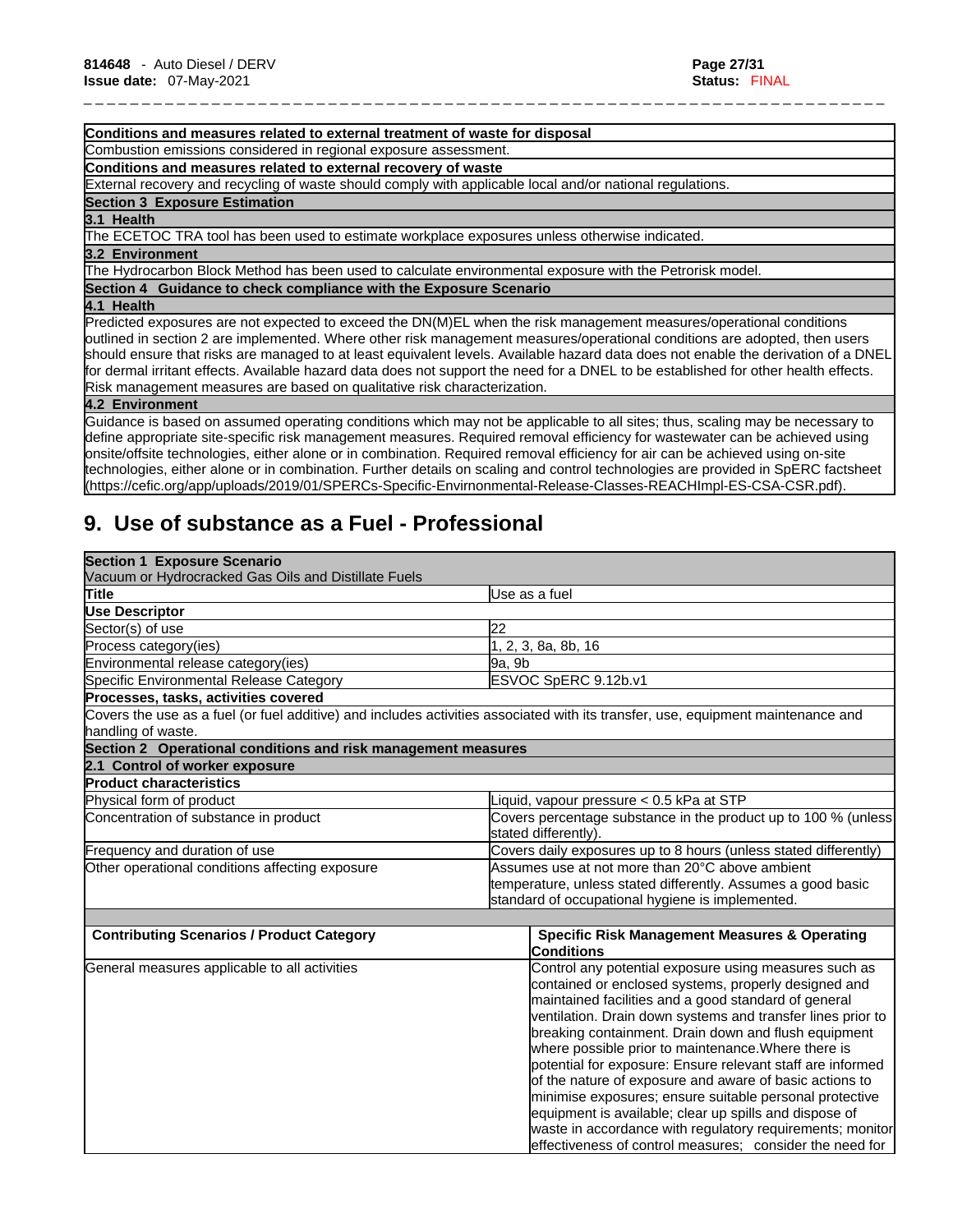| actions.<br>Avoid direct skin contact with product. Identify potential<br>areas for indirect skin contact. Wear gloves (tested to<br>EN374) if hand contact with substance likely. Clean up<br>skin contamination immediately. Provide basic employee<br>skin problems that may develop.<br>Wear suitable gloves tested to EN374.<br>Use drum pumps or carefully pour from container Wear<br>suitable gloves tested to EN374.<br>Wear suitable gloves tested to EN374.<br>Provide a good standard of general ventilation (not less<br>than 3 to 5 air changes per hour) or Ensure operation is<br>undertaken outdoors<br>Drain down system prior to equipment break-in or<br>maintenance Wear chemically resistant gloves (tested to<br>EN374) in combination with 'basic' employee training.<br>Store substance within a closed system<br>RMMs. Vacuum or Hydrocracked Gas Oils and Distillate Fuels is classified R65 (Harmful: may cause lung damage if swallowed).<br>0.1<br>6.7e6<br>Fraction of regional tonnage used locally<br>0.0005<br>365<br>Local freshwater dilution factor<br>10<br>100<br>Local marine water dilution factor<br>$1.0e-4$<br>0.00001<br>0.00001<br>Technical conditions and measures at process level (source) to prevent release<br>Risk from environmental exposure is driven by freshwater sediment. If discharging to domestic sewage treatment plant, no onsite<br>Treat air emission to provide a typical removal efficiency of (%):<br>N/A<br>If discharging to domestic sewage treatment plant, provide the required onsite wastewater  0 | General measures (skin irritants)<br>Refuelling<br>Use as a fuel (closed systems)<br>Storage<br>exists toxicity data appropriate to allow a qualitative risk characterisation; please see section 2 of the SDS for the necessary /<br>additional RMMs. Vacuum or Hydrocracked Gas Oils and Distillate Fuels exhibits irritation to the skin and is classified R38<br>The available data for this adverse effect do not provide quantitative dose-response information for a D(M)NEL to be derived.<br>Instead, the toxicity data triggers a qualitative risk characterisation and the RMMs in section 2 of the SDS aims to define the<br>appropriate RMMs necessary to protect from this adverse effect. There is limited evidence of carcinogenic effects in Vacuum or<br>Hydrocracked Gas Oils and Distillate Fuels and it is classified R40 (May cause cancer) accordingly. The available data for this<br>adverse effect do not provide quantitative dose-response information for a D(M)NEL to be derived. Instead, the toxicity data<br>protect from these adverse effects.<br>2.2 Control of environmental exposure<br><b>Product characteristics</b><br>Substance is complex UVCB. Predominantly hydrophobic.<br>Amounts used<br>Fraction of EU tonnage used in region<br>Regional use tonnage (tonnes/year)<br>Frequency and duration of use<br>Continuous release.<br>Emission days (days/year)<br>Environmental factors not influenced by risk management<br>Other operational conditions of use affecting environmental exposure<br>Release fraction to air from process (initial release prior to RMM)<br>Release fraction to wastewater from process (initial release prior to RMM)<br>Release fraction to soil from process (initial release prior to RMM)<br>Common practices vary across sites thus conservative process release estimates used.<br>Technical onsite conditions and measures to reduce or limit discharges, air emissions and releases to soil<br>wastewater treatment required.<br>Treat onsite wastewater (prior to receiving water discharge) to provide the required removal 8.3<br>efficiency $>=$ $(\%)$ :<br>removal efficiency of $>=$ (%):<br>Organisation measures to prevent/limit release from site | health surveillance; identify and implement corrective |
|---------------------------------------------------------------------------------------------------------------------------------------------------------------------------------------------------------------------------------------------------------------------------------------------------------------------------------------------------------------------------------------------------------------------------------------------------------------------------------------------------------------------------------------------------------------------------------------------------------------------------------------------------------------------------------------------------------------------------------------------------------------------------------------------------------------------------------------------------------------------------------------------------------------------------------------------------------------------------------------------------------------------------------------------------------------------------------------------------------------------------------------------------------------------------------------------------------------------------------------------------------------------------------------------------------------------------------------------------------------------------------------------------------------------------------------------------------------------------------------------------------------------------------------------------------------------------------|--------------------------------------------------------------------------------------------------------------------------------------------------------------------------------------------------------------------------------------------------------------------------------------------------------------------------------------------------------------------------------------------------------------------------------------------------------------------------------------------------------------------------------------------------------------------------------------------------------------------------------------------------------------------------------------------------------------------------------------------------------------------------------------------------------------------------------------------------------------------------------------------------------------------------------------------------------------------------------------------------------------------------------------------------------------------------------------------------------------------------------------------------------------------------------------------------------------------------------------------------------------------------------------------------------------------------------------------------------------------------------------------------------------------------------------------------------------------------------------------------------------------------------------------------------------------------------------------------------------------------------------------------------------------------------------------------------------------------------------------------------------------------------------------------------------------------------------------------------------------------------------------------------------------------------------------------------------------------------------------------------------------------------------------------------------------------------------------------------------------------------------------------------------------------------------------------------------------------------------------------|--------------------------------------------------------|
| contamination/spills as soon as they occur. Wash off any<br>training to prevent / minimise exposures and to report any<br>inhalation) accordingly. The available data for this adverse effect do not provide quantitative dose-response information, but there<br>(Irritating to skin) accordingly. The available data for this adverse effect do not provide quantitative dose-response information, but<br>there exists toxicity data appropriate to allow a qualitative risk characterisation; please see section 2 of the SDS for the necessary<br>triggers a qualitative risk characterisation and the RMMs in section 2 of the SDS aim to define the appropriate RMMs necessary to                                                                                                                                                                                                                                                                                                                                                                                                                                                                                                                                                                                                                                                                                                                                                                                                                                                                                        |                                                                                                                                                                                                                                                                                                                                                                                                                                                                                                                                                                                                                                                                                                                                                                                                                                                                                                                                                                                                                                                                                                                                                                                                                                                                                                                                                                                                                                                                                                                                                                                                                                                                                                                                                                                                                                                                                                                                                                                                                                                                                                                                                                                                                                                  |                                                        |
|                                                                                                                                                                                                                                                                                                                                                                                                                                                                                                                                                                                                                                                                                                                                                                                                                                                                                                                                                                                                                                                                                                                                                                                                                                                                                                                                                                                                                                                                                                                                                                                 | <b>Bulk transfers</b><br>Drum/batch transfers<br>Equipment cleaning and maintenance<br>Vacuum or Hydrocracked Gas Oils and Distillate Fuels exhibits acute inhalation toxicity and is classified R20 (Harmful by                                                                                                                                                                                                                                                                                                                                                                                                                                                                                                                                                                                                                                                                                                                                                                                                                                                                                                                                                                                                                                                                                                                                                                                                                                                                                                                                                                                                                                                                                                                                                                                                                                                                                                                                                                                                                                                                                                                                                                                                                                 |                                                        |
|                                                                                                                                                                                                                                                                                                                                                                                                                                                                                                                                                                                                                                                                                                                                                                                                                                                                                                                                                                                                                                                                                                                                                                                                                                                                                                                                                                                                                                                                                                                                                                                 |                                                                                                                                                                                                                                                                                                                                                                                                                                                                                                                                                                                                                                                                                                                                                                                                                                                                                                                                                                                                                                                                                                                                                                                                                                                                                                                                                                                                                                                                                                                                                                                                                                                                                                                                                                                                                                                                                                                                                                                                                                                                                                                                                                                                                                                  |                                                        |
|                                                                                                                                                                                                                                                                                                                                                                                                                                                                                                                                                                                                                                                                                                                                                                                                                                                                                                                                                                                                                                                                                                                                                                                                                                                                                                                                                                                                                                                                                                                                                                                 |                                                                                                                                                                                                                                                                                                                                                                                                                                                                                                                                                                                                                                                                                                                                                                                                                                                                                                                                                                                                                                                                                                                                                                                                                                                                                                                                                                                                                                                                                                                                                                                                                                                                                                                                                                                                                                                                                                                                                                                                                                                                                                                                                                                                                                                  |                                                        |
|                                                                                                                                                                                                                                                                                                                                                                                                                                                                                                                                                                                                                                                                                                                                                                                                                                                                                                                                                                                                                                                                                                                                                                                                                                                                                                                                                                                                                                                                                                                                                                                 |                                                                                                                                                                                                                                                                                                                                                                                                                                                                                                                                                                                                                                                                                                                                                                                                                                                                                                                                                                                                                                                                                                                                                                                                                                                                                                                                                                                                                                                                                                                                                                                                                                                                                                                                                                                                                                                                                                                                                                                                                                                                                                                                                                                                                                                  |                                                        |
|                                                                                                                                                                                                                                                                                                                                                                                                                                                                                                                                                                                                                                                                                                                                                                                                                                                                                                                                                                                                                                                                                                                                                                                                                                                                                                                                                                                                                                                                                                                                                                                 |                                                                                                                                                                                                                                                                                                                                                                                                                                                                                                                                                                                                                                                                                                                                                                                                                                                                                                                                                                                                                                                                                                                                                                                                                                                                                                                                                                                                                                                                                                                                                                                                                                                                                                                                                                                                                                                                                                                                                                                                                                                                                                                                                                                                                                                  |                                                        |
|                                                                                                                                                                                                                                                                                                                                                                                                                                                                                                                                                                                                                                                                                                                                                                                                                                                                                                                                                                                                                                                                                                                                                                                                                                                                                                                                                                                                                                                                                                                                                                                 |                                                                                                                                                                                                                                                                                                                                                                                                                                                                                                                                                                                                                                                                                                                                                                                                                                                                                                                                                                                                                                                                                                                                                                                                                                                                                                                                                                                                                                                                                                                                                                                                                                                                                                                                                                                                                                                                                                                                                                                                                                                                                                                                                                                                                                                  |                                                        |
|                                                                                                                                                                                                                                                                                                                                                                                                                                                                                                                                                                                                                                                                                                                                                                                                                                                                                                                                                                                                                                                                                                                                                                                                                                                                                                                                                                                                                                                                                                                                                                                 |                                                                                                                                                                                                                                                                                                                                                                                                                                                                                                                                                                                                                                                                                                                                                                                                                                                                                                                                                                                                                                                                                                                                                                                                                                                                                                                                                                                                                                                                                                                                                                                                                                                                                                                                                                                                                                                                                                                                                                                                                                                                                                                                                                                                                                                  |                                                        |
|                                                                                                                                                                                                                                                                                                                                                                                                                                                                                                                                                                                                                                                                                                                                                                                                                                                                                                                                                                                                                                                                                                                                                                                                                                                                                                                                                                                                                                                                                                                                                                                 |                                                                                                                                                                                                                                                                                                                                                                                                                                                                                                                                                                                                                                                                                                                                                                                                                                                                                                                                                                                                                                                                                                                                                                                                                                                                                                                                                                                                                                                                                                                                                                                                                                                                                                                                                                                                                                                                                                                                                                                                                                                                                                                                                                                                                                                  |                                                        |
|                                                                                                                                                                                                                                                                                                                                                                                                                                                                                                                                                                                                                                                                                                                                                                                                                                                                                                                                                                                                                                                                                                                                                                                                                                                                                                                                                                                                                                                                                                                                                                                 |                                                                                                                                                                                                                                                                                                                                                                                                                                                                                                                                                                                                                                                                                                                                                                                                                                                                                                                                                                                                                                                                                                                                                                                                                                                                                                                                                                                                                                                                                                                                                                                                                                                                                                                                                                                                                                                                                                                                                                                                                                                                                                                                                                                                                                                  |                                                        |
|                                                                                                                                                                                                                                                                                                                                                                                                                                                                                                                                                                                                                                                                                                                                                                                                                                                                                                                                                                                                                                                                                                                                                                                                                                                                                                                                                                                                                                                                                                                                                                                 |                                                                                                                                                                                                                                                                                                                                                                                                                                                                                                                                                                                                                                                                                                                                                                                                                                                                                                                                                                                                                                                                                                                                                                                                                                                                                                                                                                                                                                                                                                                                                                                                                                                                                                                                                                                                                                                                                                                                                                                                                                                                                                                                                                                                                                                  |                                                        |
|                                                                                                                                                                                                                                                                                                                                                                                                                                                                                                                                                                                                                                                                                                                                                                                                                                                                                                                                                                                                                                                                                                                                                                                                                                                                                                                                                                                                                                                                                                                                                                                 |                                                                                                                                                                                                                                                                                                                                                                                                                                                                                                                                                                                                                                                                                                                                                                                                                                                                                                                                                                                                                                                                                                                                                                                                                                                                                                                                                                                                                                                                                                                                                                                                                                                                                                                                                                                                                                                                                                                                                                                                                                                                                                                                                                                                                                                  |                                                        |
|                                                                                                                                                                                                                                                                                                                                                                                                                                                                                                                                                                                                                                                                                                                                                                                                                                                                                                                                                                                                                                                                                                                                                                                                                                                                                                                                                                                                                                                                                                                                                                                 |                                                                                                                                                                                                                                                                                                                                                                                                                                                                                                                                                                                                                                                                                                                                                                                                                                                                                                                                                                                                                                                                                                                                                                                                                                                                                                                                                                                                                                                                                                                                                                                                                                                                                                                                                                                                                                                                                                                                                                                                                                                                                                                                                                                                                                                  |                                                        |
|                                                                                                                                                                                                                                                                                                                                                                                                                                                                                                                                                                                                                                                                                                                                                                                                                                                                                                                                                                                                                                                                                                                                                                                                                                                                                                                                                                                                                                                                                                                                                                                 |                                                                                                                                                                                                                                                                                                                                                                                                                                                                                                                                                                                                                                                                                                                                                                                                                                                                                                                                                                                                                                                                                                                                                                                                                                                                                                                                                                                                                                                                                                                                                                                                                                                                                                                                                                                                                                                                                                                                                                                                                                                                                                                                                                                                                                                  |                                                        |
|                                                                                                                                                                                                                                                                                                                                                                                                                                                                                                                                                                                                                                                                                                                                                                                                                                                                                                                                                                                                                                                                                                                                                                                                                                                                                                                                                                                                                                                                                                                                                                                 |                                                                                                                                                                                                                                                                                                                                                                                                                                                                                                                                                                                                                                                                                                                                                                                                                                                                                                                                                                                                                                                                                                                                                                                                                                                                                                                                                                                                                                                                                                                                                                                                                                                                                                                                                                                                                                                                                                                                                                                                                                                                                                                                                                                                                                                  |                                                        |
|                                                                                                                                                                                                                                                                                                                                                                                                                                                                                                                                                                                                                                                                                                                                                                                                                                                                                                                                                                                                                                                                                                                                                                                                                                                                                                                                                                                                                                                                                                                                                                                 |                                                                                                                                                                                                                                                                                                                                                                                                                                                                                                                                                                                                                                                                                                                                                                                                                                                                                                                                                                                                                                                                                                                                                                                                                                                                                                                                                                                                                                                                                                                                                                                                                                                                                                                                                                                                                                                                                                                                                                                                                                                                                                                                                                                                                                                  |                                                        |
|                                                                                                                                                                                                                                                                                                                                                                                                                                                                                                                                                                                                                                                                                                                                                                                                                                                                                                                                                                                                                                                                                                                                                                                                                                                                                                                                                                                                                                                                                                                                                                                 |                                                                                                                                                                                                                                                                                                                                                                                                                                                                                                                                                                                                                                                                                                                                                                                                                                                                                                                                                                                                                                                                                                                                                                                                                                                                                                                                                                                                                                                                                                                                                                                                                                                                                                                                                                                                                                                                                                                                                                                                                                                                                                                                                                                                                                                  |                                                        |
|                                                                                                                                                                                                                                                                                                                                                                                                                                                                                                                                                                                                                                                                                                                                                                                                                                                                                                                                                                                                                                                                                                                                                                                                                                                                                                                                                                                                                                                                                                                                                                                 |                                                                                                                                                                                                                                                                                                                                                                                                                                                                                                                                                                                                                                                                                                                                                                                                                                                                                                                                                                                                                                                                                                                                                                                                                                                                                                                                                                                                                                                                                                                                                                                                                                                                                                                                                                                                                                                                                                                                                                                                                                                                                                                                                                                                                                                  |                                                        |
|                                                                                                                                                                                                                                                                                                                                                                                                                                                                                                                                                                                                                                                                                                                                                                                                                                                                                                                                                                                                                                                                                                                                                                                                                                                                                                                                                                                                                                                                                                                                                                                 |                                                                                                                                                                                                                                                                                                                                                                                                                                                                                                                                                                                                                                                                                                                                                                                                                                                                                                                                                                                                                                                                                                                                                                                                                                                                                                                                                                                                                                                                                                                                                                                                                                                                                                                                                                                                                                                                                                                                                                                                                                                                                                                                                                                                                                                  |                                                        |
|                                                                                                                                                                                                                                                                                                                                                                                                                                                                                                                                                                                                                                                                                                                                                                                                                                                                                                                                                                                                                                                                                                                                                                                                                                                                                                                                                                                                                                                                                                                                                                                 |                                                                                                                                                                                                                                                                                                                                                                                                                                                                                                                                                                                                                                                                                                                                                                                                                                                                                                                                                                                                                                                                                                                                                                                                                                                                                                                                                                                                                                                                                                                                                                                                                                                                                                                                                                                                                                                                                                                                                                                                                                                                                                                                                                                                                                                  |                                                        |
|                                                                                                                                                                                                                                                                                                                                                                                                                                                                                                                                                                                                                                                                                                                                                                                                                                                                                                                                                                                                                                                                                                                                                                                                                                                                                                                                                                                                                                                                                                                                                                                 |                                                                                                                                                                                                                                                                                                                                                                                                                                                                                                                                                                                                                                                                                                                                                                                                                                                                                                                                                                                                                                                                                                                                                                                                                                                                                                                                                                                                                                                                                                                                                                                                                                                                                                                                                                                                                                                                                                                                                                                                                                                                                                                                                                                                                                                  |                                                        |
|                                                                                                                                                                                                                                                                                                                                                                                                                                                                                                                                                                                                                                                                                                                                                                                                                                                                                                                                                                                                                                                                                                                                                                                                                                                                                                                                                                                                                                                                                                                                                                                 |                                                                                                                                                                                                                                                                                                                                                                                                                                                                                                                                                                                                                                                                                                                                                                                                                                                                                                                                                                                                                                                                                                                                                                                                                                                                                                                                                                                                                                                                                                                                                                                                                                                                                                                                                                                                                                                                                                                                                                                                                                                                                                                                                                                                                                                  |                                                        |
|                                                                                                                                                                                                                                                                                                                                                                                                                                                                                                                                                                                                                                                                                                                                                                                                                                                                                                                                                                                                                                                                                                                                                                                                                                                                                                                                                                                                                                                                                                                                                                                 |                                                                                                                                                                                                                                                                                                                                                                                                                                                                                                                                                                                                                                                                                                                                                                                                                                                                                                                                                                                                                                                                                                                                                                                                                                                                                                                                                                                                                                                                                                                                                                                                                                                                                                                                                                                                                                                                                                                                                                                                                                                                                                                                                                                                                                                  |                                                        |
|                                                                                                                                                                                                                                                                                                                                                                                                                                                                                                                                                                                                                                                                                                                                                                                                                                                                                                                                                                                                                                                                                                                                                                                                                                                                                                                                                                                                                                                                                                                                                                                 |                                                                                                                                                                                                                                                                                                                                                                                                                                                                                                                                                                                                                                                                                                                                                                                                                                                                                                                                                                                                                                                                                                                                                                                                                                                                                                                                                                                                                                                                                                                                                                                                                                                                                                                                                                                                                                                                                                                                                                                                                                                                                                                                                                                                                                                  |                                                        |
|                                                                                                                                                                                                                                                                                                                                                                                                                                                                                                                                                                                                                                                                                                                                                                                                                                                                                                                                                                                                                                                                                                                                                                                                                                                                                                                                                                                                                                                                                                                                                                                 |                                                                                                                                                                                                                                                                                                                                                                                                                                                                                                                                                                                                                                                                                                                                                                                                                                                                                                                                                                                                                                                                                                                                                                                                                                                                                                                                                                                                                                                                                                                                                                                                                                                                                                                                                                                                                                                                                                                                                                                                                                                                                                                                                                                                                                                  |                                                        |
|                                                                                                                                                                                                                                                                                                                                                                                                                                                                                                                                                                                                                                                                                                                                                                                                                                                                                                                                                                                                                                                                                                                                                                                                                                                                                                                                                                                                                                                                                                                                                                                 |                                                                                                                                                                                                                                                                                                                                                                                                                                                                                                                                                                                                                                                                                                                                                                                                                                                                                                                                                                                                                                                                                                                                                                                                                                                                                                                                                                                                                                                                                                                                                                                                                                                                                                                                                                                                                                                                                                                                                                                                                                                                                                                                                                                                                                                  |                                                        |
|                                                                                                                                                                                                                                                                                                                                                                                                                                                                                                                                                                                                                                                                                                                                                                                                                                                                                                                                                                                                                                                                                                                                                                                                                                                                                                                                                                                                                                                                                                                                                                                 |                                                                                                                                                                                                                                                                                                                                                                                                                                                                                                                                                                                                                                                                                                                                                                                                                                                                                                                                                                                                                                                                                                                                                                                                                                                                                                                                                                                                                                                                                                                                                                                                                                                                                                                                                                                                                                                                                                                                                                                                                                                                                                                                                                                                                                                  |                                                        |
|                                                                                                                                                                                                                                                                                                                                                                                                                                                                                                                                                                                                                                                                                                                                                                                                                                                                                                                                                                                                                                                                                                                                                                                                                                                                                                                                                                                                                                                                                                                                                                                 |                                                                                                                                                                                                                                                                                                                                                                                                                                                                                                                                                                                                                                                                                                                                                                                                                                                                                                                                                                                                                                                                                                                                                                                                                                                                                                                                                                                                                                                                                                                                                                                                                                                                                                                                                                                                                                                                                                                                                                                                                                                                                                                                                                                                                                                  |                                                        |
|                                                                                                                                                                                                                                                                                                                                                                                                                                                                                                                                                                                                                                                                                                                                                                                                                                                                                                                                                                                                                                                                                                                                                                                                                                                                                                                                                                                                                                                                                                                                                                                 |                                                                                                                                                                                                                                                                                                                                                                                                                                                                                                                                                                                                                                                                                                                                                                                                                                                                                                                                                                                                                                                                                                                                                                                                                                                                                                                                                                                                                                                                                                                                                                                                                                                                                                                                                                                                                                                                                                                                                                                                                                                                                                                                                                                                                                                  |                                                        |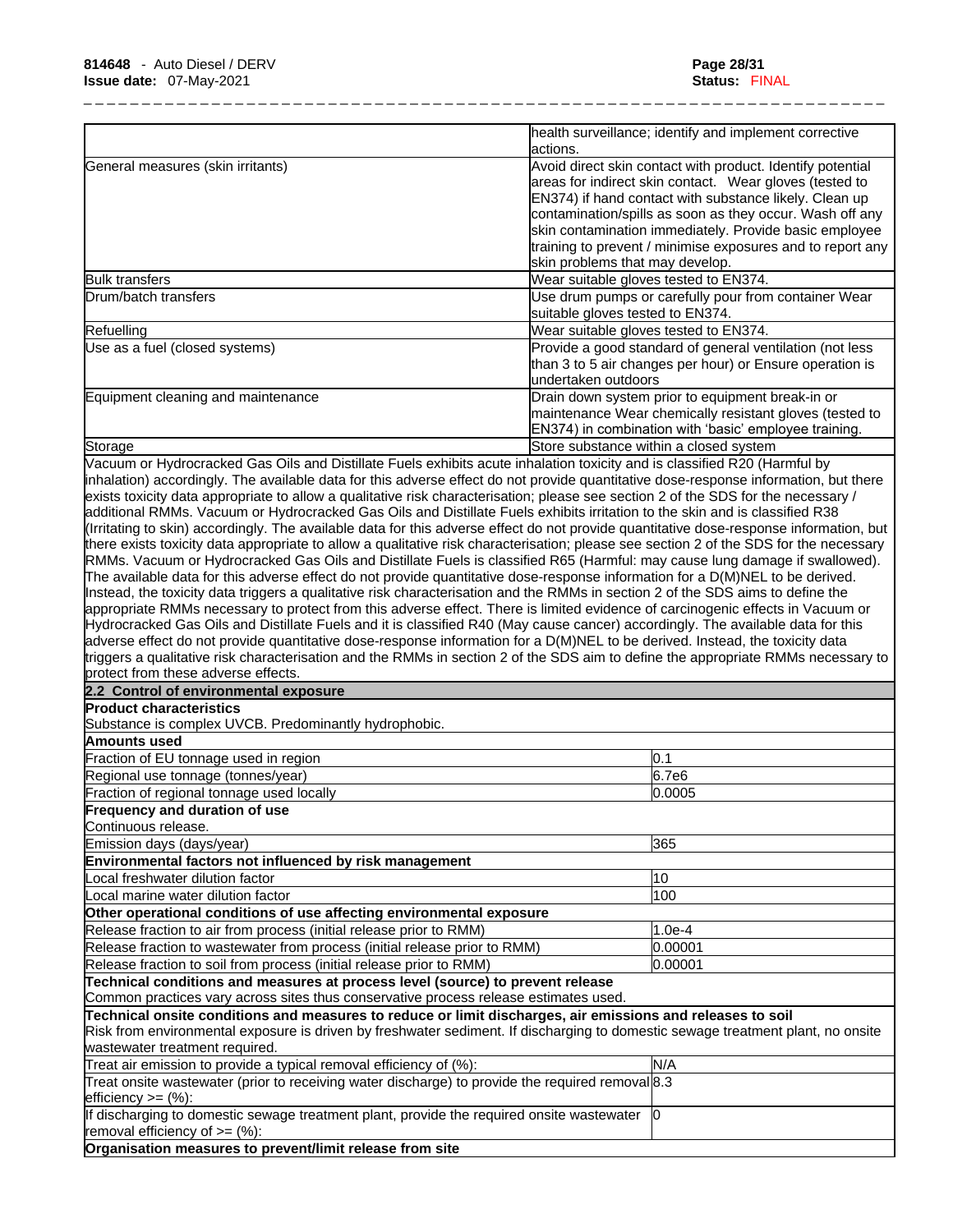| Prevent discharge of undissolved substance to or recover from onsite wastewater. Do not apply industrial sludge to natural soils.                                                                                                                             |       |
|---------------------------------------------------------------------------------------------------------------------------------------------------------------------------------------------------------------------------------------------------------------|-------|
| Sludge should be incinerated, contained or reclaimed.                                                                                                                                                                                                         |       |
| Conditions and measures related to municipal sewage treatment plant                                                                                                                                                                                           |       |
| Total efficiency of removal from wastewater after onsite and offsite (domestic treatment<br>plant) RMMs (%):                                                                                                                                                  | 94.1  |
| Maximum allowable site tonnage (Msafe) based on release following total wastewater<br>treatment removal (kg/d):                                                                                                                                               | 1.4e5 |
| Assumed domestic sewage treatment plant flow (m <sup>3</sup> /d):                                                                                                                                                                                             | 2000  |
| Conditions and measures related to external treatment of waste for disposal                                                                                                                                                                                   |       |
| Combustion emissions limited by required exhaust emission controls. Combustion emissions considered in regional exposure<br>lassessment.                                                                                                                      |       |
| Conditions and measures related to external recovery of waste                                                                                                                                                                                                 |       |
| External recovery and recycling of waste should comply with applicable local and/or national regulations.                                                                                                                                                     |       |
| <b>Section 3 Exposure Estimation</b>                                                                                                                                                                                                                          |       |
| 3.1 Health                                                                                                                                                                                                                                                    |       |
| The ECETOC TRA tool has been used to estimate workplace exposures unless otherwise indicated.                                                                                                                                                                 |       |
| 3.2 Environment                                                                                                                                                                                                                                               |       |
| The Hydrocarbon Block Method has been used to calculate environmental exposure with the Petrorisk model.                                                                                                                                                      |       |
| Section 4 Guidance to check compliance with the Exposure Scenario                                                                                                                                                                                             |       |
| 4.1 Health                                                                                                                                                                                                                                                    |       |
| Predicted exposures are not expected to exceed the DN(M)EL when the risk management measures/operational conditions                                                                                                                                           |       |
| outlined in section 2 are implemented. Where other risk management measures/operational conditions are adopted, then users                                                                                                                                    |       |
| should ensure that risks are managed to at least equivalent levels. Available hazard data does not enable the derivation of a DNEL                                                                                                                            |       |
| for dermal irritant effects. Available hazard data does not support the need for a DNEL to be established for other health effects.                                                                                                                           |       |
| Risk management measures are based on qualitative risk characterization.                                                                                                                                                                                      |       |
| 4.2 Environment                                                                                                                                                                                                                                               |       |
| Guidance is based on assumed operating conditions which may not be applicable to all sites; thus, scaling may be necessary to                                                                                                                                 |       |
| define appropriate site-specific risk management measures. Required removal efficiency for wastewater can be achieved using<br>onsite/offsite technologies, either alone or in combination. Required removal efficiency for air can be achieved using on-site |       |
| technologies, either alone or in combination. Eurther details on scaling and control technologies are provided in SnERC factsheet                                                                                                                             |       |

technologies, either alone or in combination. Further details on scaling and control technologies are provided in SpERC factsheet (https://cefic.org/app/uploads/2019/01/SPERCs-Specific-Envirnonmental-Release-Classes-REACHImpl-ES-CSA-CSR.pdf).

# **10. Use of substance as a Fuel - Consumer**

| <b>Section 1 Exposure Scenario</b>                            |                                                                                                                     |  |
|---------------------------------------------------------------|---------------------------------------------------------------------------------------------------------------------|--|
| Vacuum or Hydrocracked Gas Oils and Distillate Fuels          |                                                                                                                     |  |
| Title                                                         | Use as a fuel                                                                                                       |  |
| <b>Use Descriptor</b>                                         |                                                                                                                     |  |
| Sector(s) of use                                              | 21                                                                                                                  |  |
| Product category(ies)                                         | 13                                                                                                                  |  |
| Environmental release category(ies)                           | 9a, 9b                                                                                                              |  |
| Specific Environmental Release Category                       | ESVOC SpERC 9.12c.v1                                                                                                |  |
| Processes, tasks, activities covered                          |                                                                                                                     |  |
| Covers consumer uses in liquid fuels.                         |                                                                                                                     |  |
| Section 2 Operational conditions and risk management measures |                                                                                                                     |  |
| 2.1 Control of consumer exposure                              |                                                                                                                     |  |
| <b>Product characteristics</b>                                |                                                                                                                     |  |
| Physical form of product                                      | iquid, vapour pressure > 10 Pa at STP                                                                               |  |
| Concentration of substance in product                         | Covers percentage substance in the product up to 100 % (unless<br>stated differently).                              |  |
| Frequency and duration of use                                 | For each use event, covers use amounts up to (g): 37500 Covers                                                      |  |
|                                                               | skin contact area up to (cm2): 420                                                                                  |  |
| Other operational conditions affecting exposure               | Covers use up to (times/day of use): 0.143. Covers exposure up<br>to (hours/event): 2 hours per event.              |  |
|                                                               |                                                                                                                     |  |
| <b>Contributing Scenarios / Product Category</b>              | <b>Specific Risk Management Measures &amp; Operating</b><br><b>Conditions</b>                                       |  |
| Liquid: Automotive Refuelling                                 | Covers concentrations up to (%): 100%. Covers use up to<br>(days/year): 52. Covers use up to (times/day of use): 1. |  |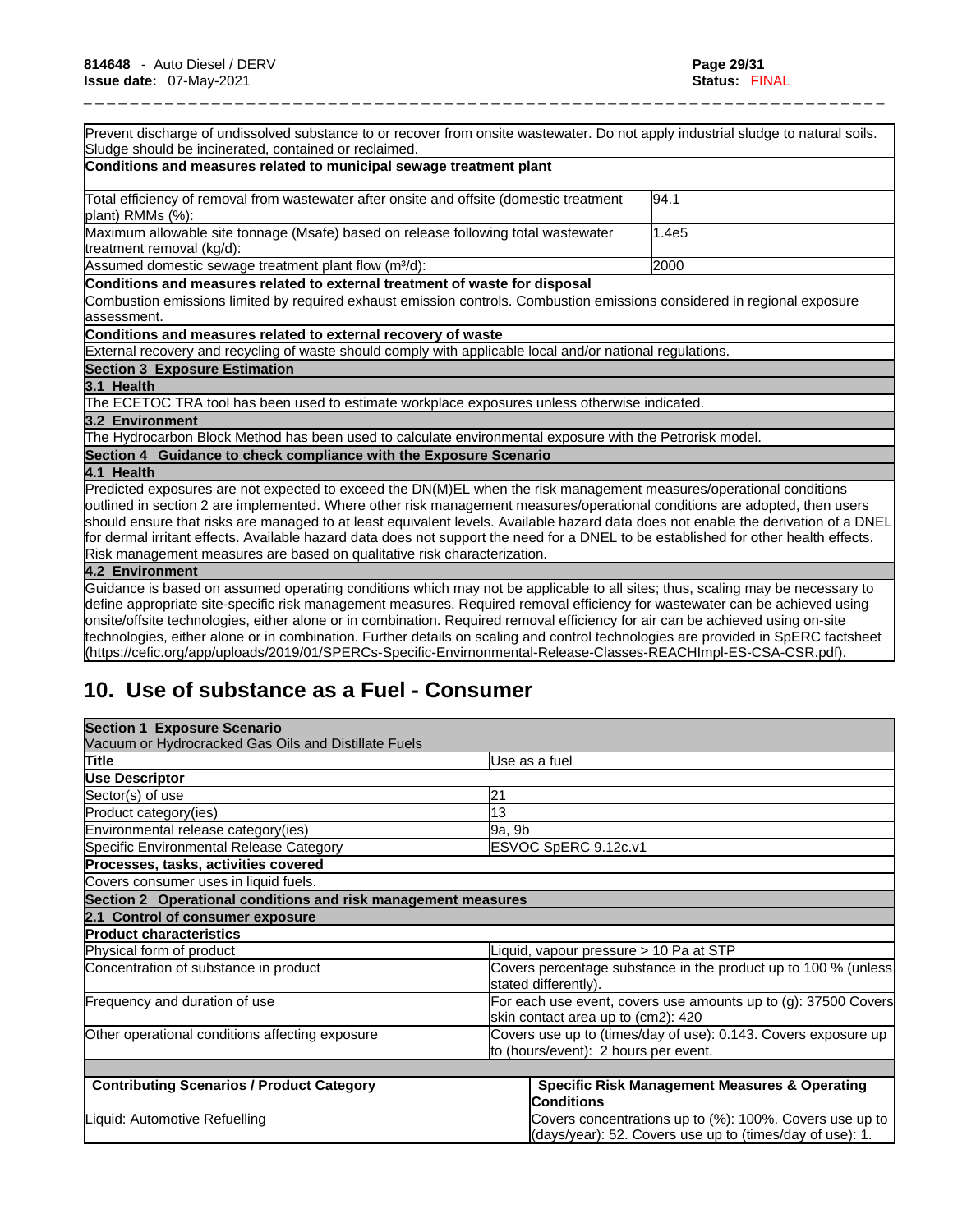|                                                                                                                                                                                                                                                                                                                                                                                                         | Covers skin contact area up to (cm2): 210.00. For each                                                             |
|---------------------------------------------------------------------------------------------------------------------------------------------------------------------------------------------------------------------------------------------------------------------------------------------------------------------------------------------------------------------------------------------------------|--------------------------------------------------------------------------------------------------------------------|
|                                                                                                                                                                                                                                                                                                                                                                                                         | use event, covers use amounts up to (g): 37500. Covers                                                             |
|                                                                                                                                                                                                                                                                                                                                                                                                         | use in room size of (m <sup>3</sup> ): 100. Covers exposure up to                                                  |
|                                                                                                                                                                                                                                                                                                                                                                                                         | (hours/event): 0.05. Covers outdoor use No specific risk<br>management measure identified beyond those operational |
|                                                                                                                                                                                                                                                                                                                                                                                                         | conditions stated                                                                                                  |
| Liquid Garden Equipment - Use                                                                                                                                                                                                                                                                                                                                                                           | Covers concentrations up to (%): 100%. Covers use up to                                                            |
|                                                                                                                                                                                                                                                                                                                                                                                                         | (days/year): 26. Covers use up to (times/day of use): 1.                                                           |
|                                                                                                                                                                                                                                                                                                                                                                                                         | For each use event, covers use amounts up to $(g)$ : 750.                                                          |
|                                                                                                                                                                                                                                                                                                                                                                                                         | Covers outdoor use Covers use in room size of (m <sup>3</sup> ): 100.                                              |
|                                                                                                                                                                                                                                                                                                                                                                                                         | Covers exposure up to (hours/event): 2.00. No specific                                                             |
|                                                                                                                                                                                                                                                                                                                                                                                                         | risk management measure identified beyond those                                                                    |
|                                                                                                                                                                                                                                                                                                                                                                                                         | operational conditions stated                                                                                      |
| Liquid: garden equipment - refuelling                                                                                                                                                                                                                                                                                                                                                                   | Covers concentrations up to (%): 100%. Covers use up to                                                            |
|                                                                                                                                                                                                                                                                                                                                                                                                         | (days/year): 26. Covers use up to (times/day of use): 1.                                                           |
|                                                                                                                                                                                                                                                                                                                                                                                                         | Covers skin contact area up to (cm2): 420.00. For each                                                             |
|                                                                                                                                                                                                                                                                                                                                                                                                         | use event, covers use amounts up to (g): 750. Covers use                                                           |
|                                                                                                                                                                                                                                                                                                                                                                                                         | in a one car garage (34 m <sup>3</sup> ) under typical ventilation.                                                |
|                                                                                                                                                                                                                                                                                                                                                                                                         | Covers use in room size of (m <sup>3</sup> ): 34. Covers exposure up                                               |
|                                                                                                                                                                                                                                                                                                                                                                                                         | to (hours/event): 0.03. No specific risk management                                                                |
|                                                                                                                                                                                                                                                                                                                                                                                                         | measure identified beyond those operational conditions                                                             |
|                                                                                                                                                                                                                                                                                                                                                                                                         | stated                                                                                                             |
| Vacuum or Hydrocracked Gas Oils and Distillate Fuels exhibits acute inhalation toxicity and is classified R20 (Harmful by<br>inhalation) accordingly. The available data for this adverse effect do not provide quantitative dose-response information, but there<br>exists toxicity data appropriate to allow a qualitative risk characterisation; please see section 2 of the SDS for the necessary / |                                                                                                                    |
| additional RMMs. Vacuum or Hydrocracked Gas Oils and Distillate Fuels exhibits irritation to the skin and is classified R38                                                                                                                                                                                                                                                                             |                                                                                                                    |
| (Irritating to skin) accordingly. The available data for this adverse effect do not provide quantitative dose-response information, but                                                                                                                                                                                                                                                                 |                                                                                                                    |
| there exists toxicity data appropriate to allow a qualitative risk characterisation; please see section 2 of the SDS for the necessary                                                                                                                                                                                                                                                                  |                                                                                                                    |
| RMMs. Vacuum or Hydrocracked Gas Oils and Distillate Fuels is classified R65 (Harmful: may cause lung damage if swallowed).                                                                                                                                                                                                                                                                             |                                                                                                                    |
| The available data for this adverse effect do not provide quantitative dose-response information for a D(M)NEL to be derived.                                                                                                                                                                                                                                                                           |                                                                                                                    |
| Instead, the toxicity data triggers a qualitative risk characterisation and the RMMs in section 2 of the SDS aims to define the                                                                                                                                                                                                                                                                         |                                                                                                                    |
| appropriate RMMs necessary to protect from this adverse effect. There is limited evidence of carcinogenic effects in Vacuum or                                                                                                                                                                                                                                                                          |                                                                                                                    |
| Hydrocracked Gas Oils and Distillate Fuels and it is classified R40 (May cause cancer) accordingly. The available data for this                                                                                                                                                                                                                                                                         |                                                                                                                    |
| adverse effect do not provide quantitative dose-response information for a D(M)NEL to be derived. Instead, the toxicity data                                                                                                                                                                                                                                                                            |                                                                                                                    |
| triggers a qualitative risk characterisation and the RMMs in section 2 of the SDS aim to define the appropriate RMMs necessary to                                                                                                                                                                                                                                                                       |                                                                                                                    |
| protect from these adverse effects.<br>2.2 Control of environmental exposure                                                                                                                                                                                                                                                                                                                            |                                                                                                                    |
| <b>Product characteristics</b>                                                                                                                                                                                                                                                                                                                                                                          |                                                                                                                    |
| Substance is complex UVCB. Predominantly hydrophobic.                                                                                                                                                                                                                                                                                                                                                   |                                                                                                                    |
| Amounts used                                                                                                                                                                                                                                                                                                                                                                                            |                                                                                                                    |
|                                                                                                                                                                                                                                                                                                                                                                                                         |                                                                                                                    |
| Fraction of EU tonnage used in region                                                                                                                                                                                                                                                                                                                                                                   | 0.1                                                                                                                |
| Regional use tonnage (tonnes/year)                                                                                                                                                                                                                                                                                                                                                                      | 1.6e7                                                                                                              |
| Fraction of regional tonnage used locally                                                                                                                                                                                                                                                                                                                                                               | 0.0005                                                                                                             |
| Frequency and duration of use                                                                                                                                                                                                                                                                                                                                                                           |                                                                                                                    |
| Continuous release.                                                                                                                                                                                                                                                                                                                                                                                     |                                                                                                                    |
| Emission days (days/year)                                                                                                                                                                                                                                                                                                                                                                               | 365                                                                                                                |
| Environmental factors not influenced by risk management                                                                                                                                                                                                                                                                                                                                                 |                                                                                                                    |
| Local freshwater dilution factor                                                                                                                                                                                                                                                                                                                                                                        | 10                                                                                                                 |
| Local marine water dilution factor                                                                                                                                                                                                                                                                                                                                                                      | 100                                                                                                                |
| Other operational conditions of use affecting environmental exposure                                                                                                                                                                                                                                                                                                                                    |                                                                                                                    |
| Conditions and measures related to municipal sewage treatment plant                                                                                                                                                                                                                                                                                                                                     |                                                                                                                    |
| Estimated substance removal from wastewater via domestic sewage treatment (%):                                                                                                                                                                                                                                                                                                                          | 94.1                                                                                                               |
| Maximum allowable site tonnage (Msafe) based on release following total wastewater                                                                                                                                                                                                                                                                                                                      | 3.5e <sub>5</sub>                                                                                                  |
| treatment removal (kg/d):                                                                                                                                                                                                                                                                                                                                                                               |                                                                                                                    |
| Assumed domestic sewage treatment plant flow (m <sup>3</sup> /d):                                                                                                                                                                                                                                                                                                                                       | 2000                                                                                                               |
| Conditions and measures related to external treatment of waste for disposal                                                                                                                                                                                                                                                                                                                             |                                                                                                                    |
| Combustion emissions limited by required exhaust emission controls. Combustion emissions considered in regional exposure<br>assessment.                                                                                                                                                                                                                                                                 |                                                                                                                    |
| Conditions and measures related to external recovery of waste                                                                                                                                                                                                                                                                                                                                           |                                                                                                                    |
| External recovery and recycling of waste should comply with applicable local and/or national regulations.                                                                                                                                                                                                                                                                                               |                                                                                                                    |
| <b>Section 3 Exposure Estimation</b>                                                                                                                                                                                                                                                                                                                                                                    |                                                                                                                    |
|                                                                                                                                                                                                                                                                                                                                                                                                         |                                                                                                                    |